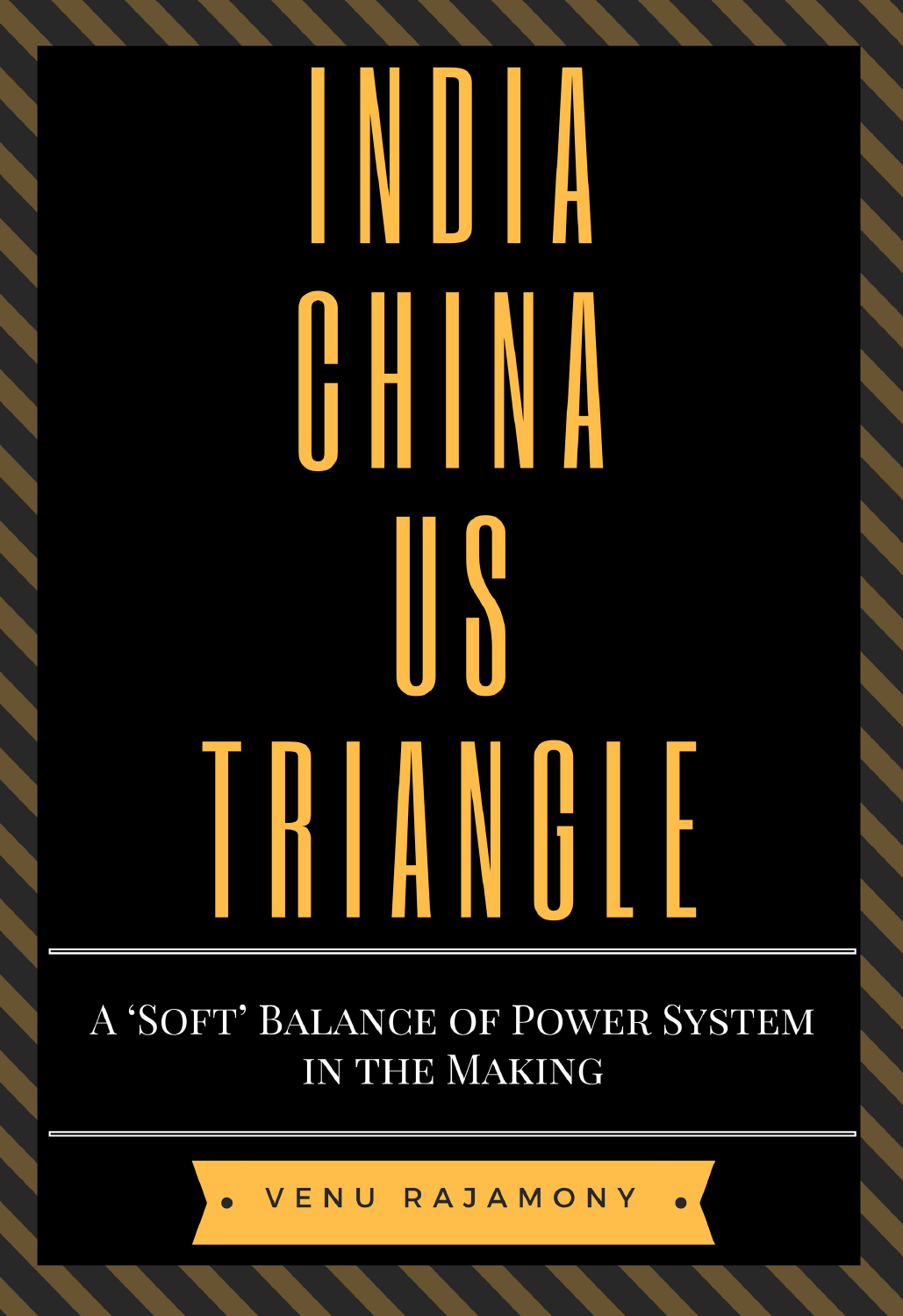# **India-China-U.S. Triangle: A 'Soft' Balance of Power System in the Making**

# *Author*

# **Venu Rajamony**

Visiting Fellow, CSIS<sup>∗</sup> March 15, 2002

 $\overline{a}$ 

<sup>∗</sup> This Paper is the product of academic work undertaken from September 2001 to March 2002, as an Asia Foundation Visiting Fellow at the Center for Strategic and International Studies. The views expressed here are the views of the author and should not be construed as representing in any manner the views of the Government of India.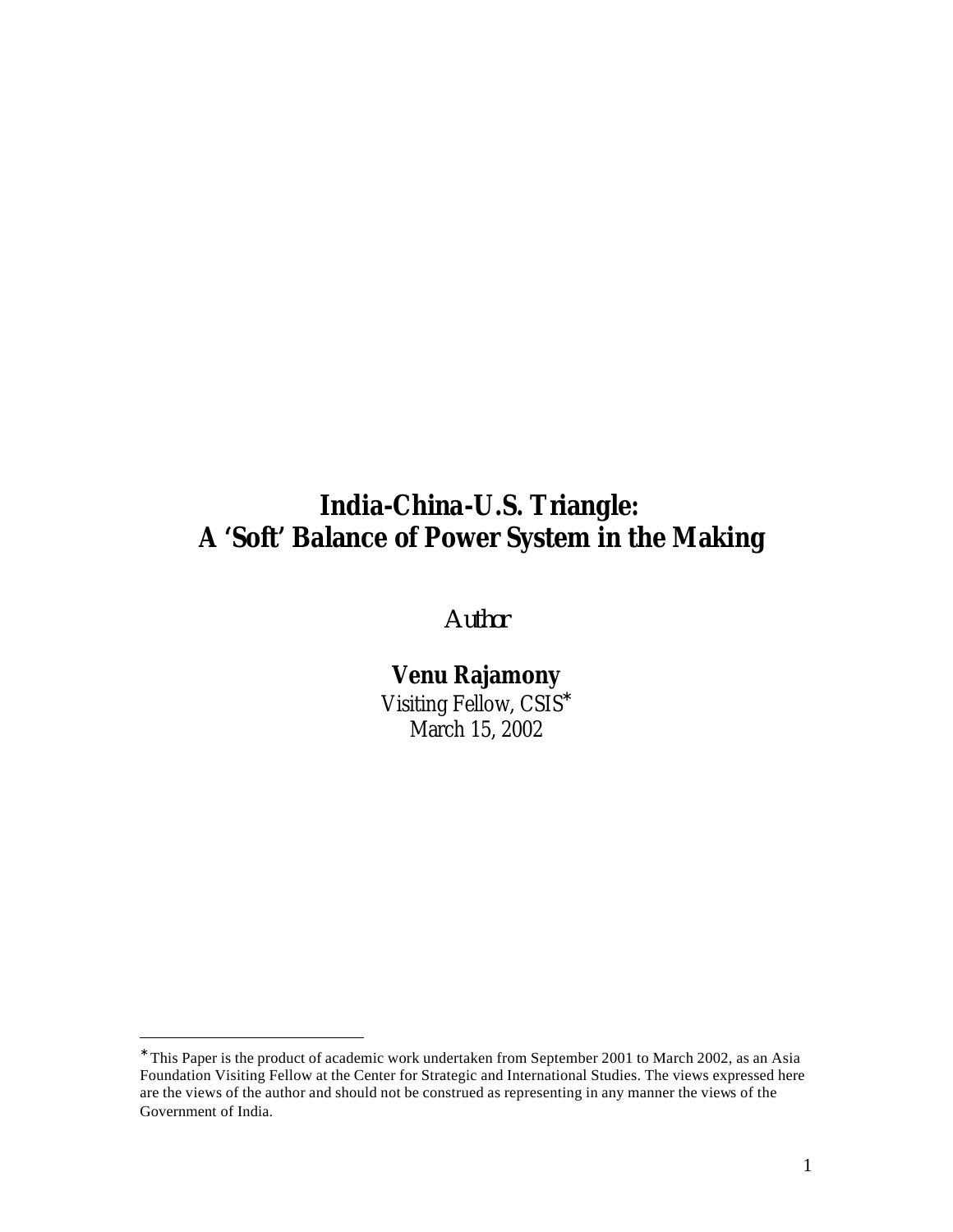# **Contents**

1. Executive Summary

# 2. Introduction

- 3. India **–** U.S. Relations: From estrangement to convergence Clinton Visit: A turning point Bush Administration: Making a fundamental difference Post-September 11<sup>th</sup>: New strategic glue Future Prospects and Uncertainties
- 4. The Chinese View of Improving India U.S. Relations Reports in the Chinese Media India – U.S. Alliance: Not in China's interest
- 5. China's Fears of the United States China's U.S. Policy: "Conceal capacities and bide your time" Impact of September 11: Deterioration in China's strategic environment Missile Defense: Eroding China's deterrence A Fragile Relationship
- 6. India China Relations: Discovering the importance of India Reassessment of India Within China 2001 Diplomatic Calendar: A flurry of activity A Hot Peace? Core Differences
- 7. Indian Perceptions of the U.S. China relationship
- 8. Conclusion

India – U.S. Alliance Unlikely A 'Soft' Balance of Power System Recommendations for a 'Virtuous Cycle'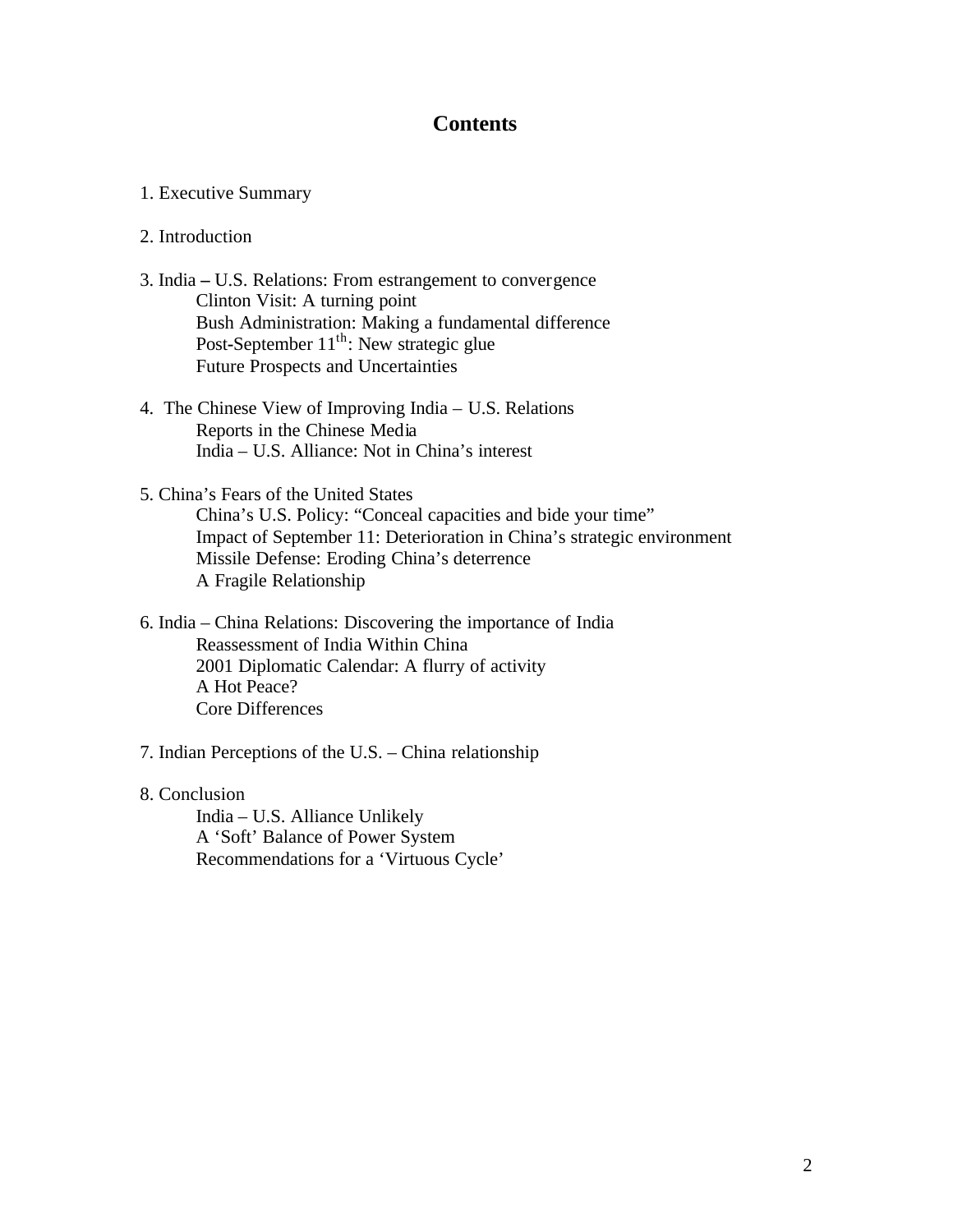# **Executive Summary**

The United States is the only superpower in the world today. It is also the most important power in Asia. At the same time, China and India are rising Asian powers. Each has a population of over a billion people, nuclear weapons, and is among the fastest growing economies in the world. Relations among these three countries will, to a large extent, influence the course of events within Asia in the  $21<sup>st</sup>$  century. This paper will explore some aspects of the India – China – U.S. triangle and identify the broad direction in which relations appear to be moving.

India – U.S. relations have witnessed a remarkable turnaround in the last two years. For over 50 years, the two countries shared "prickly" relations and were considered "estranged" democracies. However, they now appear to have achieved a partnership based on common values, as well as mutual interests. The India visit of President Bill Clinton in March 2000 was a major turning point in this regard. The Bush Administration's determination to make a "fundamental difference" in the relationship sustained this process. The events of September 11 and their aftermath have further succeeded in providing new strategic glue to bring the two countries even closer together. As a result, the last six months have witnessed an unprecedented high-level engagement between the two countries. Sanctions against India have been lifted and an ambitious agenda for future cooperation unveiled. Military to military relations have resumed in a big way. Collaboration in the field of counter terrorism has also acquired new dimensions.

Traditionally, Pakistan has been among the principal obstacles to good India – U.S. relations. Early Indian misgivings over the post September  $11<sup>th</sup>$  revival of the U.S. – Pakistan relationship have been largely overcome with the U.S. coming down upon Pakistan harder than ever before to end its support for militancy. Consequently, President Musharraf announced that Pakistan will change and that no Pakistani group will engage in terrorism in the name of Kashmir. Similarly, the U.S. has rebuffed Pakistan's attempts to bring it in as a mediator in the Kashmir dispute. Instead, the U.S. has taken the position that a solution can be found only through bilateral dialogue between the two countries.

With a growing congruence of interests across a range of issues between the United States and India, prospects for the future look bright. The war against terrorism is "well begun but only begun." A host of challenges confront India and the United States, both of whom are likely to remain targets of extremist forces. Within Asia, there is an arc of instability stretching from Central Asia through the Gulf, and South East and North East Asia, where there is potential for India and the United States to work together. U.S. plans to go ahead with missile defense and increasing economic linkages are also likely to strengthen India – U.S. relations. Thus, the relationship stands today on the verge of a take off. While uncertainties, such as continuing India and Pakistan tensions and political change within India, still affect the relationship, the larger trend appears unlikely to alter.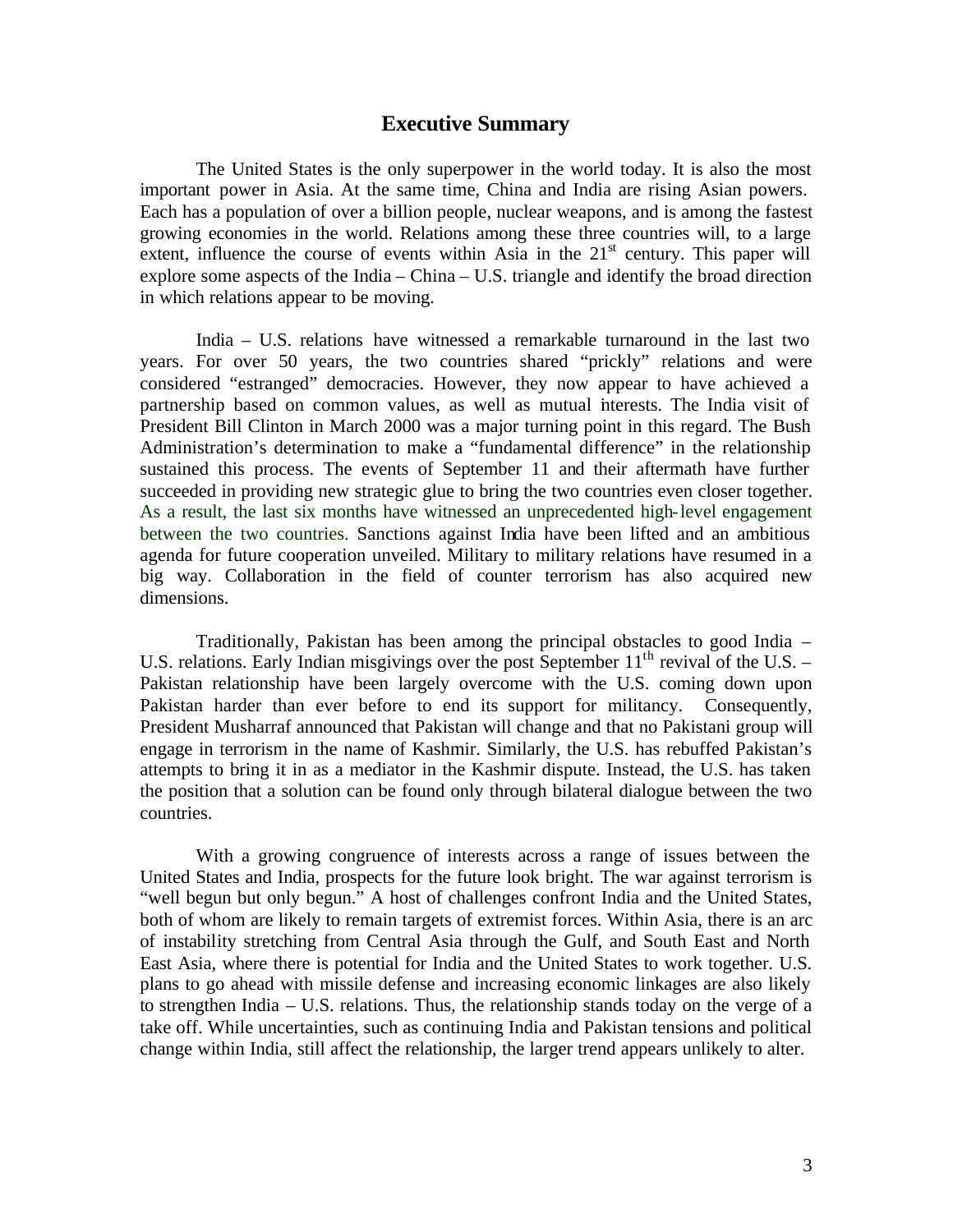China views this rapid improvement in India  $-$  U.S. relations with concern. A number of reports have appeared in the Chinese media, particularly from May through September 2001, noting this development and wondering if this new dynamic is targeted at China. These articles, in particular, have observed the rise of India and the benefits that could accrue to the United States through a strategic relationship with India. The subtext in many of these articles has in fact been whether India will do a "China" on China, i.e. whether it will forge a tacit alliance with the United States in the same manner China did in the early seventies against the Soviet Union. In China's perception, India, by virtue of its geo-political situation, naval capabilities, unresolved bilateral disputes and history of hostility with China, is an ideal country for the United States to have on its side in the eventuality of any conflict.

China's concern over a U.S. – India alliance must be seen in the larger context of China's deep-rooted fears with regard to the United States. China is fully aware that U.S. – China relations remain fragile and that issues such as Taiwan and human rights are not going to simply disappear. While U.S. policy towards China is one of combining engagement with containment and "keeping the powder dry", China has few illusions about the relationship. It is convinced that the ultimate U.S. goal is to "westernize, split and weaken" China. Even the policy of engagement is seen as a strategy to achieve a peaceful evolution of the Communist political system. China's larger and long-term strategy towards the United States is therefore "keep calm, lie low, hide your capacities and bide your time". China recognizes that it is not in a position to challenge the United States at present and instead should concentrate on building its comprehensive national strength. The events of September 11 and their aftermath have contributed to a radical deterioration in the strategic environment around China and enhanced its fears of encirclement. Moreover, the U.S.' plan to go ahead with its missile defense program is seen as a measure which leaves it with the difficult choice of either accepting the neutralization of its threat towards Taiwan as well as deterrence vis a vis the United States or engaging in a costly arms race which might lead it to unravel like the Soviet Union.

In recent years, there has been within China a fundamental reassessment of India and its importance. The factors which have contributed to this reassessment are a) India's nuclear tests b) India's success in multidirectional diplomacy, including in particular with the United States c) China's need for India to be a partner in the building of a multi polar world d) the decline of Pakistan as an asset and e) India's recent economic success. Diplomatic relations between India and China has seen a flurry of activity in the past year. Despite heightened tensions and military mobilization by the armed forces of India and Pakistan, Premier Zhu Rongji visited India in January 2002 and reaffirmed China's desire for friendship. China has also made a significant shift in its position on the question of Kashmir and moved from a pro–Pakistan stance to one of neutrality.

The Indian Government has welcomed these gestures on the part of China and assured it of India's commitment to an improved relationship. However, there remain several core bilateral issues between India and China which are yet to be resolved. For example, a) China still does not recognize the accession into India by the former princely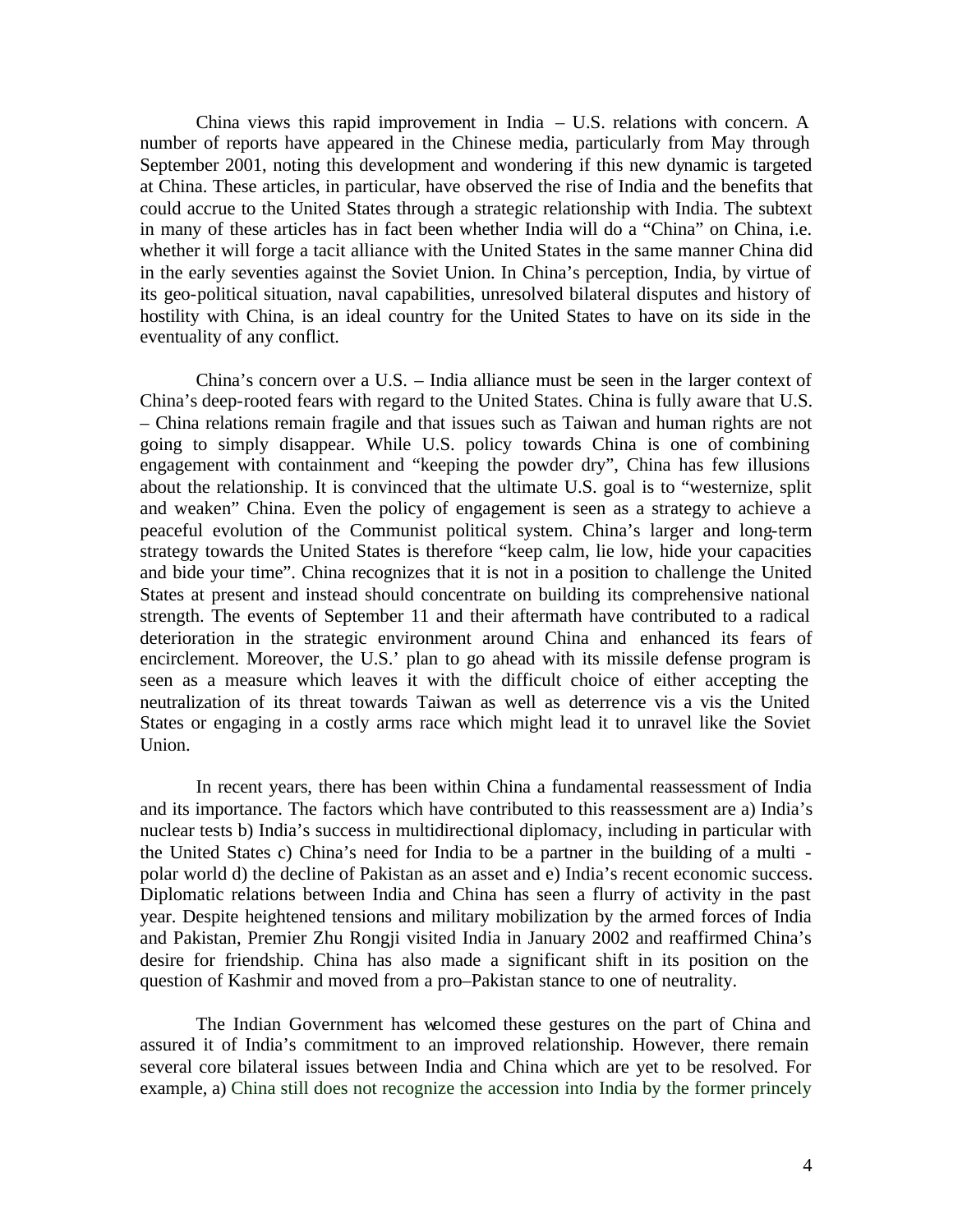state of Sikkim in 1975, b) there is continuing Chinese missile proliferation to Pakistan, c) the two countries are yet to complete the task of arriving at an agreed Line of Actual Control in border areas and d) China's has remained unwilling to come out in support of India's candidature for the U.N. Security Council. The failure of China to make progress on the above issues has resulted in many Indian analysts describing Chinese actions as an effort to lull India into complacency even as it takes steps to encircle India and undermine its security. Therefore, while the overall India – China relationship is on a path of improvement, a number of difficulties still remain to be addressed.

India has always seen a close U.S. – China relationship with misgiving and suspected that it might adversely affect her interests. This is because the pattern of prior 'triangular' dynamics saw the United States and China colluding against India. For example, there was a virtual entente between the United States and China during the 1971 India-Pakistan War, with the United States encouraging China to open a second front against India. Similarly, the United States chose to ignore Chinese nuclear and missile supply to Pakistan in the eighties because both were allies in battling the Soviets in Afghanistan. Further, as recent as in 1998, the two countries adopted a Joint Communiqué condemning Indian nuclear tests and using language that was seen in India as a U.S. attempt to confer upon China a supervisory role in South Asia. The improved relations India enjoys with both the United States and China today reduces the reasons for concern on India's part. India, however, will remain watchful of the U.S. – China relationship.

In conclusion, the U.S. – India partnership is unlikely to turn into any kind of formal alliance in coming years. Such an alliance is not in the interests of either. Besides, both India and the United States each have substantive interests vis-à-vis China which they would not like to jeopardize. What is more likely is the emergence of a 'soft balance of power' system among the three countries, in which each seeks to maneuver the maximum diplomatic space for itself and works to improve relations on both fronts without entering into formal alliances. Collaboration between two against the third is likely only on an issue-by-issue basis. For example, both India and the United States seek to end Chinese missile proliferation to Pakistan. Similarly, India and China may come together in pursuit of their common goal of a multi – polar world. On the other hand, a conflict between India and Pakistan might witness the United States and China joining hands against India.

Such a 'soft' balance of power system will not, however, be static and can shift from a "soft" system to a "hard" system or a "concert" between the three countries. Based on trends in the trilateral relationship outlined above, the critical determinant in the above process is likely to be Chinese policies and action. Hostile action on the part of China could turn the relationship into a "hard" system of formal alliances. In contrast, Chinese willingness to work with the U.S. and India on issues such as proliferation to Pakistan could ensure that it turns into a concert.

In view of the above scenario, India's goal should be to work towards a virtuous cycle of improving relations with both the U.S. and China. To encourage this outcome,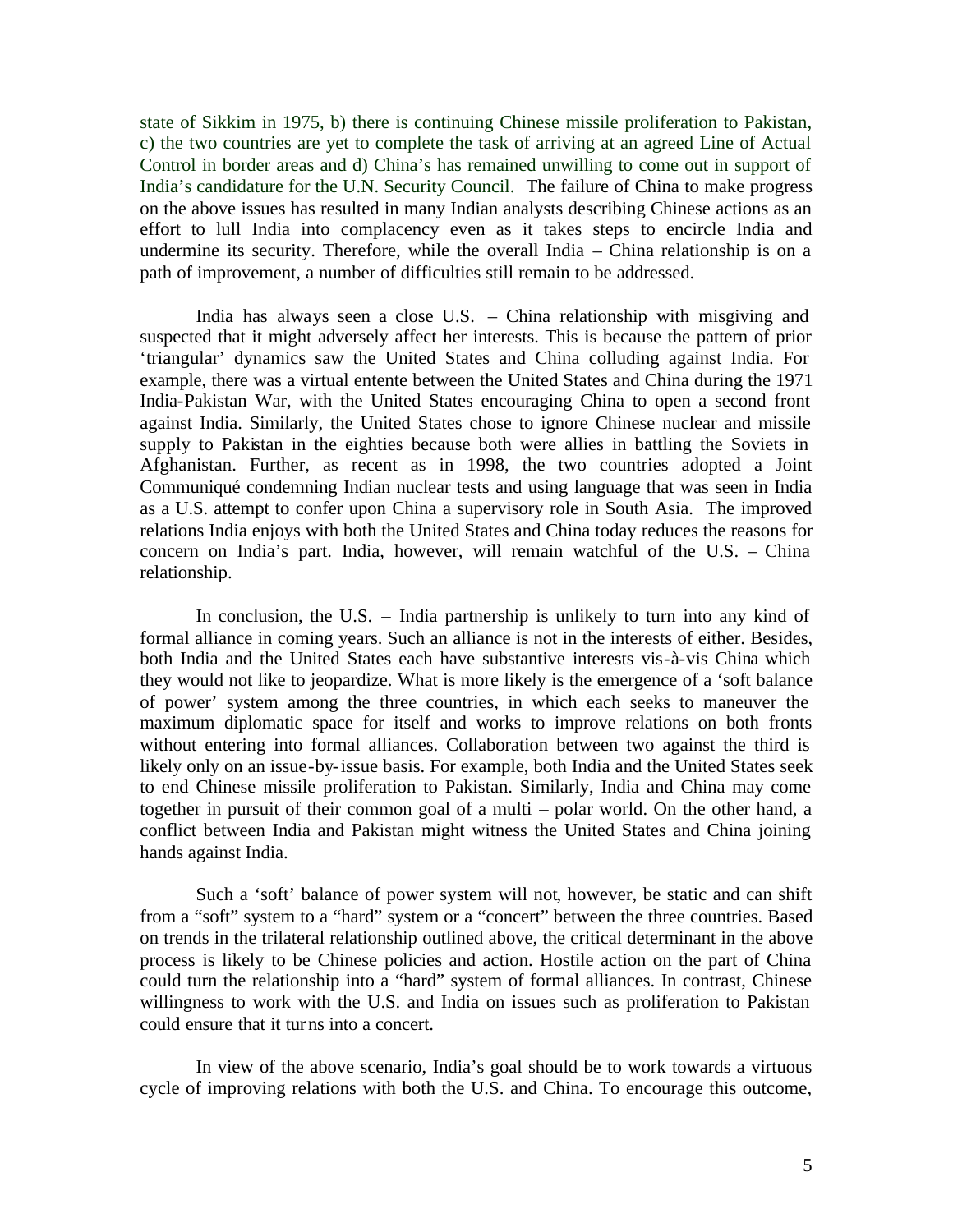India, more than anything else, needs to jump start economic growth and revamp governance. It must continue to strengthen relations with the U.S. on all fronts and encourage the U.S. to sustain its engagement with South Asia. Finally, it must reassure China that improving India – U.S. relations are not directed at it even as it presses China to address core differences in bilateral relations on a priority basis.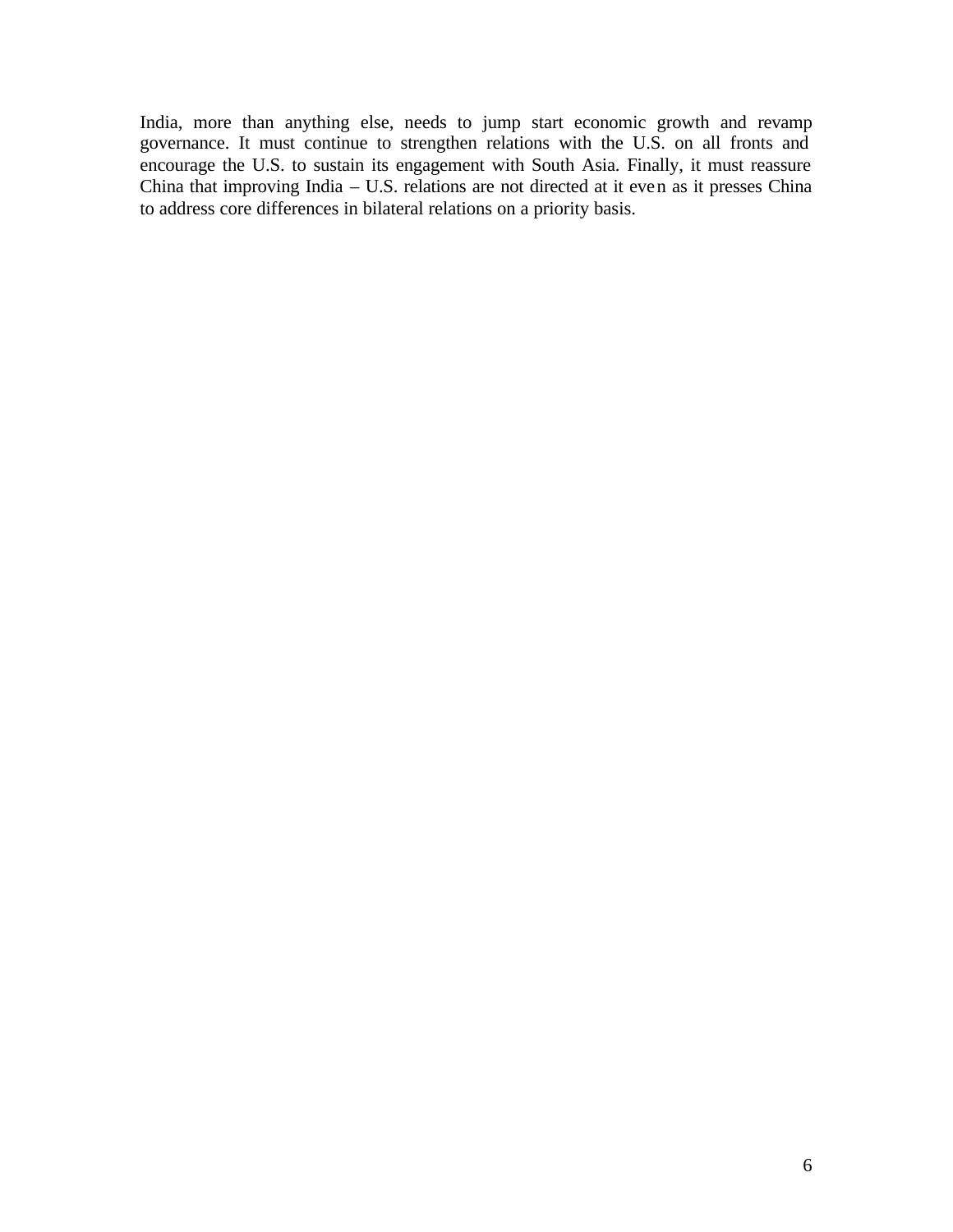# **Introduction**

One of the defining characteristics of the contemporary international political system is the dominance of the United States in the world, and its overwhelming lead over all other nations in terms of all the important indices of power. The terrorist attacks of September  $11<sup>th</sup>$  on the U.S. revealed the enormity of the threat that exists to the security of the U.S. However, its ability to mobilize a global coalition against terror and wage a successful military campaign in Afghanistan has underlined the extent to which it can influence events even in distant parts of the world. The United States, despite its geographical distance from the region, remains the single most important power in Asia.

A similar reality within Asia is the rise of China and India – giant neighbors, both of whom are countries with populations of over a billion people, nuclear weapons, and the fastest growing economies in the world.

In many ways, 'rising' is a word inadequate to describe the realities of modern day China. It has already propelled itself into the ranks of the leading nations of the world by accomplishing a remarkable economic and social transformation in the last twenty years. China, by virtue of its nuclear and conventional military capabilities, sustained high economic growth, status as a permanent member of the U.N. Security Council, regime stability and embodiment of an alternate political model to the "West', is seen by many as the only possible challenger to the U.S. in the global power stakes of the future.

India, too, in the last few years has witnessed a period of unprecedented resurgence. With economic growth rates averaging 6 percent through the nineties, India also became a nuclear weapons power in 1998. It has since then embarked on a major allround diplomatic offensive, forging closer ties than ever before to the United States, without diluting its traditional friendship with Russia or its commitment to improved relations with China. Demonstrating a high degree of dexterity, India has shed the ideological blinkers of its non–aligned past and replaced it with a pragmatic 'national interest' based approach. Consequently, it is actively reaching out and building linkages not just to its immediate neighborhood of South Asia but also Central Asia, the Gulf, and East Asia, which it now identifies as its "strategic frontiers"<sup>1</sup>.

Clearly, the interrelationships between India, China and the United States will be an important factor determining the course of events within Asia in the  $21<sup>st</sup>$  Century.<sup>2</sup> How these three powers interact and manage their relations with each other will also to a large extent influence the future of peace and security within the region.

This paper seeks to explore some aspects of the India – China – U.S. triangle and identify the broad direction in which relations between these three countries appear to be moving. Starting with a discussion of the remarkable turn around in India – U.S. relations over the last two years, the paper points out that September 11 and its aftermath have provided new strategic glue bringing the countries even closer together. The paper draws attention to concern within China that this improvement in India – U.S. relations is targeted at it and discusses how this concern needs to be seen in the context of deep -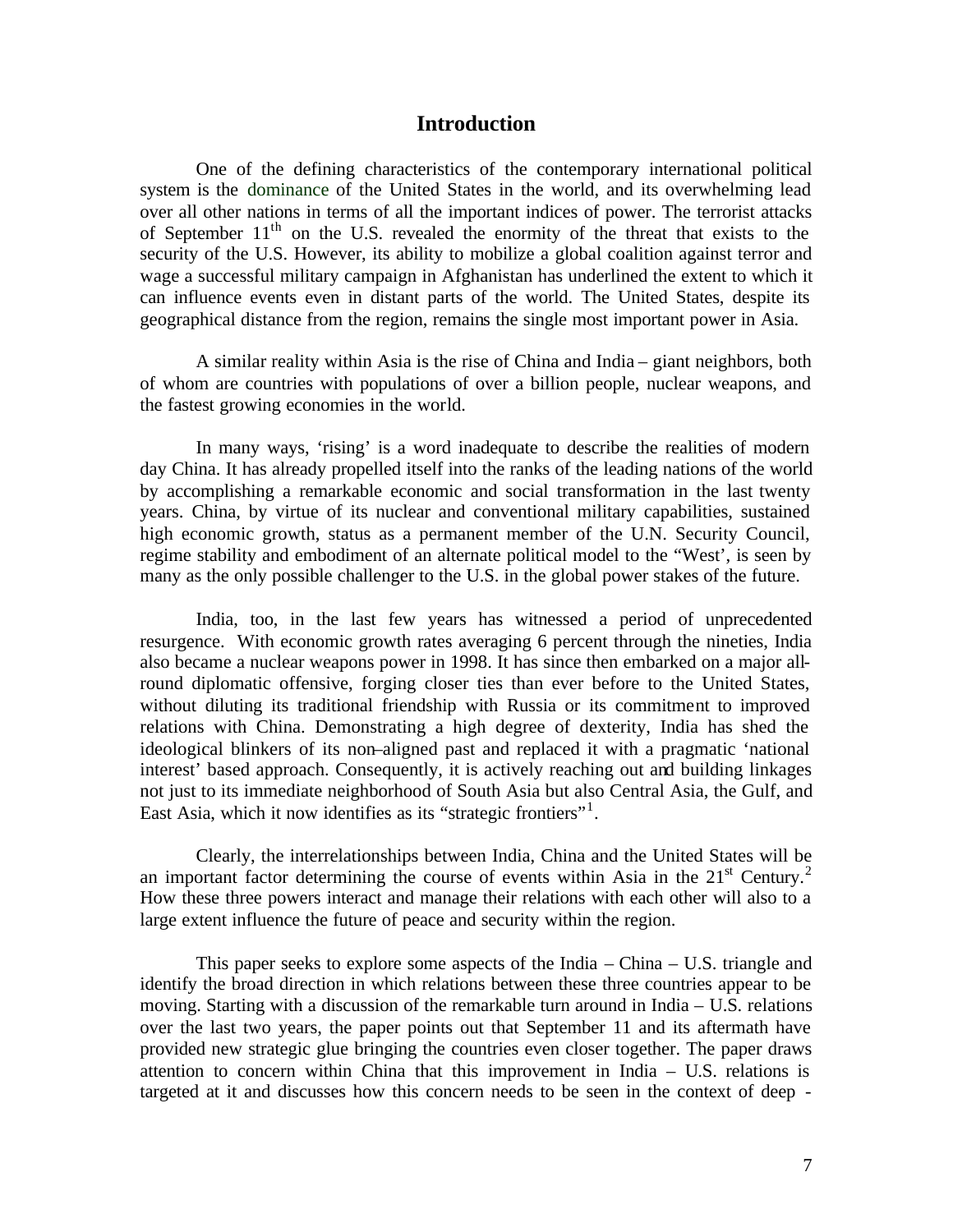rooted fears within China of the U.S. and its long term intentions. It further points out that the post September 11 deterioration in China's strategic situation and U.S plans for a missile defense system fuel Chinese suspicions in the above regard.

The paper then proceeds to discuss a fundamental reassessment in China's policy towards India that has occurred in the last few years as well as Indian perceptions of U.S. - China relations. The paper concludes that India and the U.S. are unlikely to enter into any formal alliance against Beijing. Both countries have substantive interests with respect to China that they would not like to damage. Instead, what is likely to emerge between the three is a "soft balance of power" system<sup>3</sup> in which each country seeks to maneuver the maximum diplomatic space for itself vis-à-vis the other two countries, without entering into any formal alliances. At the same time, by virtue of the fact that the India – China – U.S. triangle is today at a stage where India -U.S. relations appear set for rapid improvement while U.S. – China relations remain fragile and core differences between India and China are still to be addressed, future Chinese policies and actions will be the key factor in determining whether the system will turn from a "soft" system to a "hard" system of formal alliances or alternately a 'concert' between the three powers. The paper further argues that India's goal should be the initiation of a 'virtuous cycle' of improving relations with both the U.S. and China.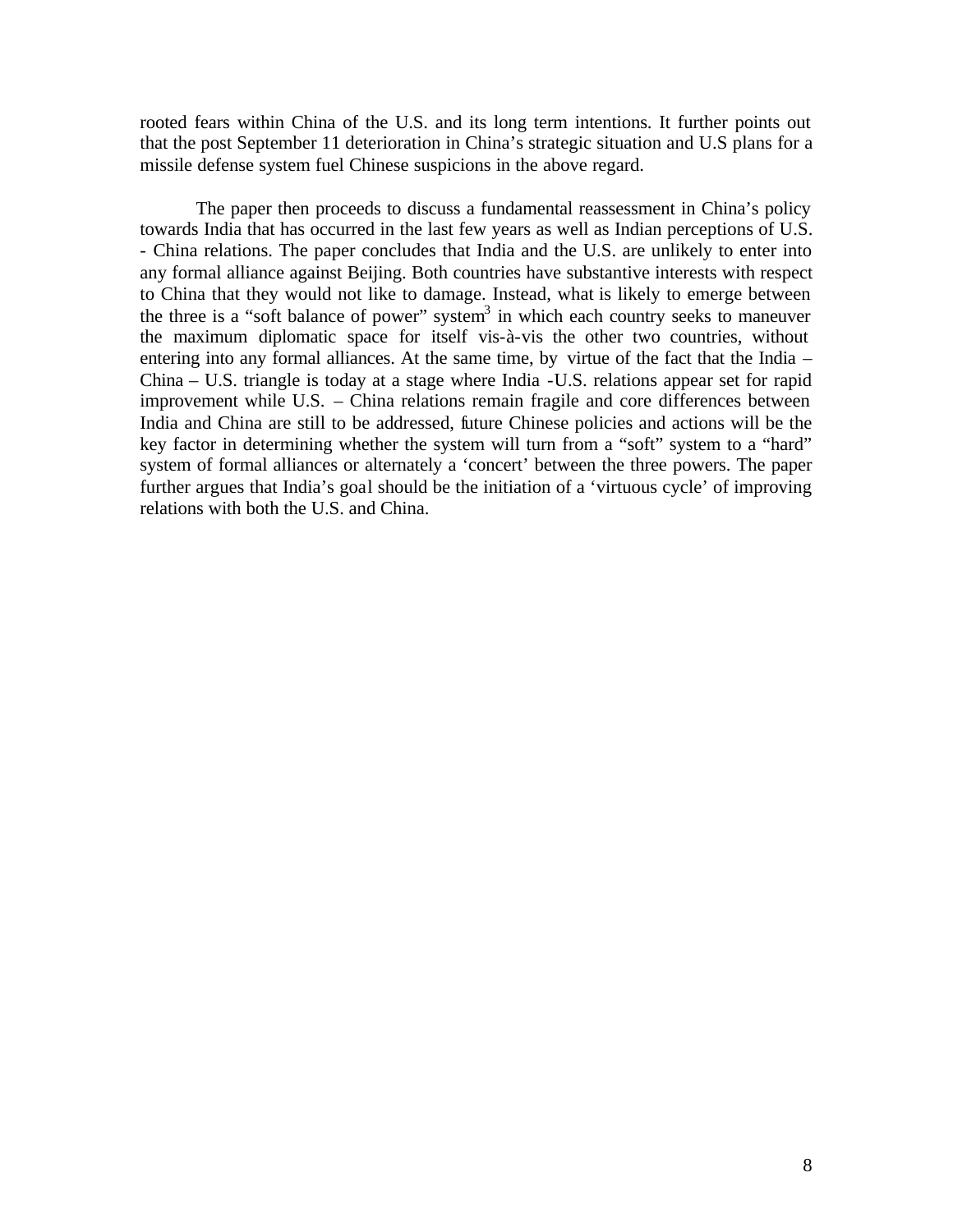# **India – U.S. Relations: From estrangement to convergence**

India -- U.S. relations began on a good note. During the days of the Second World War, India was a subject that figured in many discussions between President Franklin D. Roosevelt and British Prime Minister Winston Churchill.<sup>4</sup> Roosevelt was supportive of the demands of Indian nationalism and pressed Churchill hard to grant India de facto independence. He recognized that it was illogical for the Allies to claim they were fighting a war for freedom from fascism even as the same freedom was denied to people in the colonies.<sup>5</sup> At birth, the leaders of India drew directly from U.S. political experience and incorporated into their new Constitution key principles such as a federal system, the separation of powers and an independent judiciary that would act as the guardian of the rights of citizens as well as of the Constitution. The U.S. Bill of Rights was, along with the Universal Declaration on Human Rights, used as the first draft of the chapter on Fundamental Rights in the Indian Constitution by the Constituent Assembly.<sup>6</sup>

Despite the good beginning and many shared values, the first fifty years of India - U.S. relations quickly drifted into a state of "estrangement". Describing the use of the term "estrangement" to characterize India -- U.S. relations during the first fifty years, Senator Daniel Patrick Moynihan says the term "nicely captures the sense on both sides that affection has not been returned, or has somehow lapsed, or has found new outlets."<sup>7</sup> A number of factors contributed to this estrangement. India became independent in 1947 just as the Cold War started gathering steam. The United States and the U.S.S.R. were busily engaged in building military alliances against each other and initiating an arms race. As a newly independent, developing country, India's reaction was to stay away from the power politics of both alliances and to forge a third path of Non Alignment. The fact that India, a democracy, chose not to join the West in its crusade against communism offended the U.S. deeply. India's policy of non–alignment was called "immoral" by the then U.S. Secretary of State John Foster Dulles.<sup>8</sup> This division was further augmented by Pakistan joining the U.S. as a formal ally in the Central Treaty Organization (CENTO). As a result, the United States tended to balance its support and commitment for India as a democracy with its national interests as perceived through the prism of Pakistan, an ally.

The sixties and seventies saw the United States progressively drifting away from India while the Soviet Union offered India political, military and economic support. India – U.S. relations hit rock bottom in 1971 during the war with Pakistan over the liberation of Bangladesh. A virtual entente emerged between the United States, China and Pakistan against India. The United States sent its Seventh Fleet into the Bay of Bengal in what was seen by India as a blatant act of nuclear blackmail, and encouraged China to open a second front against India.

The end of the Cold War, the collapse of the Soviet Union and the launching of an economic liberalization program in India in the early nineties brought a new tone and content to the relationship. However, the relationship still remained hostage to differences between the two sides over India's quest for a nuclear deterrent. The conduct of nuclear tests and the announcement of a program of weaponization by India in May 1998 led to yet another low point in the relationship. The United States joined hands with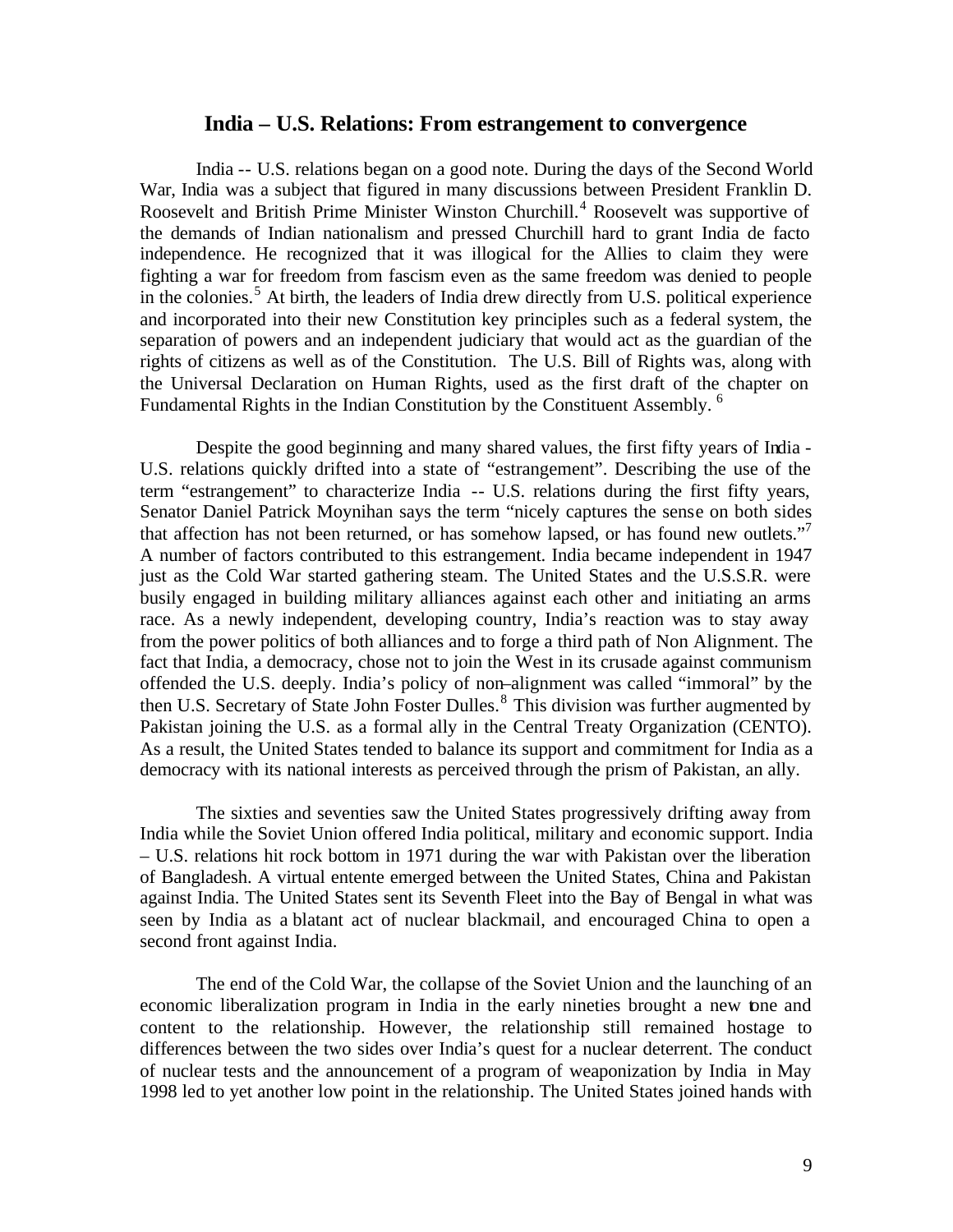China to rally the world against India and to call for a roll - back of its nuclear program.<sup>9</sup> The United States further went on to impose military, economic, and scientific and technological sanctions against India.

The commencement of a series of intense discussions between the two sides at the level of Indian Foreign Minister Jaswant Singh and U.S. Deputy Secretary of State Strobe Talbott over the next two years resulted in a slow normalization of the relationship. The Kargil conflict of 1999 between India and Pakistan further provided the United States with an opportunity to play a positive role in the subcontinent by calling for a withdrawal of Pakistani infiltrators from across the Line of Control in Kashmir.<sup>10</sup> The United States reaped considerable goodwill within India as a result. In the meantime, Pakistan lurched into further instability with General Pervez Musharraf taking power in a military coup in November 1999.

#### *The Clinton Visit – A turning point*

The visit to India by President Bill Clinton in March 2000 can be described as the first major turning point in India – U.S. relations in recent times. This visit, the first by a U.S. President to India in almost 22 years<sup>11</sup>, marked a major change in U.S. policy.

From the Indian perspective, the fact that the visit was taking place after the unpleasantness of the May 1998 nuclear tests was itself a major achievement. Further, the U.S. admitted it had ne glected India for over two decades.<sup>12</sup> It also expressed willingness to end the situation wherein the entire relationship was held hostage to differences on the nuclear question. Finally, by undertaking a five day visit to India and only a transit halt of a few hours in Pakistan (the main purpose of which was to address the Pakistani public and call for a return to democracy), the United States made it clear that its priority within South Asia would be relations with India. The United States accepted that India, the largest democracy in the world and a potentially important economic partner could not be equated with Pakistan - a country one seventh the size of India and bedeviled by serious economic problems as well as chronic political instability.

The United States too saw the visit as an important milestone. Despite unhappiness over India's nuclear weapons program, the United States realized that isolating India was not in its interest. It was much better to engage India and build influence through a strong relationship. The impressive economic growth India maintained during the nineties of around 6 percent, its dynamic IT industry, with close links to the IT sector in the United States, and the fact that the United States had become both the largest investor and trading partner in India, also created a clear economic imperative for putting relations onto a new footing.<sup>13</sup> Finally, the Indian American community (with significant economic stakes in both countries and a vested interest in bringing the two toge ther) also played an important role in U.S. calculations<sup>14</sup>.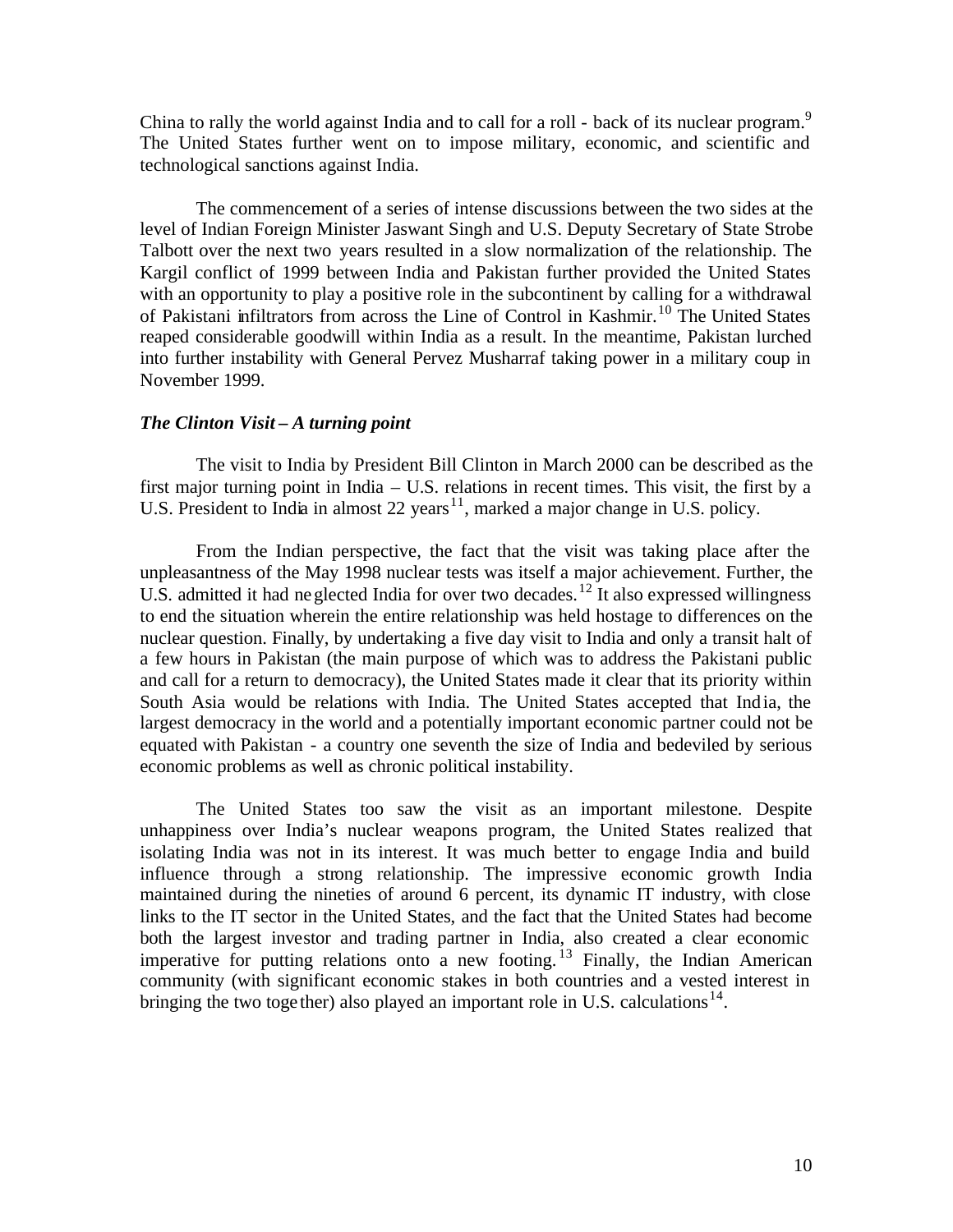# *Bush Administration – Making a "fundamental difference"*

Since the inauguration of President Bush, the new Administration took office with a determination to make a fundamental difference in its relations with India.<sup>15</sup> During the course of the visit of Indian Foreign Minister Jaswant Singh to the United States in April 2001, the United States made clear to India its determination to sustain and strengthen the efforts initiated by the previous Administration.

The United States around the same time also announced its plans for developing a missile defense system through a speech made by President Bush on May 1, 2001. U.S. National Security Advisor Condoleeza Rice, in an exceptional gesture, spoke to Foreign Minister Singh on the telephone and briefed India on its missile defense policy. After the speech, India extended a welcome to certain elements in President Bush's statement, such as the offer of unilateral reductions in the U.S.' nuclear arsenal, the call for a new strategic structure to replace the Mutually Assured Destruction doctrine of the Cold War days and the offer to consult all the countries concerned about the program. The United States then dispatched Deputy Secretary of State Richard Armitage to visit India along with Japan and ROK for further consultations on the subject, marking the first time the U.S. was according India the status of an important partner in Asia on strategic issues.

# *Post-September 11 – New strategic glue*

It was in this context of rapidly improving India – U.S. relations that the tragedy of September 11 occurred. To assess the impact on India – U.S. relations of September 11 and its aftermath, it is necessary to list some of the important developments of the last six months relevant to the discussion.

These are:

- Pakistan, under U.S. pressure, was forced to give up its policy of support for the Taliban and join the global coalition against terrorism.
- As a result of U.S. action in Afghanistan, the Taliban regime was removed from power and a new interim administration installed in its place. Al-Qaeda terrorist training camps in Afghanistan have also been destroyed.
- Terrorists attacked the Legislative Assembly of the Indian State of Jammu and Kashmir in Srinagar on October 1, 2001
- An attack was launched by terrorists on the Indian Parliament on December 13, 2001
- Two Pakistan based terrorist organizations- Lashkar-e-Toiba and Jaish-e-Mohammed were identified by India as responsible for the attack on the Indian Parliament
- The U.S. Government placed both the above two groups on the list of terrorist organizations.
- India ordered the forward deployment of its armed forces on the borders with Pakistan and demanded that Pakistan take effective measures to end cross - border infiltration by terrorists from within Pakistan as well as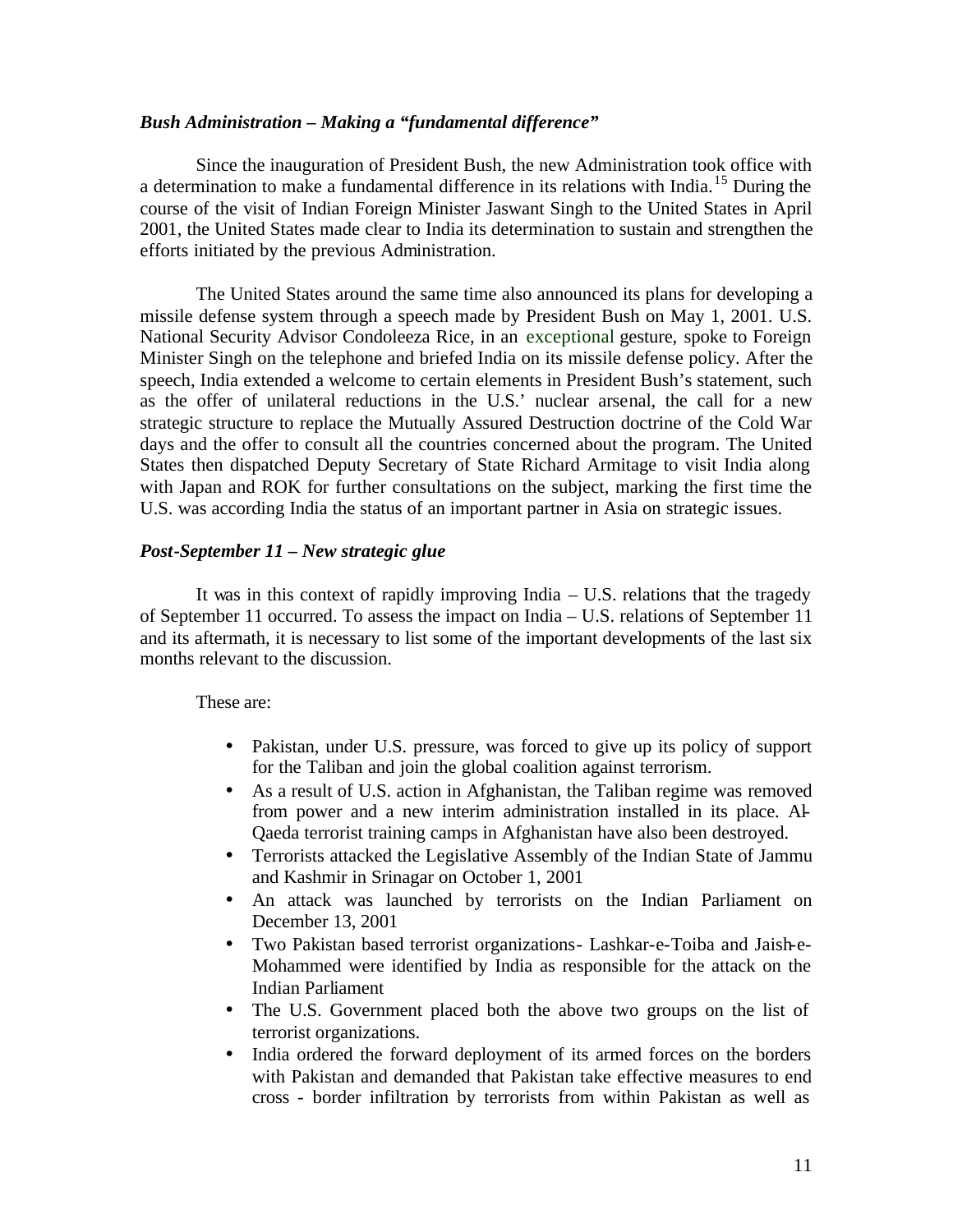Pakistan occupied Kashmir. India also demanded that Pakistan should return to India for prosecution 20 criminals and terrorists who are in its territory.

- Pakistan also decided to forward deploy its forces on the Indian border resulting in an eyeball to eyeball situation.
- Following intense diplomacy by the U.S., President Musharraf delivered on January 12, 2002 a landmark speech<sup>16</sup> calling for change within Pakistan. He called for an end to militancy and said no organization within Pakistan would be allowed to engage in terrorism in the name of Kashmir.
- Wall Street Journal correspondent Daniel Pearl was tragically kidnapped and murdered in Pakistan by persons belonging to the Jaish-e-Mohammed (mentioned above). Pakistani police arrested Sheikh Omar Sayeed, a militant released from an Indian prison in 1999 in exchange for passengers of an Indian Airlines plane hijacked to Afghanistan, as the prime suspect in the case. There have since been extensive reports in the media on possible connections between the Pakistan's intelligence agencies and the militants involved in the above crime.<sup>17</sup>

A review of India – U.S. relations in the context of the above events indicates that despite the U.S.' re-engagement with Pakistan, the post-September 11 scenario has provided new strategic glue to bring India and the United States closer than ever before.

The following factors deserve note:

# *1) There has been unprecedented high-level political engagement between India and the United States.*

Within the short period of the last six months, Indian Prime Minister Vajpayee, Home Minister (and number two in the ruling coalition) L.K. Advani, Foreign Minister Jaswant Singh, National Security Advisor Brajesh Mishra and Defense Minister George Fernandes have visited the United States and interacted with President Bush and other senior officials, as well as members of Congress. Similarly, Secretary of State Colin Powell has visited India twice already and so has Defense Secretary Donald Rumsfeld. Indian and U.S. leaders have also remained in close touch with one another through letters and telephone conversations. In the process, mutual understanding and trust between the leadership of the two countries has grown considerably.

# *2) An ambitious agenda for future cooperation has been unveiled*

Sanctions imposed against India by the U.S. have been withdrawn resulting in the elimination of one of the biggest irritants in the relationship. Consequently, during the visit of Prime Minister Vajpayee, India and the United States unveiled an ambitious agenda for cooperation covering regular consultations on Afghanistan (the first round has since been held in December 2001), exchanges on the establishment of a new strategic framework, discussions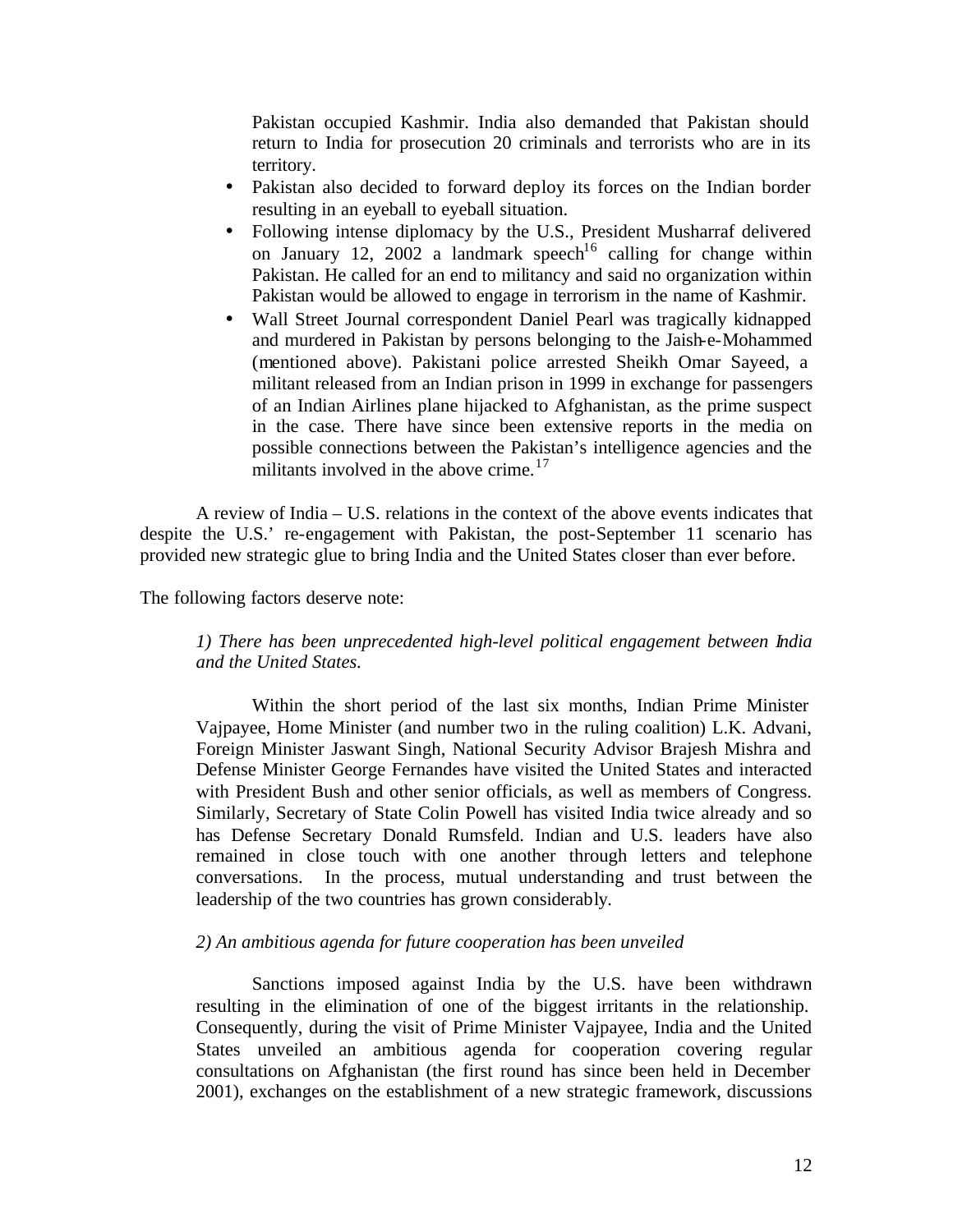on stimulating bilateral high technology commerce, increasing cooperation in the fields of civilian nuclear safety and space, and broadening the economic dialogue to cover areas such as energy, environment, and health. Both countries have also decided to work much more closely in countering threats such as the spread of weapons of mass destruction, narcotic trafficking, and piracy.

# *3) Burgeoning security relationship*

Defense relations between the two countries, which had been frozen following India's nuclear tests, have resumed in a big way. The two sides have declared the goal of creating a comprehensive, deep and mutually beneficial defense relationship based on shared strategic interests in Asia and beyond. A Defense Policy Group established between the two countries met in December 2001 and decided:

- to initiate combined special operations training, small unit ground/air exercises, and training exercises between U.S. marines and corresponding Indian forces;
- to establish a security cooperation group to manage the defense supply relationship;
- to discuss bilateral ties in the field of defense production and research, military planning, tri-service doctrine and tri -service institutions .<sup>18</sup>

The Commander in Chief of the U.S. Pacific Command, Admiral Dennis Blair and the Chairman of the U.S. Joint Chief of Staffs, Richard Myers, have both visited India recently (the second visit by a Chairman of U.S. Joint Chief of Staffs within a year). The Indian Joint Chief of Staffs, General S. Padmanabhan is expected to visit the United States shortly. The United States has announced the clearance of 20 licenses involving sales of defense equipment to India. It has also given Israel the go ahead to sell Phalcon advance warning systems to India. Indian and U.S. naval ships have held a joint search and rescue exercise in the Arabian Sea. U.S. ships engaged in operations in Afghanistan have been using logistical and other support facilities at Indian ports. According to reports in the Indian media, a proposal for joint patrolling by Indian and U.S. naval ships of the Malacca Straits is under consideration by the Indian Government.<sup>19</sup>

#### *4) Collaboration in the field of counter terrorism*

Even before the events of September 11, the United States and India had set up a Working Group on Counter Terrorism, to coordinate and initiate joint efforts to address the challenge posed by terrorism. These efforts have now received a new impetus with both sides deciding to launch a Cyber -terrorism initiative and agreeing that the U.S. Federal Bureau of Investigation (FBI) and Indian Central Bureau of Investigation (CBI) will share information on terrorists in each other's databases. The U.S. has also offered to make available to India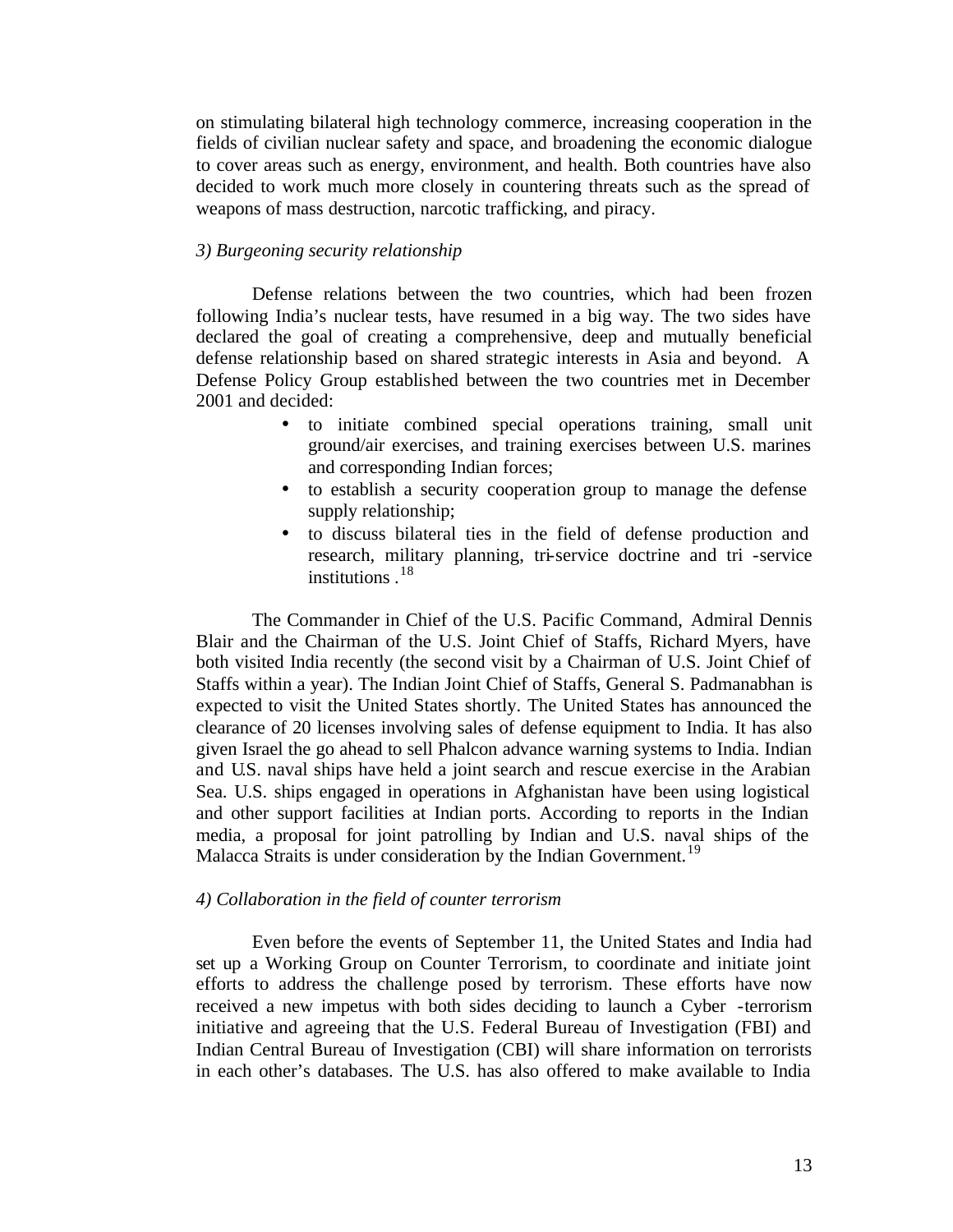specialized equipment and technology to strengthen border management and surveillance aimed at preventing infiltration of terrorists from within Pakistan.<sup>20</sup> *5) Pakistan factor*

In the initial phases of the campaign against terrorism, there was significant disquiet in India over the renewal of close relations between the United States and Pakistan. There was concern over whether this would mean the resumption of a major flow of arms to Pakistan. Some in India also expressed the fear that the United States, because of their reliance on Pakistani assistance in the campaign in Afghanistan, would ignore Pakistan's continuing support for terrorism directed against India.

Not only have these fears proved to be without basis, but to the contrary, U.S. efforts have resulted in President Musharraf promising to address what has till now been India's most important security concern – namely, the use of terrorism as a tool of national policy by Pakistan.<sup>21</sup> (India is however still awaiting evidence that cross – border infiltration has stopped and wants President Musharraf to back his words with deeds). Furthermore, even while showering praise on President Musharraf for the support he has extended to the campaign against terrorism, the U.S. has repeatedly taken the position that Pakistan should do more to address militancy within the country and the concerns of India.<sup>22</sup> The United States has also thus far deflected Pakistani requests for a major military supply relationship. While smaller transactions, especially those involving spare parts are moving forward, the United States has refused to re-open the case of the F-16 fighter planes, primarily of use to Pakistan in a confrontation with India (delivery was stopped in 1990, and Pakistan received a refund in 1998).

# *6) Kashmir*

Kashmir, one of the critical disputes which divide India and Pakistan, has traditionally been yet another cause of significant misgivings within India towards the United States. Popular perception in India for several decades has been that the United States is keen to involve itself in the dispute and mediate a solution between the two countries, a step India has always opposed.

This perception has, however, now started to change. During the Kargil conflict<sup>23</sup>, the United States made it clear to Pakistan that it would not support such adventurism and put pressure on Prime Minister Nawaz Sharif, forcing him to order a pullback of the Pakistani forces sent across the Line of Control.<sup>24</sup> Similarly, following the December 13 attack on the Indian Parliament, the United States has come down harder than ever before on Pakistani sponsorship of violence and terror within Kashmir and the rest of India.<sup>25</sup>

Finally, the United States has clearly rebuffed Pakistan's attempts to drag it into the dispute as a mediator. The United States has made it plain to Pakistan that in its view a solution to the Kashmir dispute can be found only by India and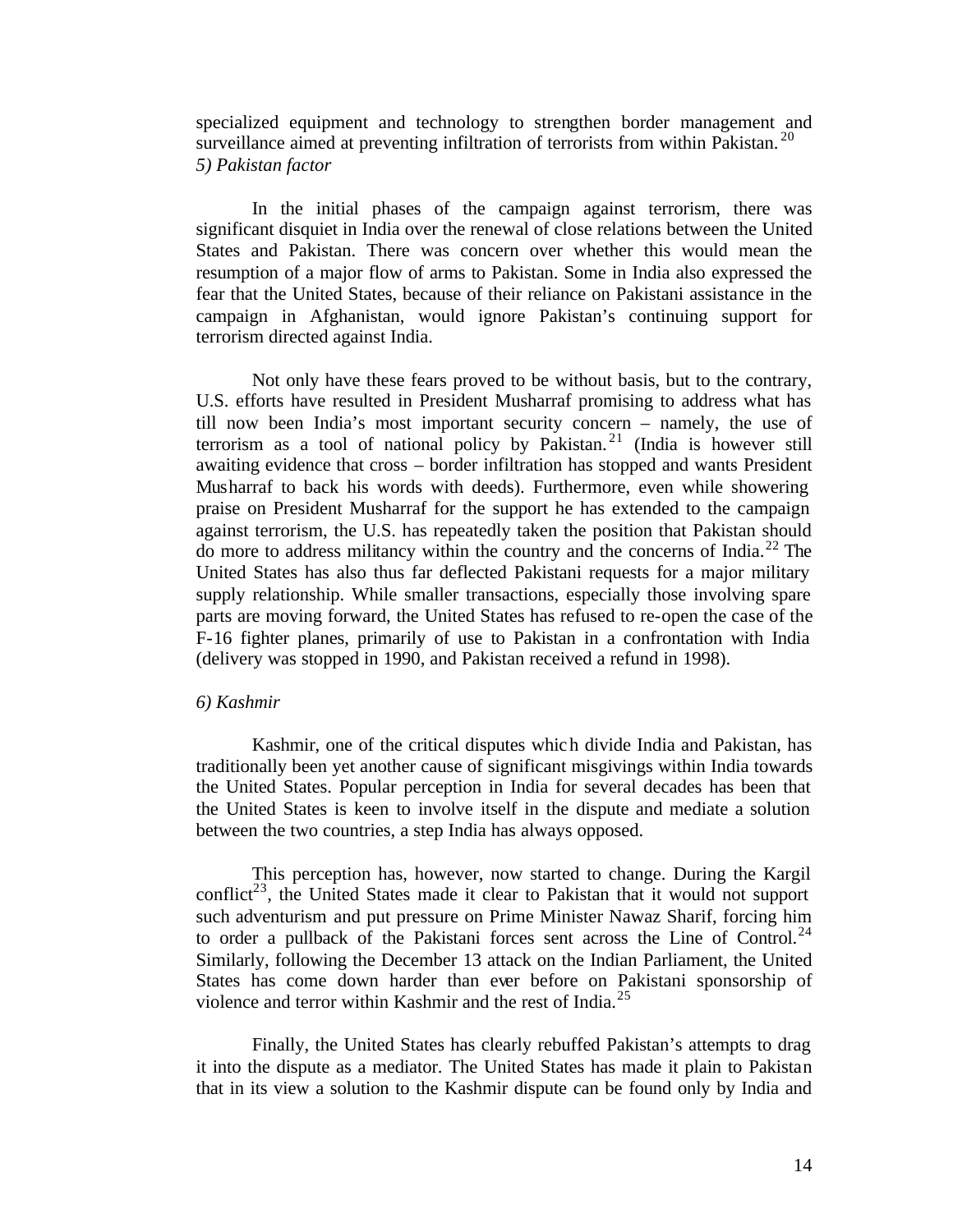Pakistan sitting down together and attempting to resolve issues amongst themselves (which is essentially the Indian position).  $26$ 

# *Prospects for the Future*

Examining the prospects for India  $- U.S.$  relations in the context of the growing congruence of interests outlined above, the future of the relationship appears very bright.

# *1) War against terrorism "well begun but only begun"*

As stated by President Bush in his State of the Union address, the war against terrorism is well begun, but only begun.  $27$  India and the United States are today among the foremost targets of terrorism in the world. While significant victory has been achieved with the overthrow of the Taleban and the destruction of Al-Qaeda bases in Afghanistan, there still remain huge tasks ahead. For example, the whereabouts of Osama Bin Laden and Taliban Chief Mullah Omar are still unknown. There are reports of Al-Qaeda sleeper cells in over 60 countries including the United States. There are indications that terrorists have sought to build crude nuclear bombs and obtain biological and chemical weapons.<sup>28</sup> Considerable work remains to be done in the area of bringing together law enforcement agencies of the world and shutting down financial networks that support terrorist organizations. All these issues are likely to top the agenda of the international community in the coming years. In all these efforts, the United States and India have common interests.

# *2) Arc of instability*

There is an arc of instability stretching from Central Asia through the Gulf, to South East Asia and North East Asia. A number of common concerns and interests bind India and the United States in all these regions.

For example, in Afghanistan, both countries would like to see the present interim administration stabilize and a democratic system of government, representative of all communities, emerge. Both countries would like to make sure that such a system guarantees respect for human rights, particularly of women and minorities. Both would like to make sure that neighbors are supportive of the new regime and do not meddle in its internal politics. Both can contribute a great deal to the reconstruction of Afghanistan. India has already announced the grant of a million tons of wheat to Afghanistan, as well as the revival of the Indira Gandhi Hospital for Children in Kabul. In a variety of fields of social endeavor such as education, health infrastructure, vocational training, and small industries, India has expertise that would be relevant and appropriate to Afghanistan.

In Central Asia, many of the countries are politically unstable, economically underdeveloped and threatened by forces of Islamic extremism and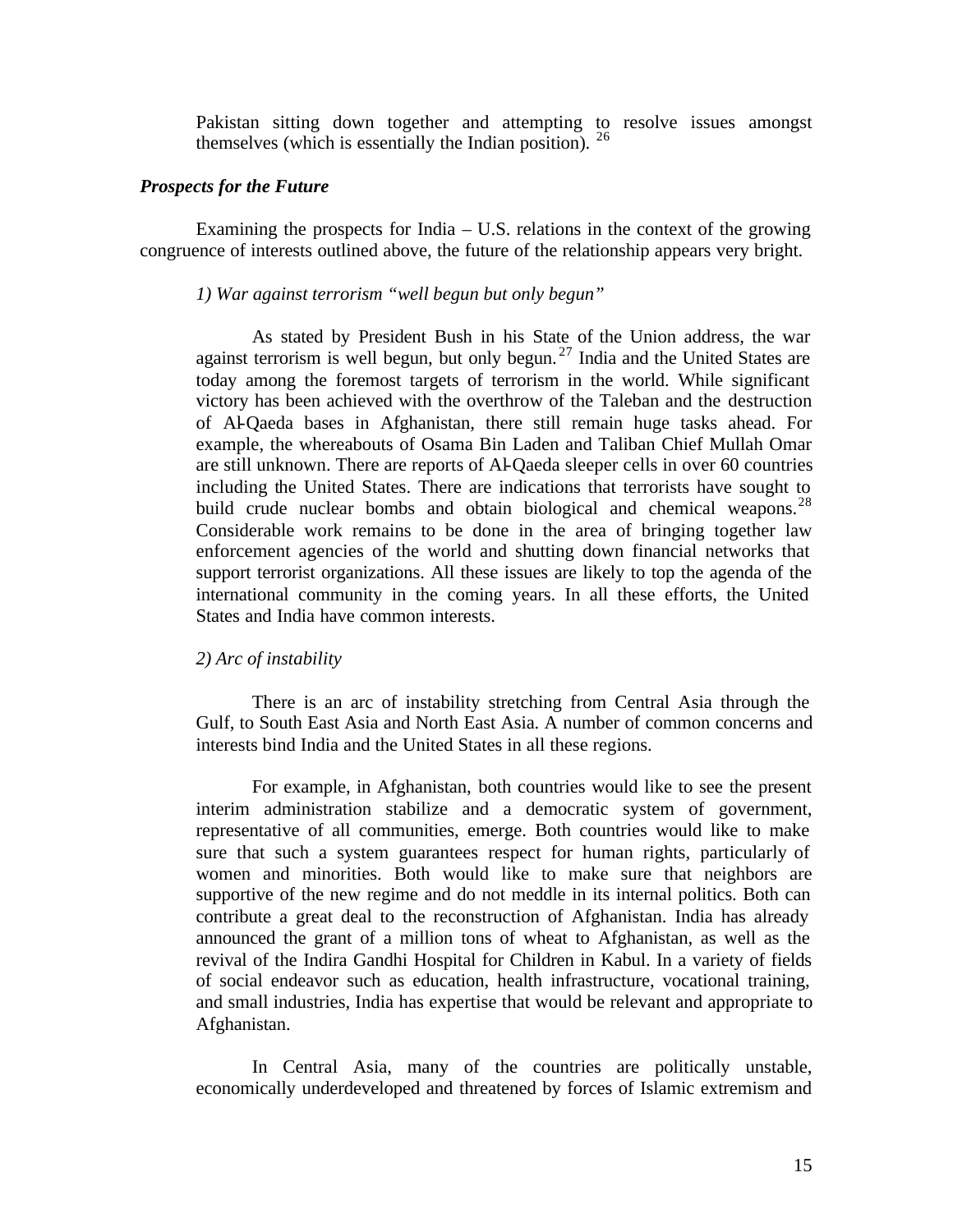militancy. India and the United States share a mutual interest in seeing peace and stability in the region. Both also have a common interest in ensuring that the energy resources of the region are developed and brought to the international market. In the Persian Gulf, there are many countries, who despite being allies of the United States, have been among the principal financial sponsors of Islamic groups worldwide. Both India and the United States face the same dilemma with regard to these countries. They are both critically dependent on the oil resources of this region. India also has over three million expatriates living and working in the Gulf countries. Yet both India and the United States would like to see an end to the support for militancy that has emanated from the region.

India and the United States would both like to ensure that there is free flow of energy from the Gulf and that the sea-lanes of the Indian Ocean are secure and free of piracy. Both have an interest in the stability of the Philippines and Indonesia, which are in India's immediate neighborhood and have witnessed high levels of terrorism in recent times.

Finally, India and the United States share a common interest in seeking an end to nuclear and missile proliferation to Pakistan from China and North Korea.

#### *3) Transition of Pakistan into a moderate Islamic society*

India and the United States share a vital interest in ensuring that President Musharraf backs his words with action and that his speech of January 12 is translated into reality.

There is a seamless continuum between the forces of terror that target India and those that target the United States. Many of these forces continue to operate out of Pakistan. It is now well known that some Pakistani nuclear scientists have been in contact with the Al-Qaeda and that there are elements in Pakistan's army and intelligence services that are supportive of the forces of militancy.<sup>29</sup> As long as terrorism and militancy flourish and survive in Pakistan, there will remain a serious risk that these forces will target the United States again. In fact, the kidnapping and murder of the Wall Street Journal correspondent Daniel Pearl established this point beyond doubt.<sup>30</sup> An end to terrorism and militancy in Pakistan is as much in the interest of the United States as that of India. Both need to sustain their pressure on President Musharraf to take action against such groups.

#### *4) Economic interests*

When the U.S. – India rapprochement began in the late nineties, economics was the main driving force. Today, in comparison to progress made in other fields, economics appears to be the weak link. However, the importance of this factor and the role it can play in bringing the two countries closer together cannot be underestimated.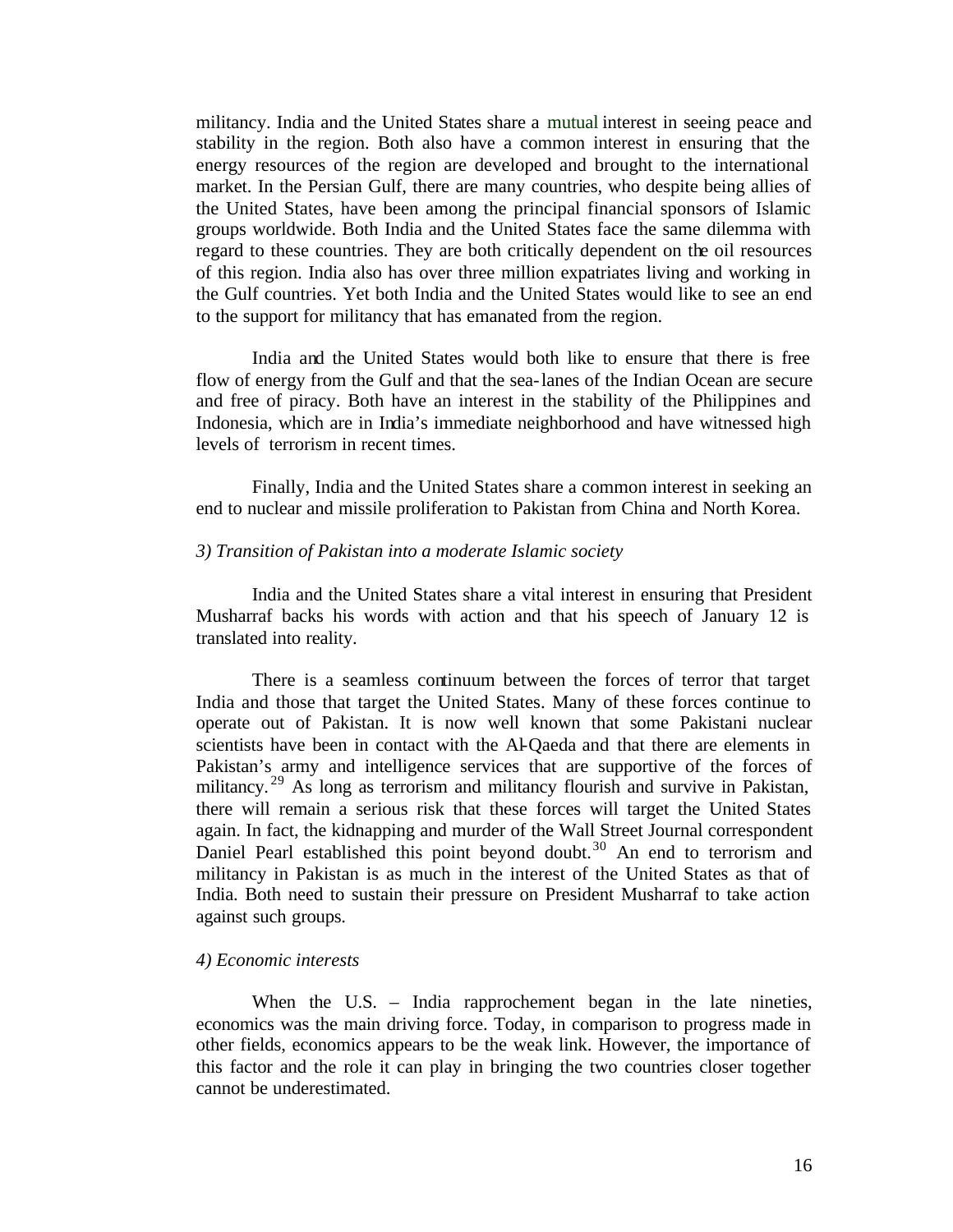While the progress of economic reforms within India has been slow, there is consensus across the political spectrum that a further opening up of the economy and integration with world markets is the way ahead for India. There is also growing realization within India of the tremendous achievements China has made through its policies of liberalization. As reforms gather steam, the private sector in the United States and India -- with the Indian American community playing an important 'bridging' role -- will automatically seek out opportunities that bring the two countries closer together.

Though this process will predominantly be driven by the private sector, the two Governments will have an important role to play in creating a suitable facilitating environment for business and industry. As seen from the recent WTO Ministerial meet in Qatar, this may not always be an easy process. Differences will remain on multilateral economic issues between India and the United States and sometimes may even be publicly and vigorously articulated. However, the fact that this takes place in a new atmosphere of growing understanding on political and security matters is certain to have a beneficial impact. Differences are likely to be managed and contained in a manner that will not affect the overall relationship. (Perhaps the time has come for a greater systematic and institutionalized informal exchange on some of the issues which separate India and the United States, and for increased emphasis on bilateral solutions to differences as opposed to the crossing of swords in multilateral forums).

# *6) Missile Defense*

Traditionally, proliferation issues have been a major stumbling block in the relationship. However, ongoing U.S. efforts to develop a missile defense system may yet provide a new basis for cooperation between the two countries. While the United States has its own reasons and concerns that have led it to develop the program of missile defense, India believes it too faces a serious threat from missiles in its neighborhood, and that there is a serious risk of these weapons falling into the hands of terrorist elements in the region. As an issue that is likely to dominate the proliferation debate in the coming years, missile defense thus provides an opportunity for India and the United States to be on the same side. In this regard, it would be also worth considering whether India could be a useful partner of the United States in the development of missile defense technology on the model of Japan, especially as India has highly skilled workers and low costs. At a time when relations in the field of defense and high technology are being revived, such cooperation would be an excellent opportunity to closely integrate the relevant sectors of the two countries.

#### *Possible Uncertainties in the Relationship*

The arguments made above should not lead to an impression that U.S. – India relations are completely out of the woods and that there are no difficulties ahead.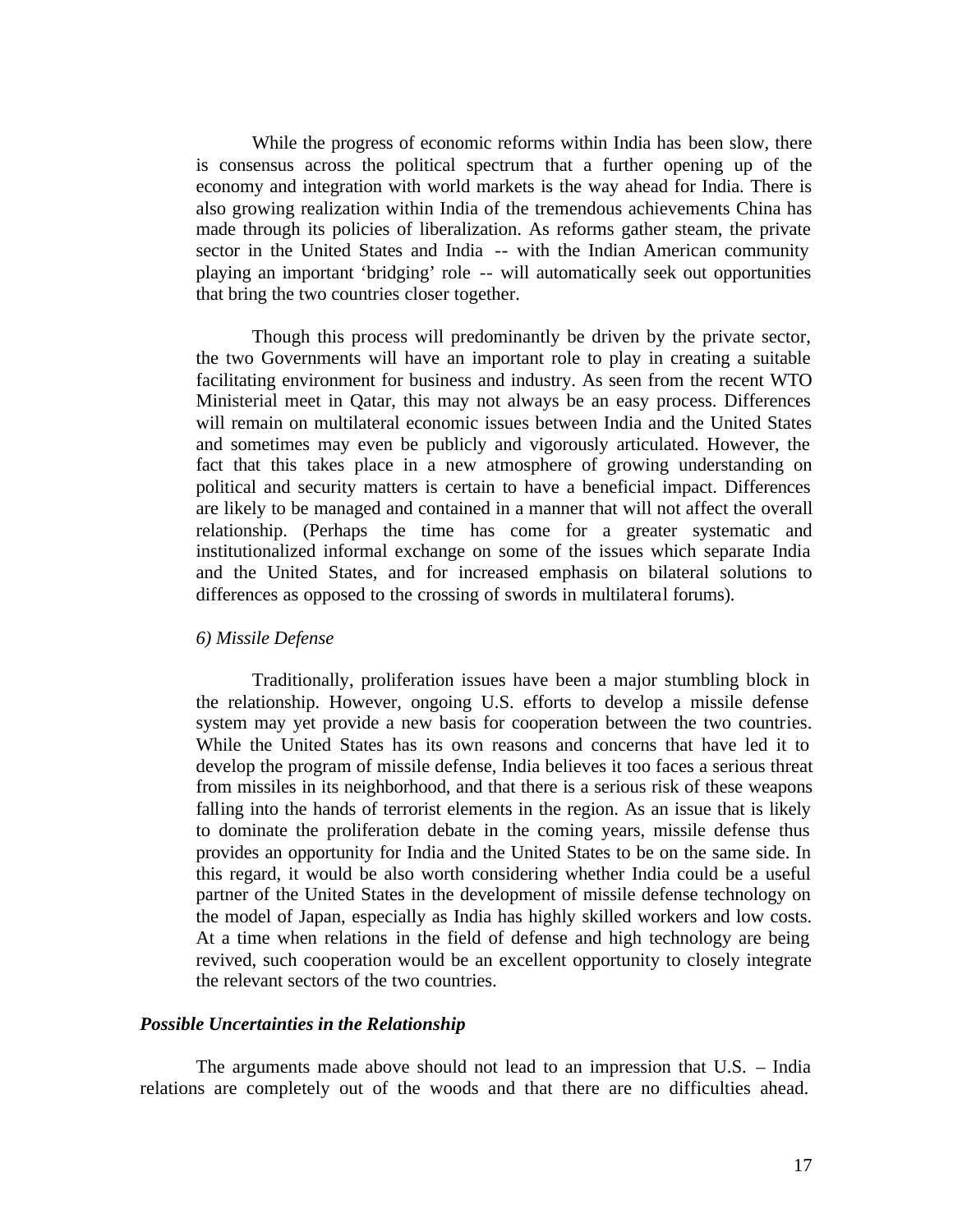Certainly, there are bound to be issues where India and the United States do not see eye to eye. What are some of the issues that may pose difficulties in the future?

#### *1) Pakistan, Kashmir and terrorism*

Nothing affects Indian public consciousness more than issues related to Pakistan and terrorism. These are viewed as the principal security threats to the nation. India, while appreciative of the positions adopted by the U.S. government on these issues, will continue to closely watch U.S. policies and action to see if current positions will be sustained or whether there will be any falling back. India will also insist, as it did during the visit to Washington by Prime Minister Vajpayee, that while its policy is one of restraint, it will, in the ultimate analysis, act as its national interests demand. Similarly, the United States will be looking for India to move towards an early de-escalation of the situation on the border and a resumption of the dialogue process with Pakistan. The understanding that the United States has shown so far to India's concerns is to a large extent predicated on the policy of restraint India has followed. Any change in that policy may result in adverse effects on the relationship.

# *2) Political change in India and the absence of a consensus within the U.S. foreign policy establishment on India*

American scholars see the Congress Party as the party that carries the mantle of the Nehruvian legacy, and a political formation that was primarily responsible for the U.S. – India estrangement of the last fifty years. There are concerns within the United States as to whether a future non-BJP political administration in India will be equally supportive of U.S. – India relations.

Similarly, within the United States, large sections of the foreign policy establishment are still to fully catch up with the improvement in the relationship. India continues to be seen primarily within a sub-continental frame of reference and few have articulated a vision of U.S. – India relations envisaging India as an important partner of the United States in Asia and the world. While most analysts are positive about the future of India – U.S. relations, the vast majority of literature on U.S. foreign policy either ignores India or sees it as neither friend nor foe, an ambivalent attitude which is essentially a carry-over from the days of the Cold War. There is also skepticism about whether attitudes within India towards the United States have genuinely changed. Indian motives and actions with regard to Kashmir also remain suspect in the eyes of many, particularly South Asia analysts. Moreover, India is yet to make a significant dent in the consciousness of U.S. media.

#### *3) Expectations that overtake reality*

The rapid turn around in U.S. – India relations carries with it the risk of expectations rising far beyond reality in both countries. U.S. analysts caution that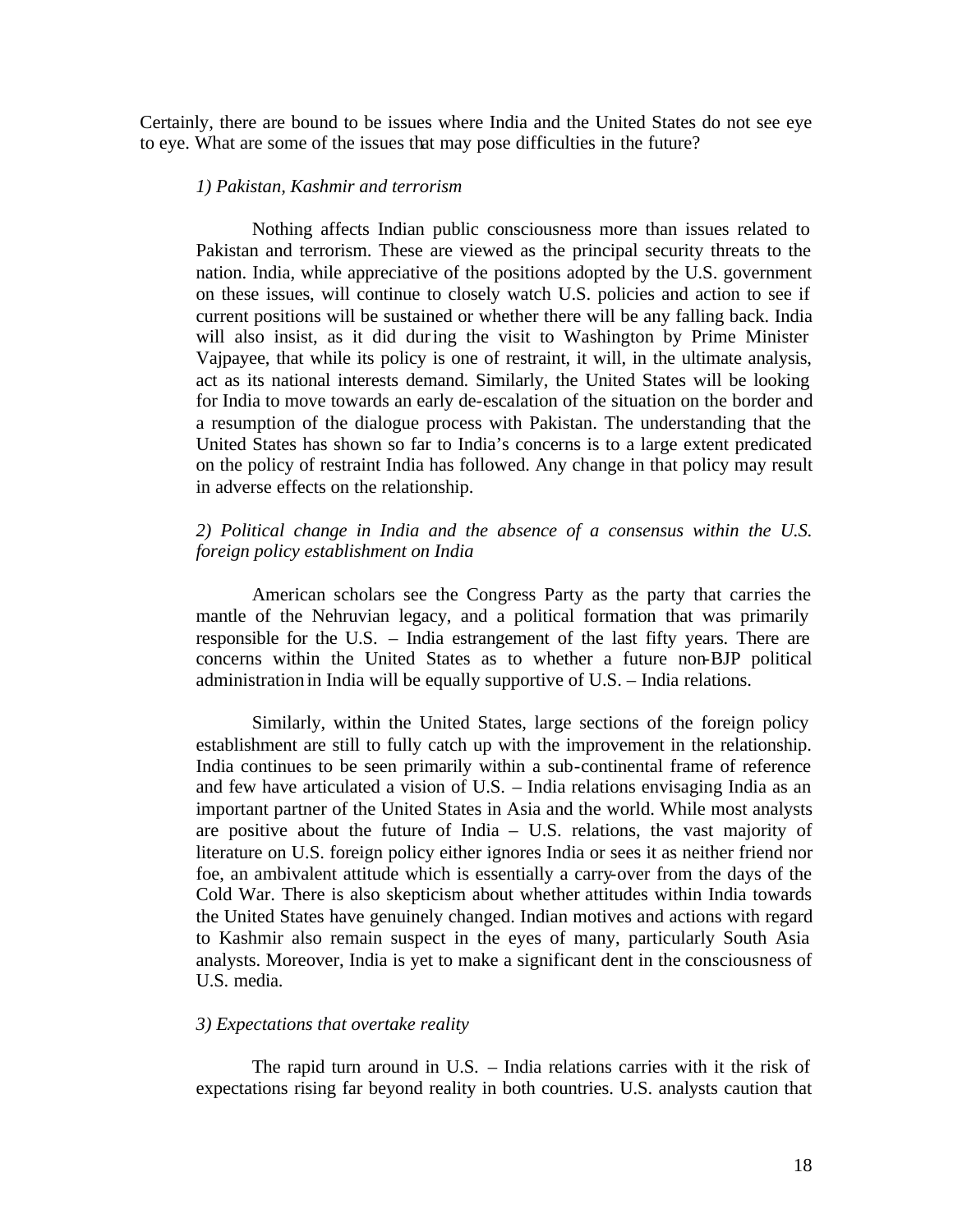despite the improvement in the overall atmosphere and the political commitment to expanded relations, the United States may not be in a position to transfer dual use technology and certain types of defense equipment to India. Cooperation in the nuclear and missile field will also be limited by restrictions placed upon the United States on account of the Non Proliferation Treaty (NPT), domestic non proliferation laws, and U.S. commitments under the Missile Technology Control Regime (MTCR) and the Nuclear Suppliers Group. On the Indian side, there is a risk that India's slow moving bureaucratic machinery may not be able to keep pace with the enthusiasm generated within various agencies of the U.S. government for a rapid expansion of contacts. Moreover, differences between the two countries on issues related to India's nuclear weapons and missile program have not completely vanished and may re-emerge, if not handled carefully by both sides.

#### *4) Pax Americana*

Finally, there is the question of whether India, especially as its economic and military strength grows, will be comfortable in the long run within a Pax Americana. U.S. unilateralism often causes anguish even to the closest of its allies like the E.U. and Japan. While no major conflict of interest appears to be on the horizon, it is impossible to imagine that the relationship will remain completely free of differences. It must be noted in this regard that beyond the issues of terrorism and Afghanistan, the United States and India are still to forge any major partnership in the multilateral arena.

All the above are important issues which both countries need to address as they proceed with the task of improving bilateral relations. It is essential, however, to recognize the fact that a new resurgent India, much more confident and self assured than any time before, is today conducting its foreign policy on the basis of a pragmatic assessment of its national interests. Following in the footsteps of China, India is discovering that it pays to be pragmatic in foreign policy making and to liberalize its economy. There is within India a determination to look to the future and move India down the path of economic growth, prosperity and great power status. There is also recognition that this goal cannot be attained without a close relationship with the United States. As a democracy, it is certainly possible that the next elections may bring to power a new political leadership in India. This is however unlikely to result in any fundamental shift in policies towards the United States. This is because the present approach of friendship and partnership with the United States is rooted in India's national interests. As long as U.S. policies are supportive of India and contribute to advancing India's domestic and international goals, India would be more than willing to work in partnership with the United States on all issues.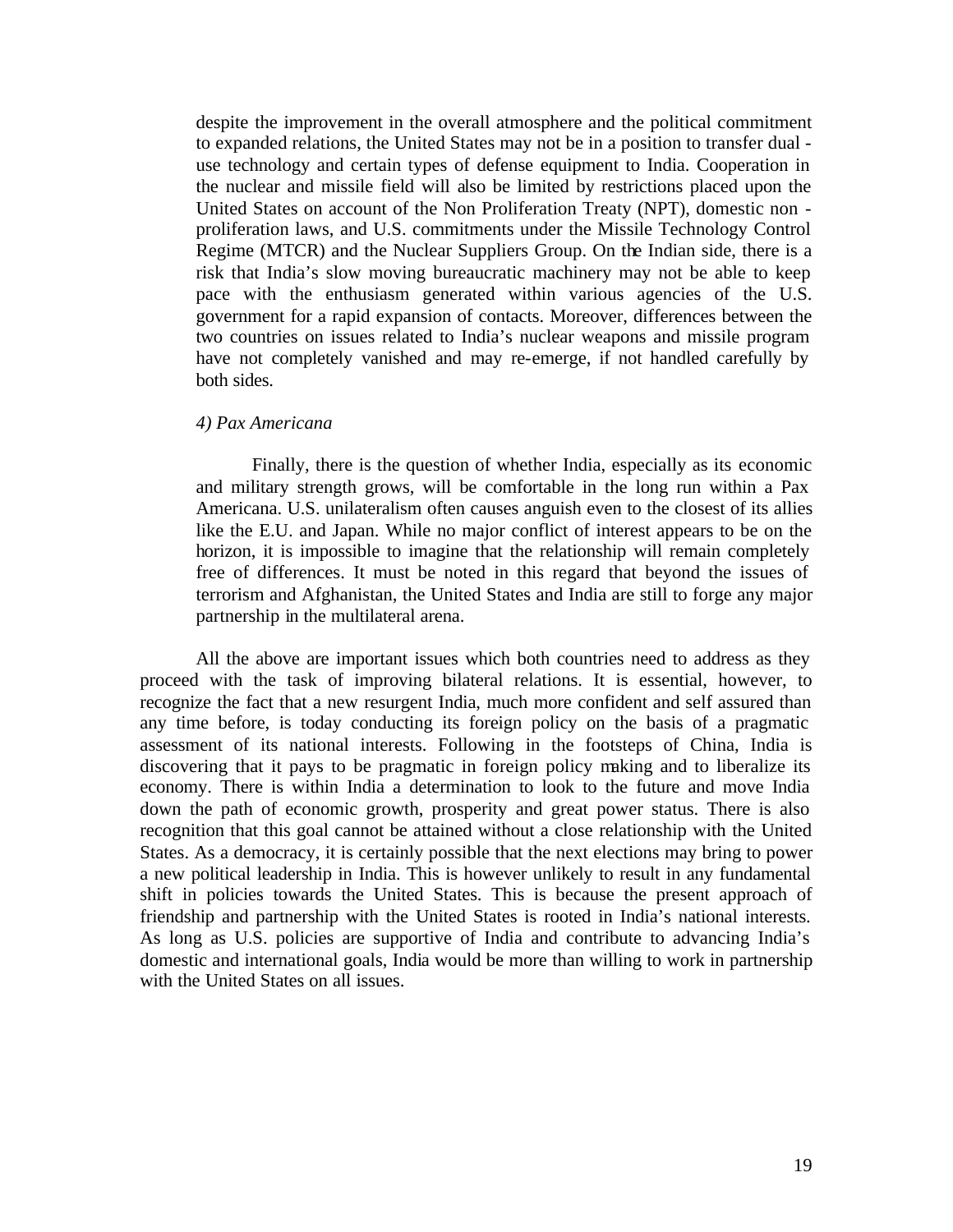# **The Chinese View of Improving India -- U.S. Relations**

It has been argued by a number of U.S. scholars that China is indifferent to India, and that it looks upon India with disdain and contempt. While there may be individuals in China who express such views, that is not the general impression that can be gathered from a reading of the Chinese media. A sampling of reports given below from the Chinese press during the period May – September 2001 indicate that China not only takes India seriously but is also extremely concerned about rapidly improving India – U.S. relations.

# *Reports in the Chinese Media*

# *People's Daily (May 14, 2001) <sup>31</sup>*

(Delhi Correspondent commenting on the visit to India by U.S. Deputy Secretary of State Armitage )

"The top level in the U.S. understand that India fully deserves the title of number one power in the Indian ocean region, whether in terms of size of territory, population resources, science and technology capability and military and economic strength and also has a far from negligible influence in the international arena. In the long term, the rise of India is a matter of time. For the United States therefore playing the 'Indian card' will bring it marked repayment in various fields such as political, security, economic and science and technology."

# *People's Daily, May 21, 2001*<sup>32</sup>

(Washington dispatch)

"Steadily warming India – U.S. relations have resulted in widespread attention to the geo-politics of Asia. It is difficult to predict whether or not India will become a strategic ally of the U.S. or of China but the sudden attractiveness of India will sooner or later alter the regional balance of power between the three countries."

# *China Daily (June 25, 2001) <sup>33</sup>*

(Article by Professor Yang Yunzhong of the Jinan Military Academy)

"The rapid development of U.S. – India relations will exert profound influence on the political and security environment of the Asia – Pacific region and the world. During the Cold War, the U.S. and India were antagonists. But the U.S. has adjusted that relationship and made nice with India. The U.S. now views India as a leading player in South Asian affairs and a rising world power, not just a source of regional problems. Both economically and militarily, India is gathering momentum and this provides the U.S. more diplomatic and strategic angles to play in the region. Among the benefits for the U.S. is the fostering of an anti - China stronghold, southwest of China".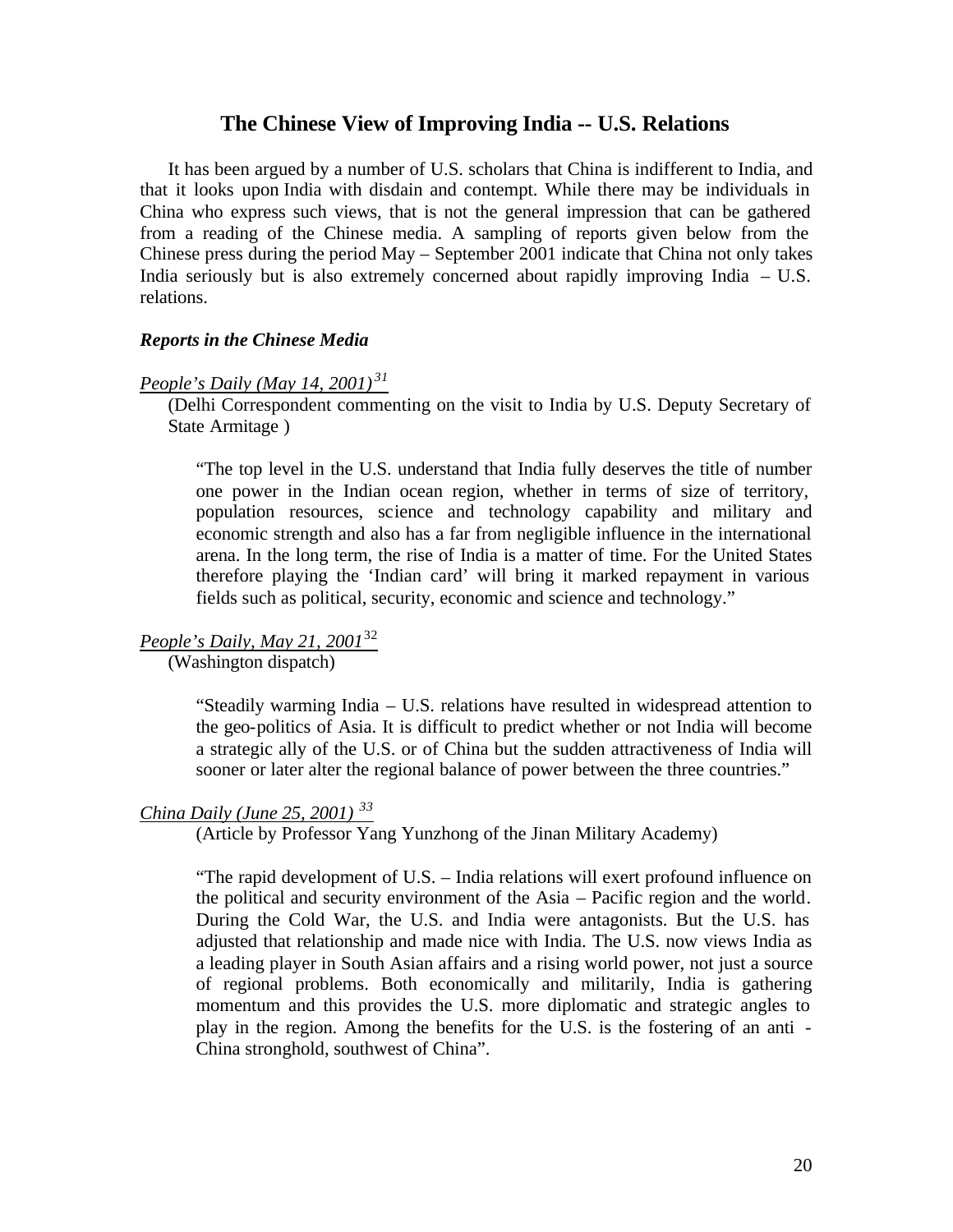# *The Outlook magazine (June 5, 2001)<sup>34</sup>*

(Article by Xinhua correspondent in Delhi published in magazine believed to reflect official views)

"Although both India and the United States have indicated that the development of India – U.S. relations was not aimed at any third country, being India's adjacent neighbor and being regarded by the U.S. as its potential adversary of the  $21<sup>st</sup>$  century, China should still be on the alert against any changes in its peripheral security environment. It is obvious that the drastic warming up of India- U.S. relations is not something that can simply be interpreted as a need in the development of bilateral relations, as this occurred when the U.S. created a series of troubles for China from human rights disputes to arms sales to Taiwan and at the same time, took the initiative in improving relations with India."

# *Journal of Strategy and Management (June 2001)<sup>35</sup>*

(Article titled "Global Geopolitics and India's Future Security")

- "In the new century, who is the next target after China? If China collapses, it can only be India.
- India and the United States, a maritime hegemonic power, cannot have a solid and mature partnership. Essentially, they are competitors in geopolitical strategy with absolutely no common ground.
- If the British dismembered the north western part of India, the United States will probably separate the southern part.
- If India does not participate in the containment of China, China's development will lighten U.S. strategic pressure on India. India can win a relatively long period of time for peaceful development and particularly for increasing its strength in the Indian Ocean. If India forms a strategic partnership with Russia and China, it will win even more time and opportunities for development. If India joins forces with the United States to contain China, the future years of the  $21<sup>st</sup>$  century will not belong to India.
- If China emerges victorious against the challenges from the United States, India will continue to maintain her diplomatic environment and economic development and will be courted by many powers. Otherwise it will be the last one of the dominoes to fall in the path of the West, after the former Soviet Union and China"

# *Ban Yue tan (June 2001)<sup>36</sup>*

(Article titled "Why India panders to the U.S." in China's largest circulated general readership weekly)

"The U.S. has sought to use India break up the Russian proposal for strategic cooperation between Russia, China and India.  $2/5$ <sup>ths</sup> of the world's population lives in these three countries. If they all cooperate,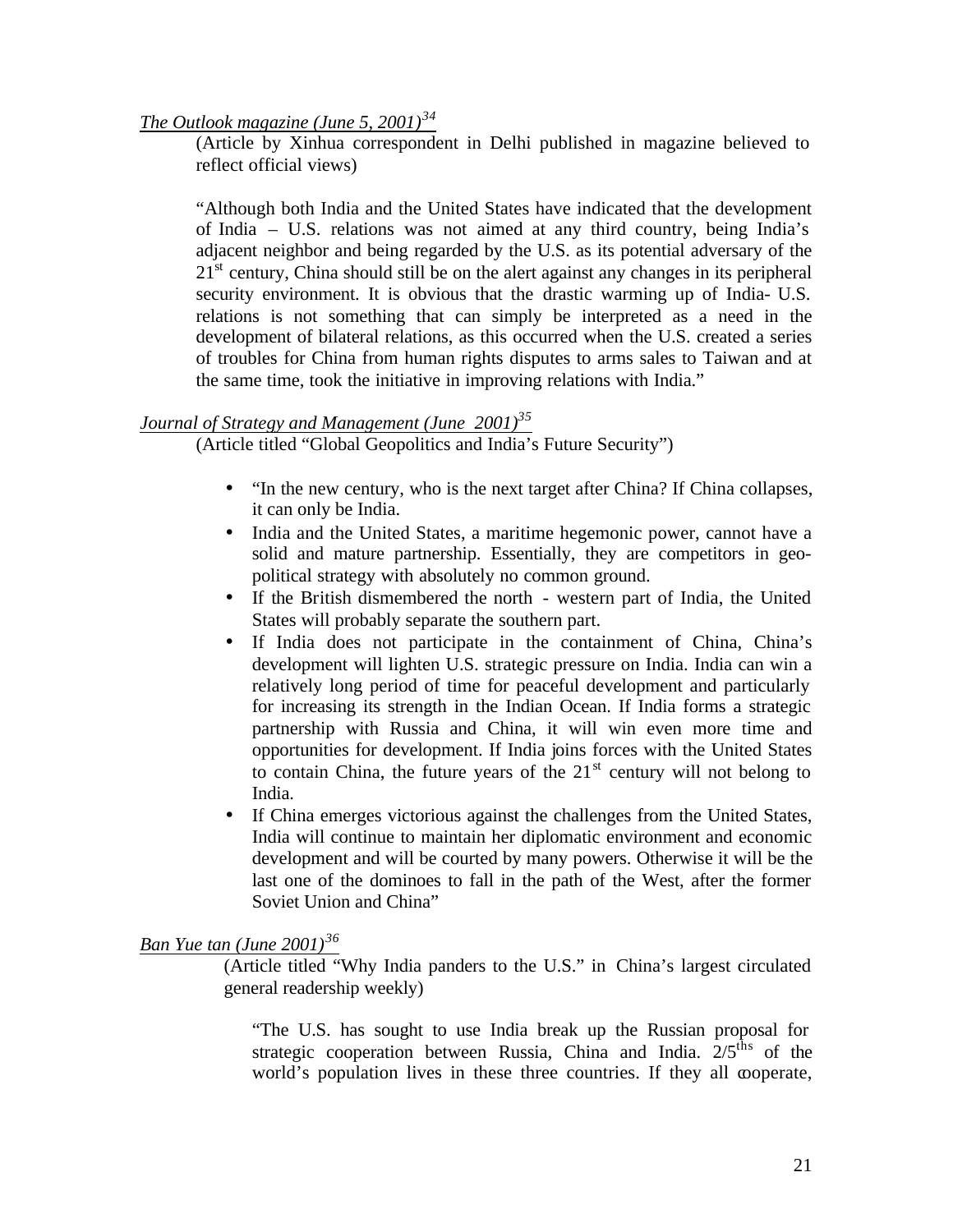such an effort can critically endanger U.S. domination of the world strategic structure"

# *Liberation Army Daily (August 22, 2001)* <sup>37</sup>

(Article titled "Behind the warming of India – U.S. military relations", published in the official newspaper of the People's Liberation Army)

"Analysts point out that U.S.A.'s joining hands with India has come out of consideration of its long term South Asia strategy. Firstly, the South Asia region, with Central Asia to its north, Middle East to its west, and dominating the Indian Ocean to the south indeed occupies an important geo-strategic position. U.S. establishment of close military relations with India will help U.S. armed forces conduct exercises and training in the Indian Ocean. This will improve operational capabilities of U.S. forces in the region, widen American influence and obtain important strategic advantages. Also, India and the U.S. have identical positions on the Taleban issue and Indo – U.S. military cooperation can play a role in solving the Afghan problem. Then again, India and Pakistan are nuclear powers. The U.S. on the one hand fears both countries would grab the guns and start shooting, and on the other hand is wary about further upgradation of India's nuclear weapons to form into globally effective deterrents. The U.S. drawing closer to India would also remove reasons for closeness between India and Russia.

# *Global Times (August 31, 2001)<sup>38</sup>*

(Article titled "Indian army to equip itself with nuclear warheads" published in a subsidiary of the People's Daily)

- "For some time now, several high level Indian officials have suffered from what is described by the Indian media as 'China anxiety'.
- According to an Indian expert, India's program of nuclear weapons development is at a primary stage. India will not be able to catch up with China for a long time. However the strategic superiority of China vis-à-vis India will also not continue for long. With the development of Agni – II missiles, China will gradually lose the advantages that natural defensive conditions such as the Himalayas and the Tibetan plateau provide it. These barriers will lose their formidableness in front of India's missiles.
- Objectively, speaking the instigation of some western countries is among the principal causes for this 'China anxiety' within India. Not long back a U.S. newspaper published reports about China exporting large quantities of missiles to Pakistan. This created a big negative impact within India. Indian media conducted an opinion poll and the result was over 85% of people polled said India must actively join the missile defense program of the U.S. with a view to defending itself from China"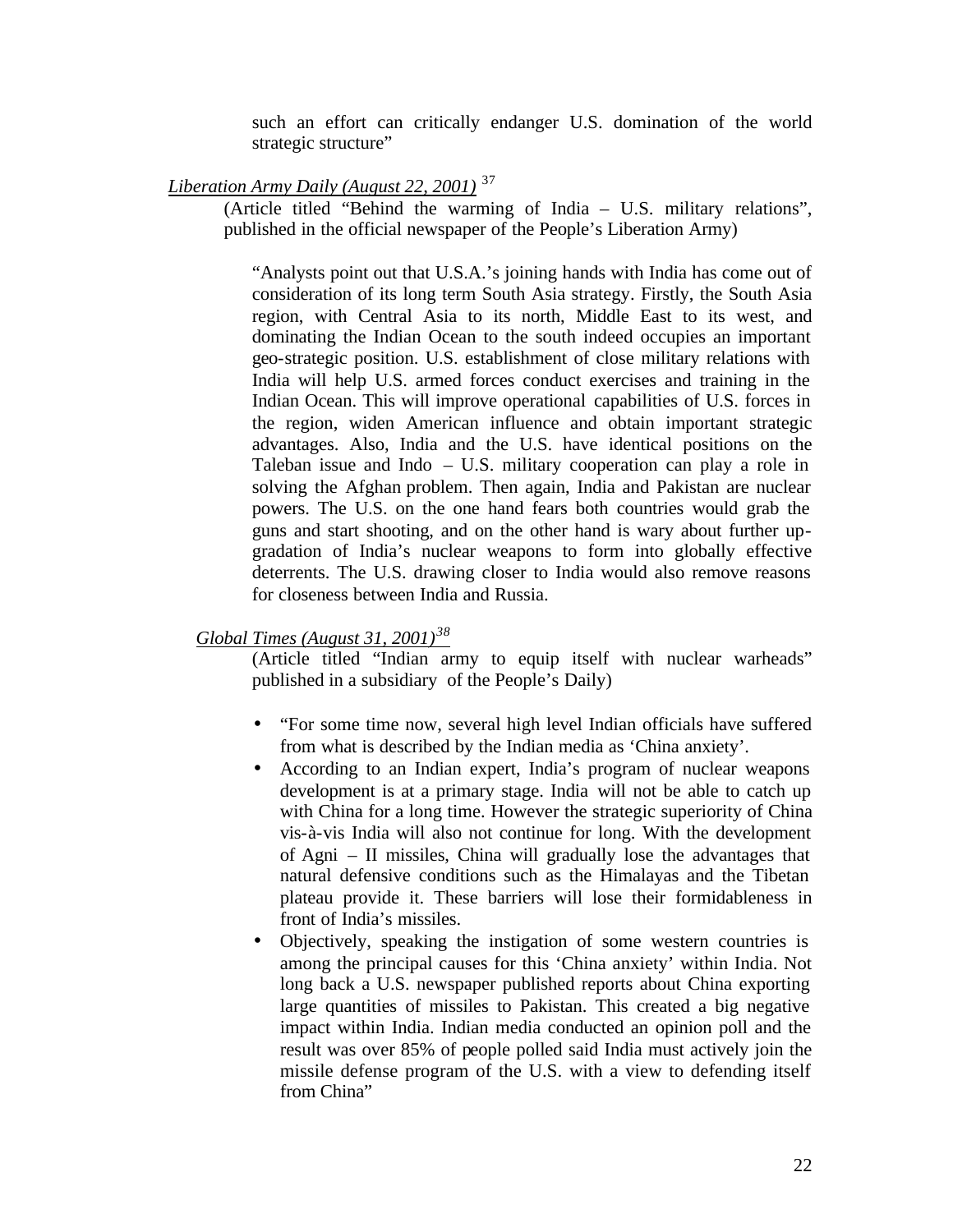As reflections in an officially controlled media, these articles provide a good barometer for judging the extent and level of concern within Chinese governmental circles over the rise of India, as well as rapidly improving India – U.S. relations.

Equally interesting is the fact that between the lines, the key question these articles pose is whether India will do a "China" on China. That is to say, just as China and the United States successfully put aside a history of hostility and ideological differences in the early 70's to forge a 'tacit alliance' against the Soviet Union, will India and the United States, who have had a difficult and prickly relationship for the last fifty years, find common ground by uniting against China? Is the United States trying to play India off against China? And, is India emulating China's own example by displaying unprecedented pragmatism and diplomatic dexterity by aligning itself with the United States to obvious mutual benefit?

# *India – U.S. Alliance: Not in China's interest*

Evidently, India and the United States moving into some kind of a formal alliance is among the last things China would like to see happen. Extrapolating from writings in the Chinese media, it appears that in China's perception, such an alliance, if it materializes, is likely to result in the following detrimental effects to China's security:

- Military bases in India will enable the United States to better project force in China's periphery.
- India's geographical location astride the principal sea lanes of the Indian Ocean will allow the United States to stop or disrupt energy supplies to China if such an eventuality should arise.
- A growing U.S. India convergence might lead to new pressures on China with regard to Tibet as well as Xinjiang.
- India's industrial and technological capabilities can provide the United States with useful logistical support.
- The lack of any significant economic stake in good relations with China combined with a history of hostility and armed conflict makes India a more willing U.S. partner than most others in the region.
- Any flare-up on the India-China border at a time of tensions across the Straits can lead to China being forced to divide its attention between two fronts.

Based on the above, a worst - case scenario for China can be sketched out as follows :

- India continues to steadily grow in economic strength, military capabilities and diplomatic stature. It becomes a formal ally of the United States.
- India finds for itself a comfortable niche within a grand containment strategy of China implemented by the United States.
- The United States legitimizes India's nuclear capabilities and India acquires first and second strike capabilities vis-à-vis China.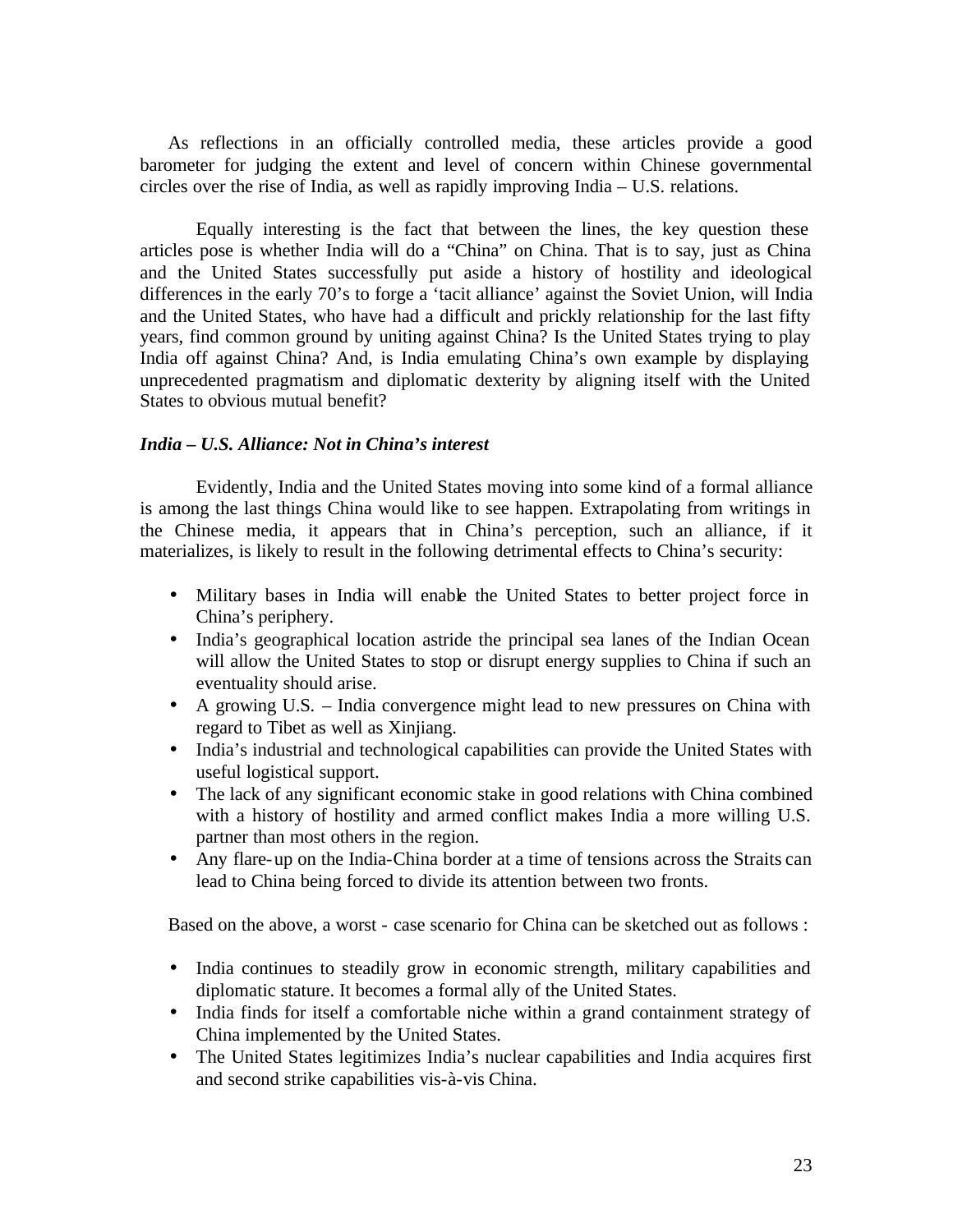- A ring of hostile arrangements encircle China, with the United States as the hub and India, Taiwan and Japan as the principal spokes. The United States helps all the three develop theatre missile defense.
- India offers to host U.S. military bases.
- The United States establishes a permanent presence in Pakistan and extends its sway over Central Asia.
- China continues to face disaffection within Tibet and Xinjiang. The demise of the Dalai Lama propels the Tibetan movement towards violence.
- The situation in Xinjiang progressively deteriorates with the Uigurs turning towards nationalism instead of religion as their motivating ideology, and in turn receiving the support of the international community.
- India accepts the inevitability of a world dominated by Pax Americana and gives up any attempt to challenge U.S. domination of the world. In return for political, economic and military support, it aligns itself with the United States and becomes as strong an ally as the U.K., Japan or Israel.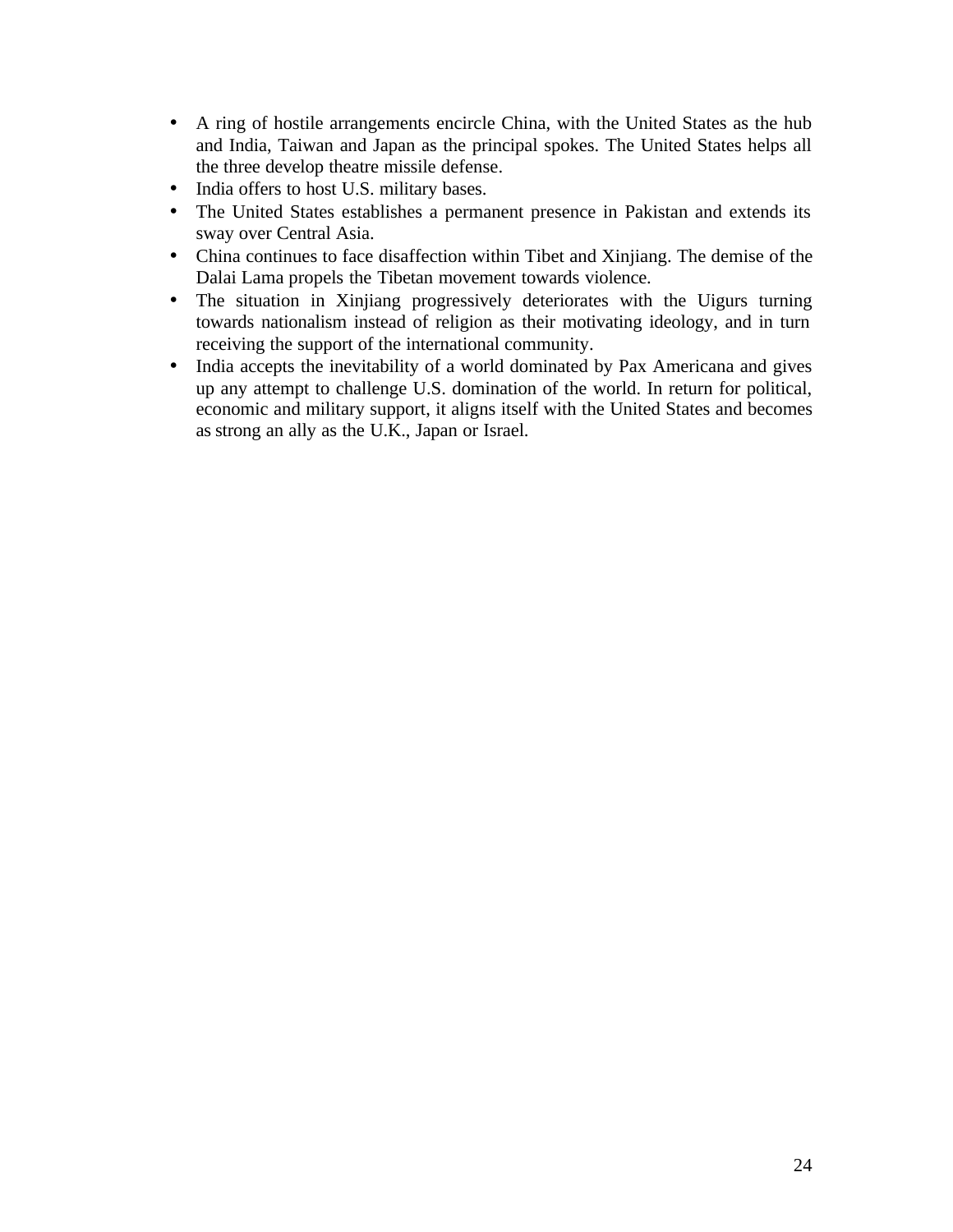# **China's Fears of the United States**

China's fear of a U.S. – India alliance, as discussed above, is probably best understood in the context China's long term assessment of the nature of its relations with the United States, the deterioration in the strategic environment surrounding China following the events of September 11, and U.S. determination to move ahead with missile defense.

# *China's Long-Term Assessment of the United States*

The working visit by President Bush to Beijing in February 2002 can be said to have completed the process of bringing a sense of normalcy to the U.S. – China relationship after the deep trough into which it had fallen in the aftermath of the EP 3 plane incident.<sup>39</sup> China's relationship with the United States is its single most important relationship. For the United States too, the China relationship is extremely important irrespective of whether China is seen as a strategic partner or competitor. China's status as a member of the U.N. Security Council, a nuclear weapons power and a regional power with significant influence in Asia is something the United States cannot ignore. Moreover, the economic links forged between the two countries in the last two decades (bilateral trade of around US \$ 74.4 billion in 2000 and U.S. contractual investment in China of around US \$ 63. 41 billion by end May  $2001^{40}$ ) provide a strong foundation to the relationship. Both sides benefit from these economic links and neither would like to see a deterioration in the relationship which would undermine these benefits. Moreover, this economic stake in each other is likely to expand significantly with China's recent entry into the World Trade Organization (WTO). Further, it is expected that the forthcoming leadership transition, China's pre-occupation with dealing with the domestic consequences of the WTO accession, its hosting of the Olympics in 2008, and the growing economic integration between Taiwan and the Mainland, will together deter any adventurism on the part of China and bring stability to the relationship.

None of the above considerations have, however, put to rest the debate within the United States over the future of China and the approach the United States needs to adopt in dealing with China over the long term. U.S. opinion can be broadly divided into two camps - the advocates of "engagement" and the proponents of "containment". According to the advocates of engagement, the United States should engage China actively. The 'China threat' should not be articulated in a manner that turns it into a self - fulfilling prophecy. China is changing and at this stage, no one can predict with certainty what the China of the future is likely to look like or whether it will challenge U.S. interests. The best policy option for the United States is therefore to bandwagon China, integrate it with the international community and align it so closely to the United States that it will not challenge U.S. interests in the future.<sup> $41$ </sup> The proponents of containment on the other hand, argue that strategic competition is already underway.<sup>42</sup> They believe that the combination of growing Chinese power, China's effort to expand its influence and the unwillingness of the United States to give way before China has created the pre-conditions for a struggle for the mastery of Asia. The United States and China will continue some form of economic relationship, maintain diplomatic ties, and will not openly be at war with each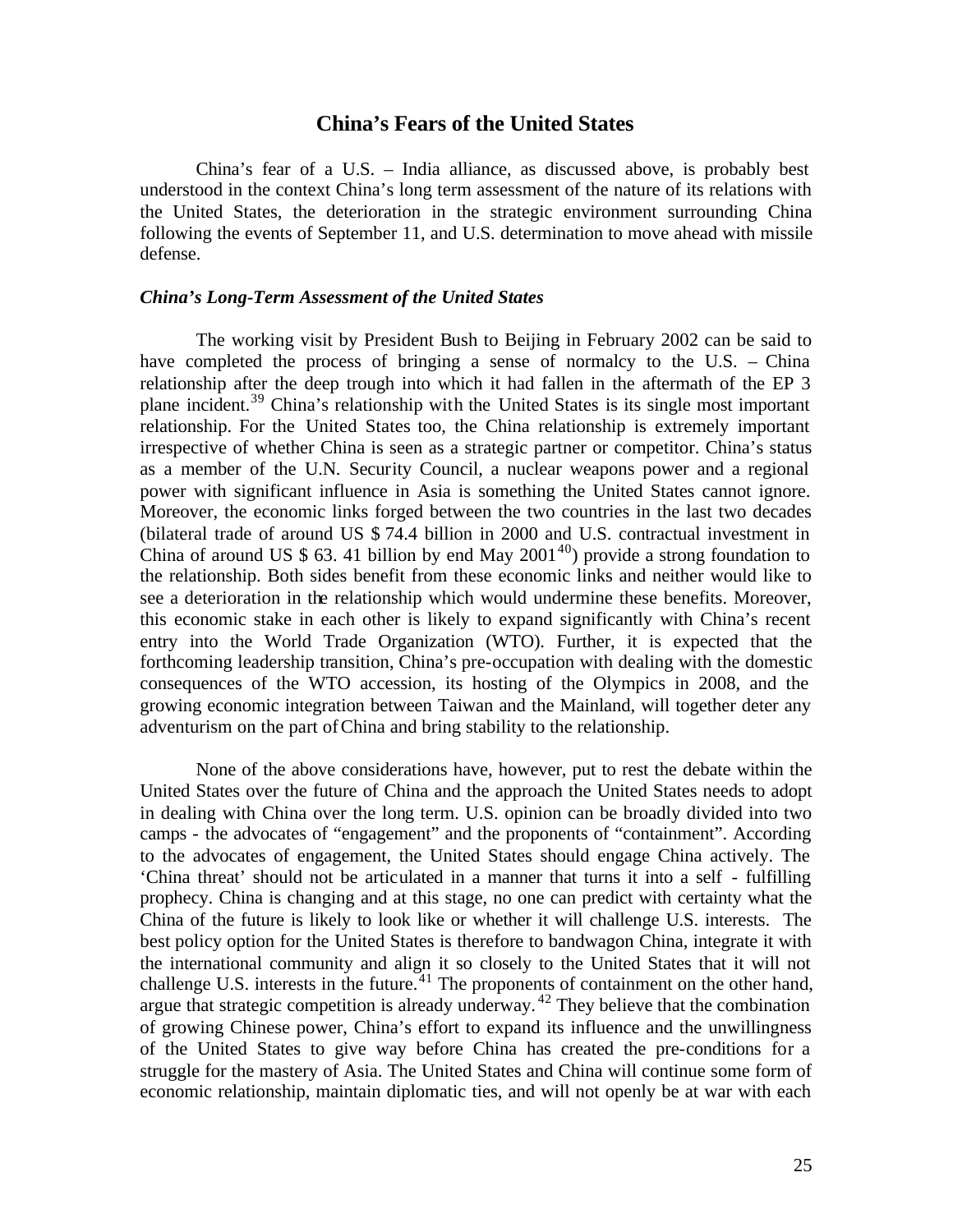other. However, flows of trade and investment will increasingly be distorted by strategic considerations, there will be much more open military competition combined with a political contest waged throughout the Asia – Pacific region and beyond. According to this school of thought, during the Cold War, the U.S.S.R. was only a military threat to the United States. It did not count for much in the global economy. The United States is now faced with a more formidable challenger who combines military and economic capabilities. As China grows and integrates with the world economy, it will become more and more capable of resisting U.S. pressure. Its interests will naturally conflict with those of the United States until finally China will seek to throw the United States out of Asia, and declare a new Monroe Doctrine.<sup>43</sup>

Buffeted by these views from two sides, U.S. policy towards China has swung back and forth and finally converged around the middle. The current approach therefore seeks to combine engagement with containment and can be summed up as one which aims to "keep the powder dry." That is to say, the United States must engage China but even as it does so, it must prepare itself for the eventuality of a future conflict.<sup>44</sup>

On China's part, however, there are fewer illusions regarding the United States. China is firmly convinced that the United States constitutes the biggest and most serious security threat to its interests.<sup>45</sup> The predominant view in China is that the primary goal of the West, led by the United States, is to "westernize, split and weaken" China.<sup>46</sup> Many in China also recognize the fact that even the 'engagers' within the United States would like to see China evolve towards a politically pluralistic democratic system. The difference between those who advocate engagement and containment in the United States is therefore only one of strategy and not goals. $47$ 

From China's perspective, the United States is clearly a hegemon bent upon global domination<sup>48</sup> and its plans for missile defense confirm China's worst suspicions in this regard. To the Chinese, missile defense is a quest on the part of the United States to ensure absolute security for itself and ensure that no challenger ever arises in the horizon. Moreover, with a rising tide of ultra – nationalism, the popular view within China is that the United States is out to prevent China from attaining its rightful place within the world order.<sup>49</sup> It must be mentioned in this regard that China, as a result of its spectacular economic progress in the last decade, has been extraordinarily successful in co-opting its elite intelligentsia. There is within society an absence of any significant demand for political pluralism or democracy. In the place of debate over the nature of Chinese society and the need for change that was witnessed in the late eighties, what is rampant is strong sentiments of nationalism, particularly amongst the best educated and most prosperous in society. Unlike in the pre-1989 period, when elites pressurized the Government to move towards more openness and transparency, today the calls in China are for the Government to stand up to the U.S. and adopt more aggressive postures of defiance.

Despite all these misgivings, as well as public pressure, China has deliberately sought to maintain good relations with the United States. This is because the leadership realizes that China stands to benefit enormously from such relations. Reflecting Chinese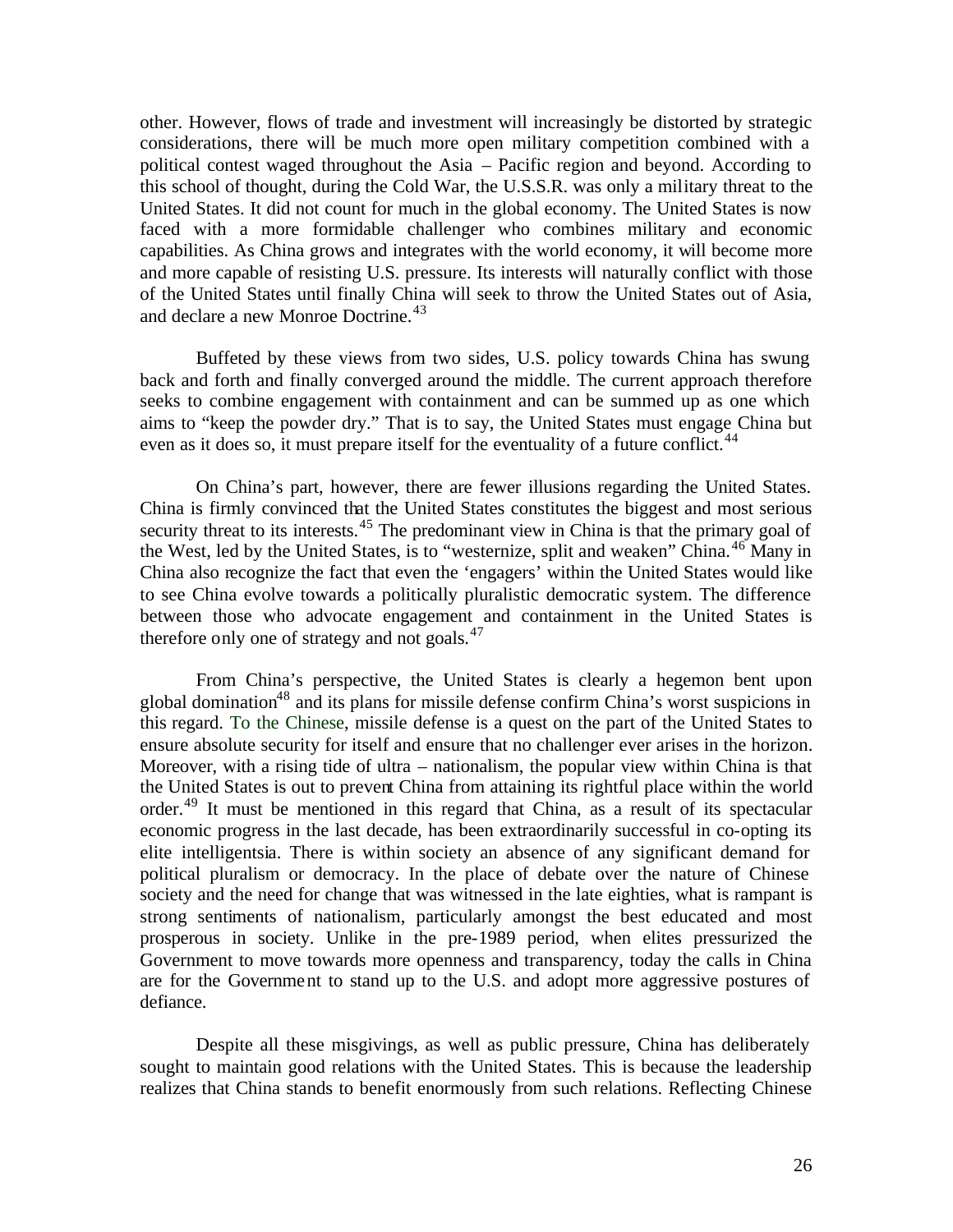pragmatism at its best, the leadership has adopted Deng Xiaoping's advice in the immediate aftermath of the Soviet collapse - "*Be calm, keep a low profile, hide your capacities and bide your time*" <sup>50</sup> as the guiding principle of their approach towards the U.S.

#### *Impact of the Events of September 11 on China's Strategic Situation*

Even before September 11, analysts in China were more or less convinced that the United States was seeking to implement a strategy of encirclement around it. U.S. actions -- such as increased sales of arms to Taiwan, removal of ambiguity on the question of U.S. support for Taiwan in the event of a conflict, strengthening of relations with traditional allies such as Japan and ROK and with new partners like India, talk of institutionalized security talks between the United States, Australia, Japan and ROK (in the Chinese eyes, a mini NATO in Asia), the shift of U.S. strategic focus to the Asia Pacific – were all were seen as diverse elements of a comprehensive strategy of containment.<sup>51</sup> Post September 11, China sees the United States as having strengthened this encirclement and tightened the noose.

To some extent, the events of September 11 have worked to China's advantage. China was confronted with Islamic extremism within Xinjiang. By joining the coalition against terror, it has created a new basis for working in partnership with the United States. Similarly, the campaign against terrorism has diverted attention within the United States away from the strategic challenge from China and other contentious issues such as human rights. However, while terrorism and Islamic militancy are a threat to China, it perceives the United States as the bigger threat. As far as China is concerned, terrorism and disaffection amongst the Uigurs are essentially internal problems with some external manifestations. So far, China has managed the problem fairly well through a combination of domestic control, tighter borders and effective diplomacy with its Central Asian neighbors. The threat from the United States, however, is something that China cannot easily contain.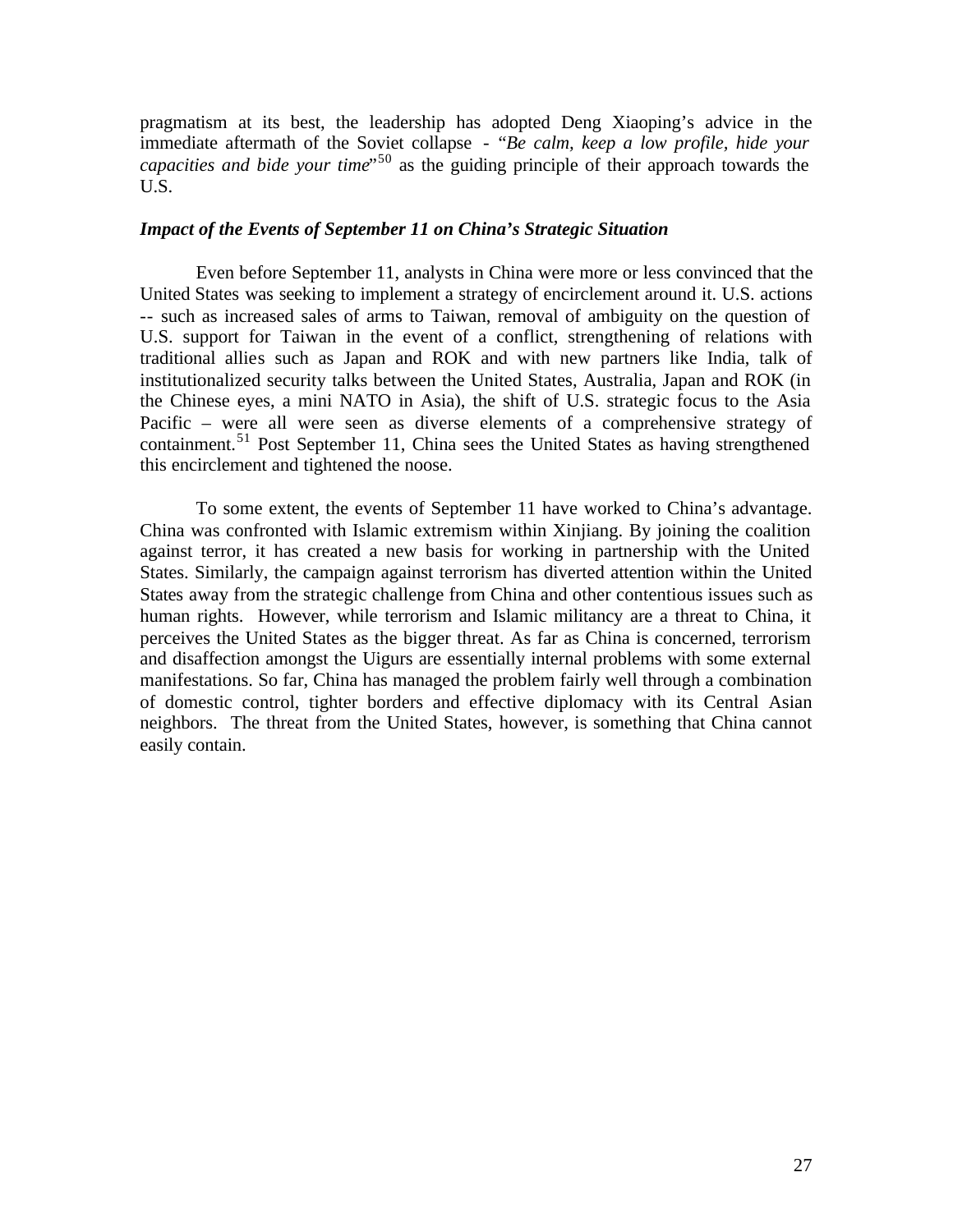Today, the campaign in Afghanistan has brought U.S. military forces into China's backyard. While previously China had to contend with a direct U.S. military presence only in the east, the United States is now operating out of military bases in Pakistan, Uzbekistan and Kyrgyzstan. Moreover, it is unclear how long the United States will maintain its forces in the region. The internal situation in Afghanistan continues to remain unstable and this provides the United States with a valid reason to continue its presence. The oil resources in Central Asia act as additional temptation for the United States to prolong its stay. Additionally, Kyrgyzstan, which is domestically economically underdeveloped, militarily weak, and challenged by extremist forces might very well welcome a long term U.S. presence within the country as the best guarantor of its future stability. In this context, media reports of the United States building facilities, such as air conditioned barracks, that indicate preparations for long term stay must appear very ominous to the Chinese.

Furthermore, as a result of this crisis, China's historical rival, Japan, has for the first time broken out of its post World War II constitutional restraints and assumed a new, albeit limited, security role. China's fear is that this move will encourage an already strong right wing within Japan to push for even more changes to the pacifist Constitution and that once Japan adopts such a security role, it cannot be turned back from further steps in this direction. Similarly, Russia has given the United States a free hand to operate out of Central Asia and appears to be moving closer and closer to the West. Pakistan, China's most dependable ally has become vitally dependent on the United States for political, economic and military support. The United States in the meantime has achieved what most people would have thought impossible till the recent past, namely, a simultaneous improvement in relations with both Pakistan and India.

China's concerns do not end here. As a result of U.S. action, the Taliban and Al-Qaeda forces have clearly scattered throughout the region and are now attempting to regroup and find new bases. This increases the threat to China's western periphery. The United States however has sought to tie China's hands through continuing pressure in the name of human rights. During his visit to Shanghai in October 2001, President Bush made it publicly clear that the United States will not accept China using the campaign against terror to crack down on its minorities. The United States has refused to hand over to China Uighur militants captured in Afghanistan. The annual human rights report of the State Department has also accused China of using the war in Afghanistan to legitimize a crackdown against Uighurs in Xinjiang province.  $52$ 

#### *Missile Defense: Eroding China's deterrence*

The issue of missile defense also has grave implications for China. The U.S. program on missile defense has the potential of eroding China's deterrence vis-à-vis the United States and neutralizing its threat to Taiwan.

The U.S. government has been at pains to argue to China and the world that the missile defense program is not aimed at China or Russia and is meant to deal with the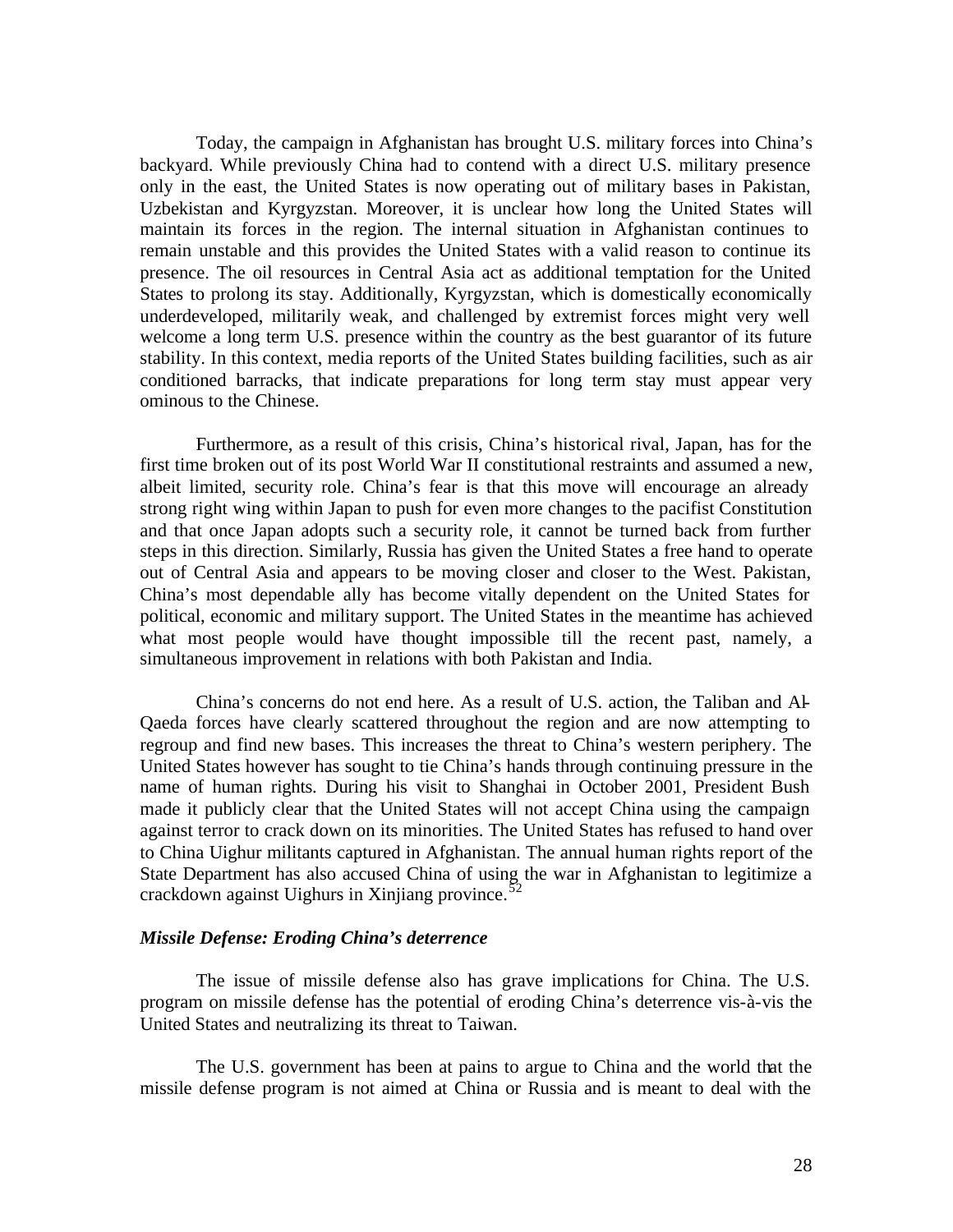threat from "rogue states" such as the Democratic People's Republic of Korea and Iraq. There have also been indications given to the Chinese that the United States may be willing to countenance a modest increase in China's ICBMs in response to the missile defense.

The Chinese however are well aware that this is a slippery slope to follow. Once missile defense technology is developed and put in place, the United States will be in a position to raise the nuclear threshold when it pleases. China would be left with no option but to accept the reality that its deterrence has been eroded or engage in a costly arms race to keep pace with the United States raising the threshold from time to time. China's economy may not be able to sustain such an arms race and it might fall into the same trap the Soviet Union fell into. Moreover, in return for a deal on missile defense, the United States is asking for transparency on the part of China with regard to its arsenal and capabilities. Any such transparency, which China would provide in the face of the overwhelmingly superior capabilities of the United States, would only help the United States further neutralize its deterrence.

Secondly, the United States has refused to guarantee that missile defense technology will not be transferred to Taiwan. If missile defense were transferred, it would neutralize China's missile threat to Taiwan and encourage the forces of independence there. Further, the U.S. approach is to use the threat of transfer of missile defense technology as a bargaining chip with China in negotiations concerning China's missile forces on the coast opposite Taiwan. China is likely to be stuck with a situation of having its missile forces reduced on account of U.S. diplomatic pressure. At the same time, it still faces a situation of missile defense technology being passed on to Taiwan stage-bystage or piece-by-piece over a period of time.

China seeks a dialogue with the United States on missile defense. This is with the hope that it can at least delay or limit the U.S. system. China realizes that in the ultimate analysis it can only put the best face on a bad situation. Unless a future U.S. Administration decides to roll back the program, as happened with Ronald Reagan's Star Wars proposal, missile defense will remain a major bone of contention as well as a source of mistrust and suspicion between the two countries.

# *A Fragile Relationship*

In conclusion, despite the return to normalcy and the strong economic underpinning to the China – U.S. relationship, it remains inherently fragile. While U.S. – China relations outwardly appear to be normal, beneath the surface there is a great deal of suspicion and mistrust. China recognizes the fact that issues like Taiwan and human rights are not just going to go away. The more Taiwan consolidates its democracy, the more support it will get from the United States. Similarly, unless there is a fundamental change in the Chinese political system, it is unlikely that U.S. pressure on the human rights front will cease. The reason there is no major crisis in the relationship at present is because China has adopted a deliberate strategy of not responding to provocation and maintaining a low profile. However, this is clearly a short term strategy on the part of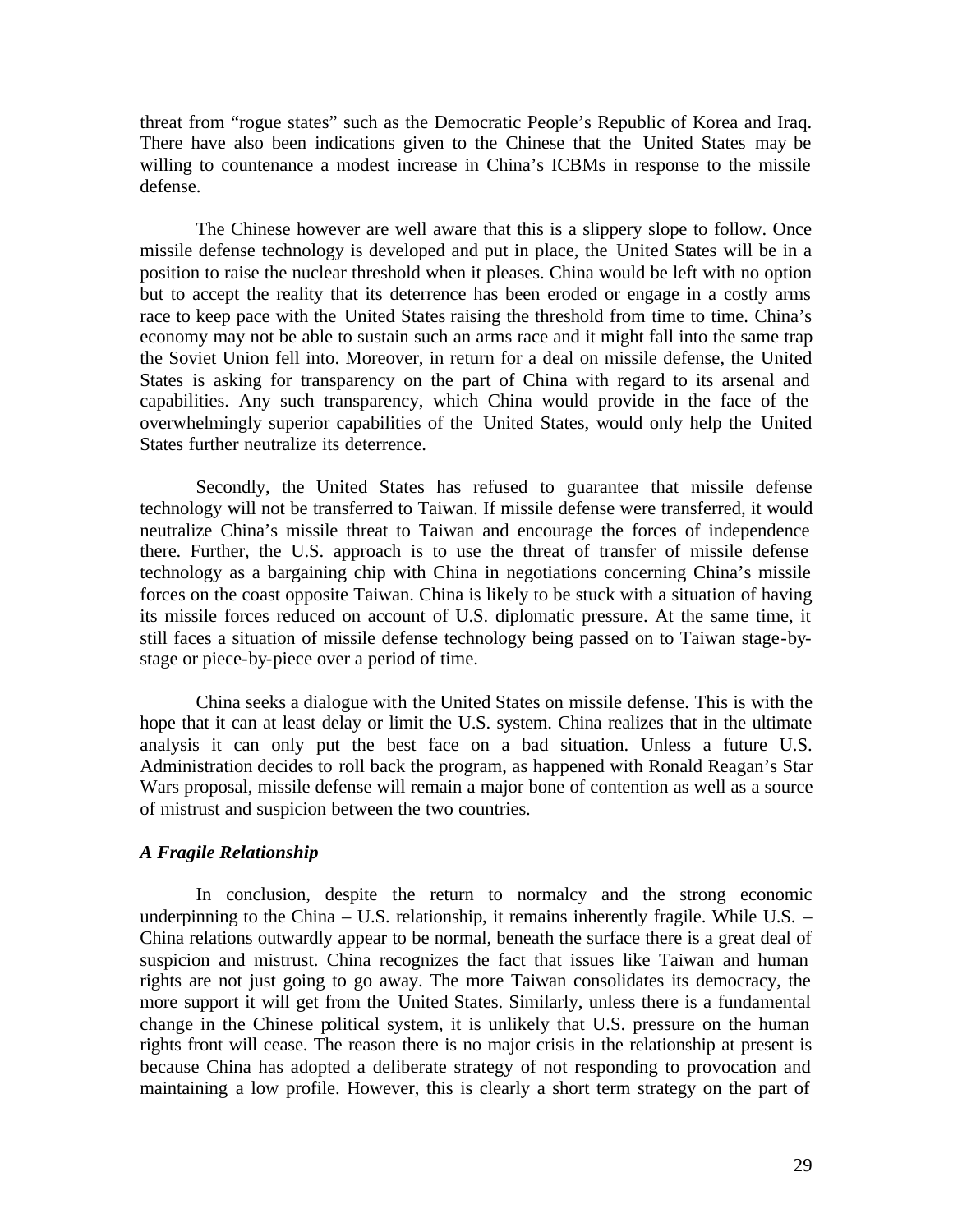China and one geared to enabling it build its economy and comprehensive national strength as fast as possible, until such a time it is strong enough to confront the United States. Moreover, this policy is being accompanied a major build up of military strength, as seen in the increase in defense spending of  $17.7$  % in the 2002 budget<sup>53</sup> and preparations by China to respond to missile defense.<sup>54</sup> Finally, there is the danger that the more China maintains a low profile, the more the United States might be tempted to push the envelope. All told, the relationship between China and the United States remains fragile and the expectation on both sides is for a bumpy road ahead with lots of ups and  $downs.<sup>55</sup>$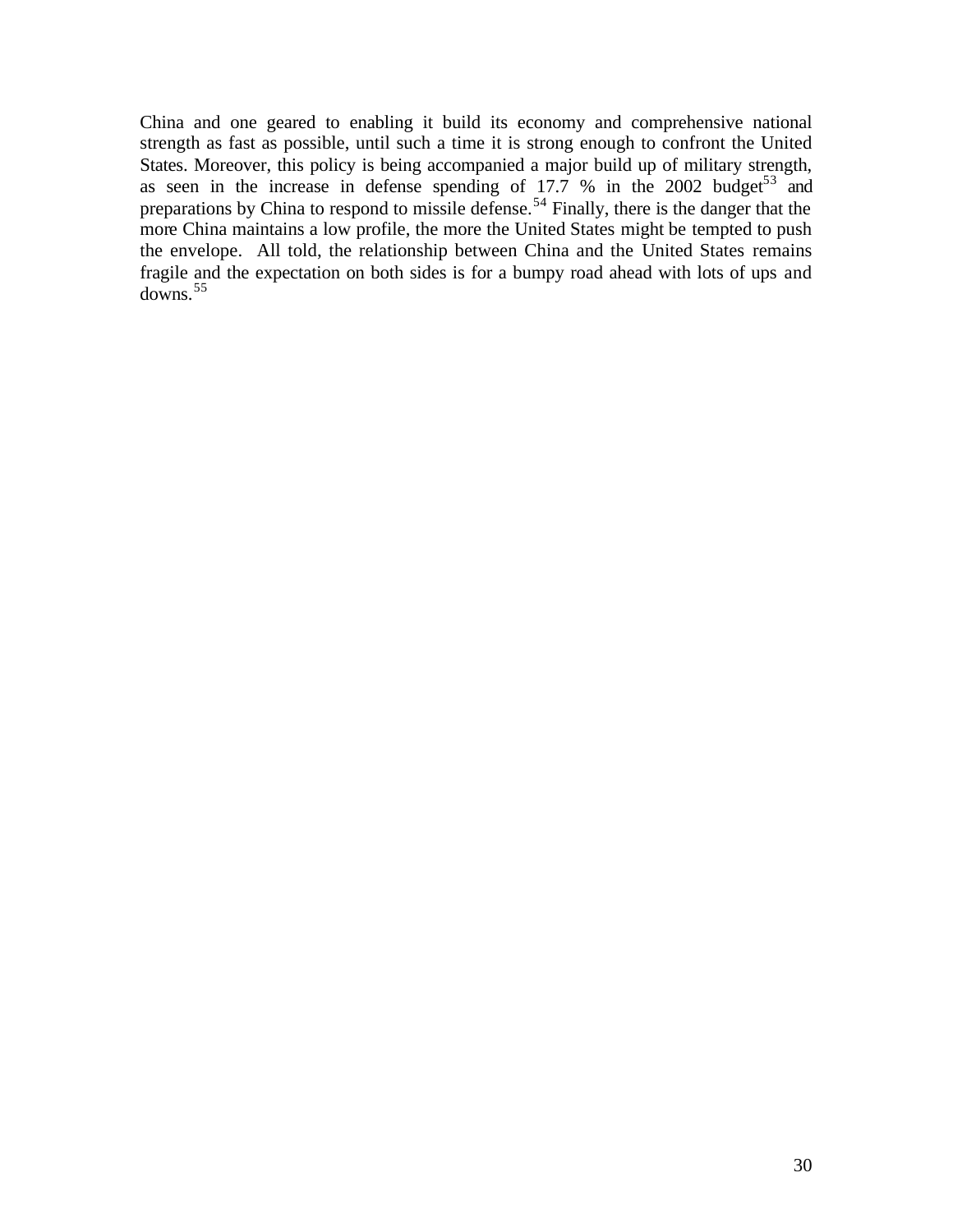# **India – China Relations: Discovering the importance of India**

In the context of the discussions above, it would be useful to take a look at India-China relations. If the Chinese could script a scenario for India – China relations in the coming years, it would be as follows:

- India continues its slow rise in economic and military strength but is far from becoming a match for China.
- Pakistan continues to tie down India within the South Asian framework. Its proxy war continues in Kashmir but stays short of risking a real war which might end in either a nuclear conflagration, defeat, and the dismantling of Pakistan, or the entry of the United States into the region as a permanent peacemaker.
- China continues its policy of active support to the Pakistani military establishment, particularly in the field of nuclear and missile technology. India accepts this status quo.
- The United States struggles to perform a difficult balancing act between India and Pakistan, satisfying neither.
- Political forces unfriendly to the United States come to power within India. India asserts the independence of its foreign policy and starts to raise its voice against Pax Americana.
- China, Russia and India form an entente and seek to rally the rest of the world against domination by the United States and the West. Together they lead the challenge for the establishment of a multi polar world in the UN and all other international forums.
- India and China revert to a new phase of 'hindi-chini bhai-bhai'<sup>56</sup> which drowns out all talk within India of a "China threat".
- Progress is made in arriving at a boundary settlement. India makes substantial territorial concessions and acknowledges its "mistaken policy" of the past that led to the conflict of 1962.
- China eventually recognizes the integration of Sikkim within the Indian Union.
- China and India bring their economies closer together through rail and road corridors linking China's provinces of Sichuan and Yunnan with India's northeast, increased border trade through Tibet and air corridors linking Xinjiang with North India. India recognizes the advantages that accrue to it from a close economic alignment with China.

Assessments of India – China relations in western academic circles tend to be simplistic and do not render full justice to the complexity of the India - China equation. Most of all, they fail to take note of the fact that China has in recent years made a fundamental reassessment of the importance and significance of India.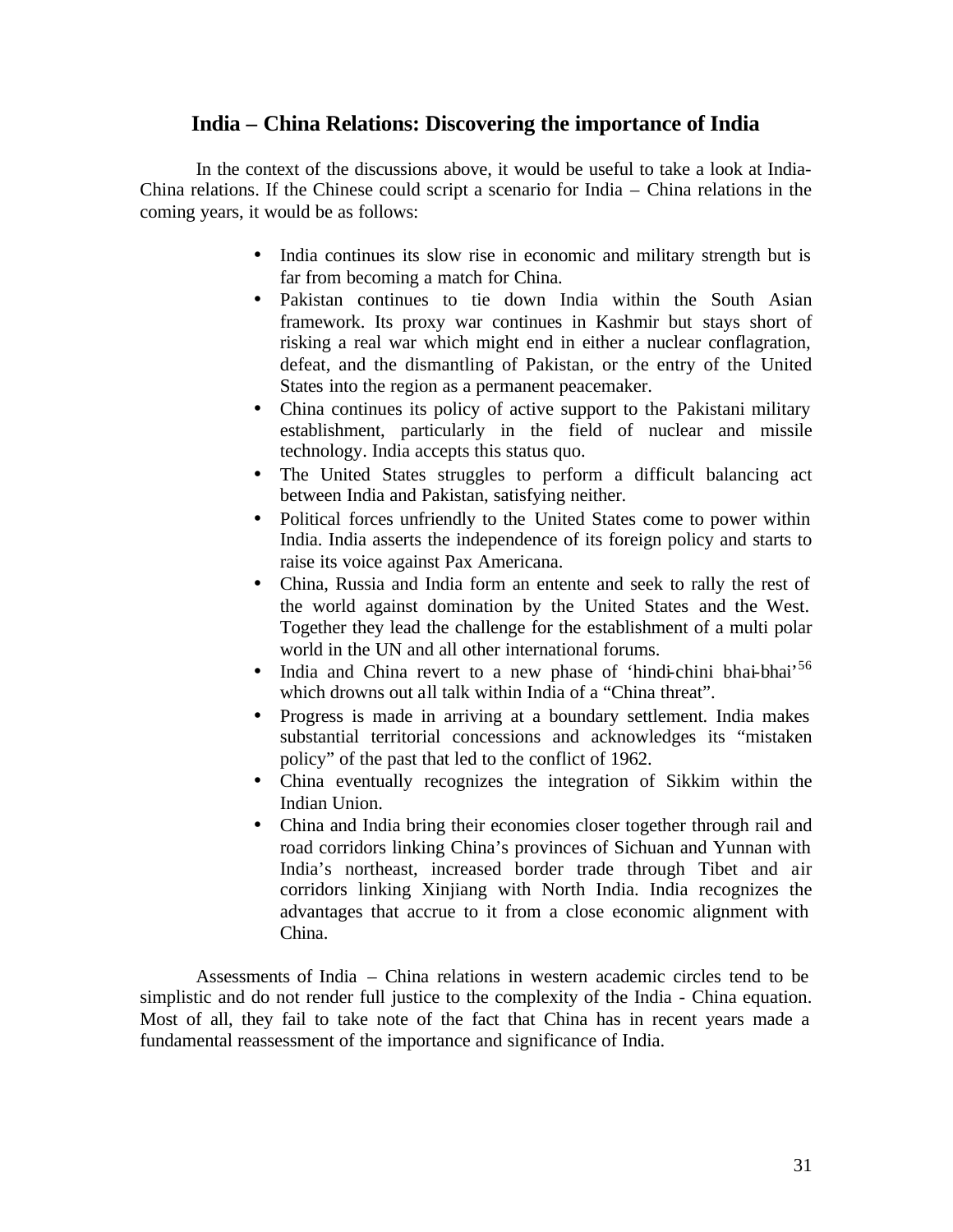#### *A Reassessment of India Within China*

There are six factors which have led to this reassessment:

#### *1) Indian nuclear tests – a wake up call for China*

India's nuclear tests were for China, just as for the United States, a big wake up call. Suddenly, China realized that it could not afford to ignore India any more. Not only were India's nuclear weapons an element it would need to include in its own security calculus, but India had also made it clear to the world that a deterioration in its security environment would meet with a response. By conducting the tests, India further brought the international spotlight on China's nuclear and missile proliferation to Pakistan. China could no longer continue its policy of using Pakistan to counterbalance India, even as it pretended that India was no threat to it.

The nuclear tests and the rhetoric that surrounded them within India, also led China to recognize that there is significant hostility towards it amongst influential sections of opinion within India. It could not afford to let such hostility flourish unchecked. However detrimental to its security or disagreeable India's actions might have been, it had to move beyond the tests and look at the future. It could not afford to isolate India or maintain a 'cold war'.

The chill in India-China relations that followed the nuclear tests was therefore an extremely brief episode. A little more than a year after the tests, Foreign Minister Jaswant Singh was in Beijing and the two countries began the process of repairing relations. And if President Clinton's visit of March 2000 marked the turning point for a significant upswing in India-U.S. relations, by the end of May 2000, President K.R. Narayanan was in China and the two countries were celebrating the fiftieth anniversary of the establishment of diplomatic ties. By then, the nuclear tests had had already vanished from the public rhetoric in China.

# *2) India's success in multi- directional diplomacy, including in particular with the United States*

Equally important in influencing a change in China's attitude was India's success in what the Chinese media called "multi–directional diplomacy". It did not take long for the vigilant Chinese to note that there was a new dynamism in Indian foreign policy, and India was rapidly developing the diplomatic skills of a major power.

For example, it was noted that India acted with great restraint during the Kargil crisis of 1999 and as a result, gained considerable international goodwill. India actively worked to assuage and moderate U.S. antagonism in the aftermath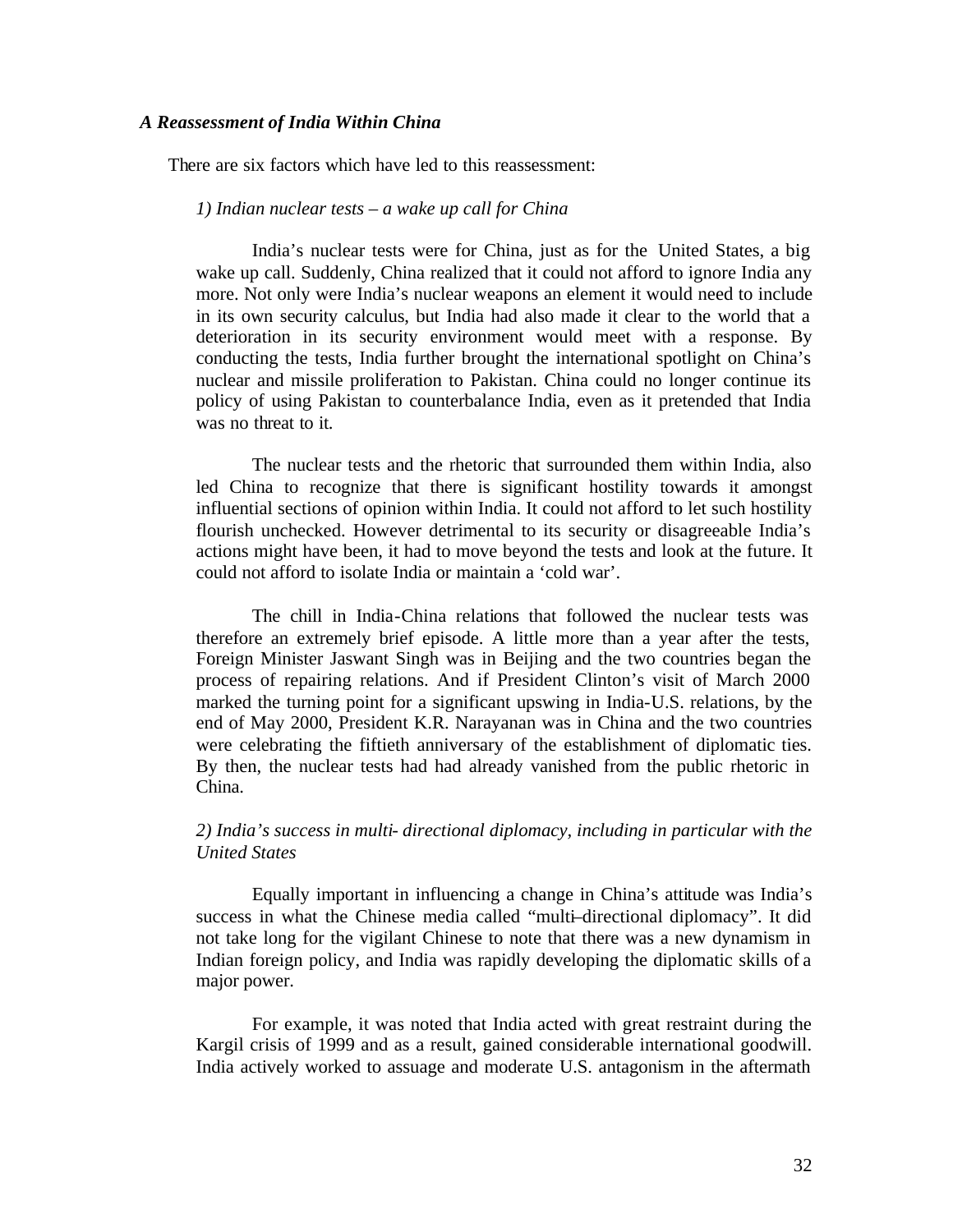of the nuclear tests and succeeded in arriving at a new understanding with the United States.

Japan and the EU also put behind them the unhappy period following India's nuclear tests and proceeded with normalizing the relationship. The EU initiated a dialogue at the Summit level and the Japanese Prime Minister paid a visit to India. In the meantime, India's 'Look East' policy had begun acquiring new dimensions with the launch of fresh multilateral arrangements in China's backyard such as BIMST - EC (Economic Cooperation between Bangladesh, India, Myanmar, Sri Lanka and Thailand) and the Ganga-Mekong initiative (aimed at expanding cultural and economic linkages between Thailand, Vietnam, Kampuchea and Laos and India). India also changed its approach towards the military regime in Myanmar and initiated an active engagement of the regime in political as well as economic spheres, including through support for infrastructure projects. ASEAN in the meantime decided to hold an annual summit with India on the lines of ASEAN plus three.

Moreover, India announced the building of a new tri-service military base on its Andaman Islands located at the mouth of the Malacca Straits. The Indian Navy was also expanding its profile in the South China Sea through ship visits and joint exercises.

Even on the difficult issue of relations with Pakistan, and the issue of Kashmir, India displayed unusual initiative. The Indian Prime Minister's visit to Lahore in February 1999, and the adoption of the Lahore Declaration, the declaration of unilateral ceasefires within Kashmir, efforts to engage the militant groups in a dialogue, the willingness to engage President Musharraf at the Agra Summit in July 2001, all implied for China that India's foreign policy was developing in a manner that posed unusual challenges as well as opportunities. The rise of India and its implications for China needed to be assessed in a cool headed and pragmatic manner and more than anything else, the new India needed to be engaged.

# *3) China's quest for a multi – polar world*

NATO action in Kosovo and the bombing of the Chinese Embassy in Belgrade generated in the Chinese mind intense disillusionment with the United States, and prompted a renewed search for allies who would stand up to what it perceived as U.S. hegemony. The Kosovo crisis reaffirmed to China its relative isolation in the world, especially on issues involving the U.S. At the same time, China discovered that on issues such as the need to uphold the principle of state sovereignty, its views were virtually identical with those of Russia and India. With no coordination whatsoever, Russia, India and China adopted the same position within the UN on the crisis. This resulted in a new found enthusiasm within China for the idea of a trilateral dialogue between the three countries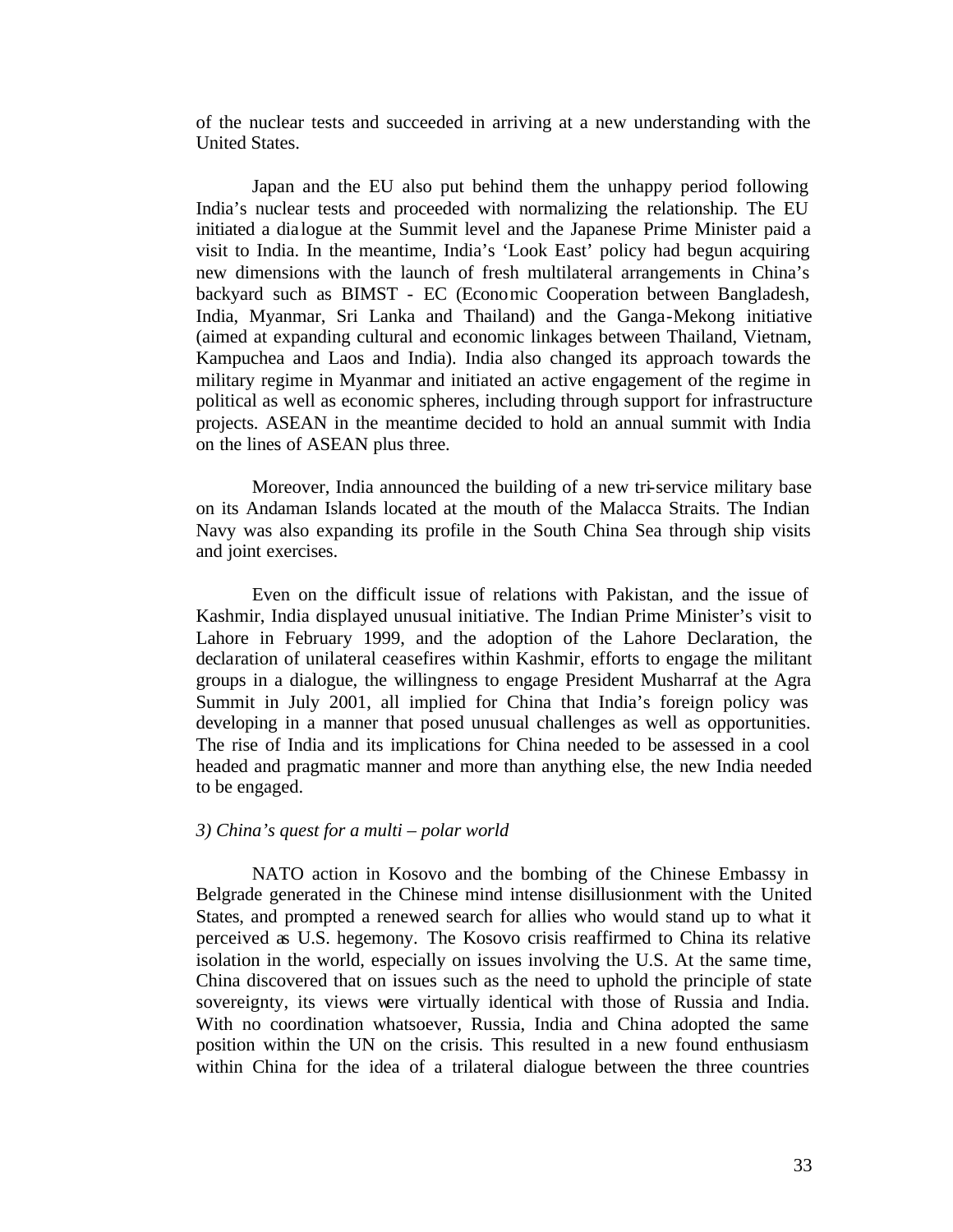proposed by former Russian Prime Minister Primakov in 1998. (At that time, China had cold shouldered the idea.)

Following the bombing of the Chinese Embassy in Belgrade, India was seen as among the few countries which had the political will to stand up to the United States, and as a natural ally for China in the building of a multi-polar world, by virtue of its size, strength and history. China gained a new appreciation for India's strong sense of independence and non-aligned foreign policy.

#### *4) Pakistan – a declining asset*

Since the early 1960's, supporting Pakistan has been a low cost way for China to contain India. China has transferred nuclear as well as missile technology to Pakistan with the deliberate intent of keeping India bottled up within a South Asian framework. However, the progressive 'Talibanization' of Pakistan, and encouragement provided to extremist elements in Xinjiang province by Islamic forces, resulted in China seeing Pakistan as a declining asset. Post September 11, Pakistan's new relationship with the United States and the possibility that U.S. bases in Pakistan may become permanent has also added fresh complications to the China – Pakistan relationship.

The most important manifestation of a shift in China's policy towards Pakistan has been its distancing from a pro-Pakistan position on the Kashmir issue. From a time when China echoed Pakistan's calls for self-determination by the Kashmiris, China has swung to a position of neutrality and talks today about the need for the dispute to be resolved bilaterally through peaceful means. China now describes both India and Pakistan as two friendly neighbors, and has also made it clear that it does not support Pakistan's efforts to internationalize the Kashmir issue or bring in the United States as a mediator. No doubt, there has also been a great deal of self-interest involved in this shift in position. China has concerns over how an acceptance of the principle of self-determination would affect its own concerns with regard to Tibet or Xinjiang. It also realizes that a victory for the forces of terrorism and fundamentalism in Kashmir may result in a spiraling of tensions within its own boundaries. Finally, any conflict which may occur between India and Pakistan as a result of tensions over Kashmir, or the entry of the United States into the dispute as a mediator, may result in the United States establishing a permanent military presence in the area.

The most recent evidence of the turn around in Chinese policy on Pakistan was the visit to India by Premier Zhu Rongji in January 2002. The visit assumes importance in view of the following:

a) The visit took place at a time when India and Pakistan were locked in an eyeball-to- eyeball confrontation on the borders and thus constituted in itself a strong message to Pakistan.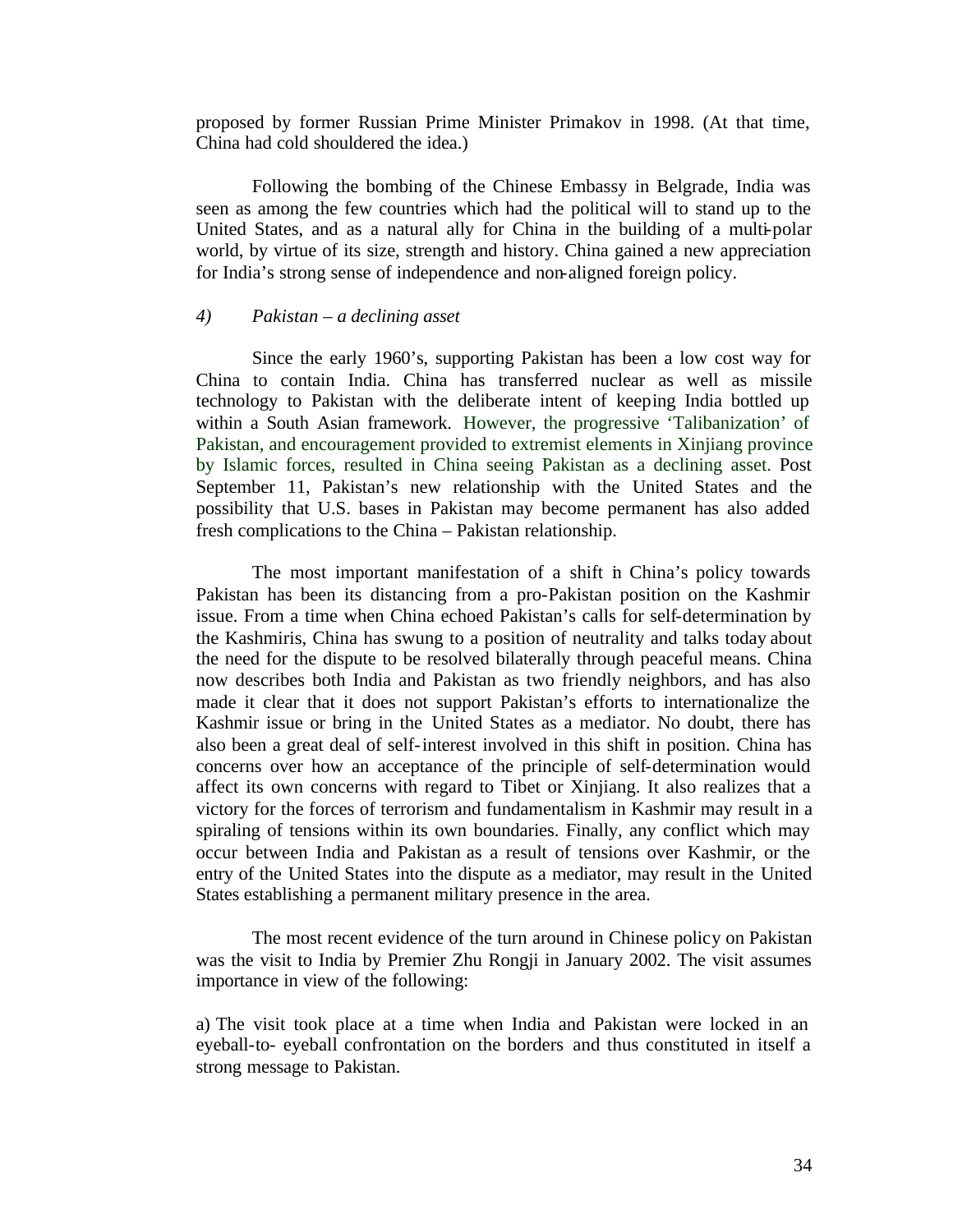b) China made it clear during the visit that it was not party to India- Pakistan tensions. As far as it was concerned, both were friendly neighbors.

c) By initiating cooperation with India in the field of counter terrorism at a time when India had mobilized forces on the Pakistani border in support of the demand that Pakistan end its support for cross border terrorism, China made it clear that its sympathies were not with Pakistan on this issue.

(At the same time, China in its traditional style, sought to balance the visit of Premier Zhu Rongji to India with the wining and dining in Beijing at exactly the same time of General Muhammed Aziz Khan, the number two man in the Pakistani military. Moreover, President Musharraf also paid two visits to Beijing in quick succession).<sup>57</sup>

#### *5) India's economic growth*

Finally, the success of the Indian economy in maintaining a relatively high growth rate of an average of 6 percent in the last decade, its remarkable success in the development and export of software and the potential that its one billion strong market offers to China are developments which have not escaped the Chinese. Over the past few years, there is no other country that has put together as many official delegations to study the success of India's software industry. Further, at a time when the Chinese economy is suffering from over production and excess capacity, the huge consumer goods hungry market of India located next door is seen as an opportunity too good to be missed by pragmatic China

#### *The India – China Diplomatic Calendar – A flurry of activity*

The practical consequence of the above reassessment has been an unprecedented flurry of activity on the diplomatic front between India and China.

Within the short span of a year, the number two in the Chinese hierarchy, NPC Chairman Li Peng and the number three, Premier Zhu Rongji both have paid visits to India. Both visits marked a deliberate departure from the previous practice of clubbing visits to India with those to Pakistan. The Li Peng visit was undertaken at the initiative of the Chinese side, despite the fact that it was actually the turn of the Speaker of the Indian Parliament to visit China. During both visits, the Chinese leaders went out of their way in private as well as public to stress the importance China attaches to friendly relations with India, and that the commonalities far outweigh the differences between the two countries.

During 2001, India and China held the second round of a Security Dialogue which discussed among other things, Chinese nuclear and missile proliferation to Pakistan. India's Air Force Chief and Eastern Army Commander visited China. Chinese naval ships made port calls on India. Politburo Member and Party Secretary of China's richest province, Guangdong, visited India leading a high power business delegation. The Indian Human Resources Minister (who is also a leading light of the ruling party), the Power Minister and Tourism Minister visited China. If the events of September 11 had not intervened, Foreign Minister Jaswant Singh and the Indian Speaker would have also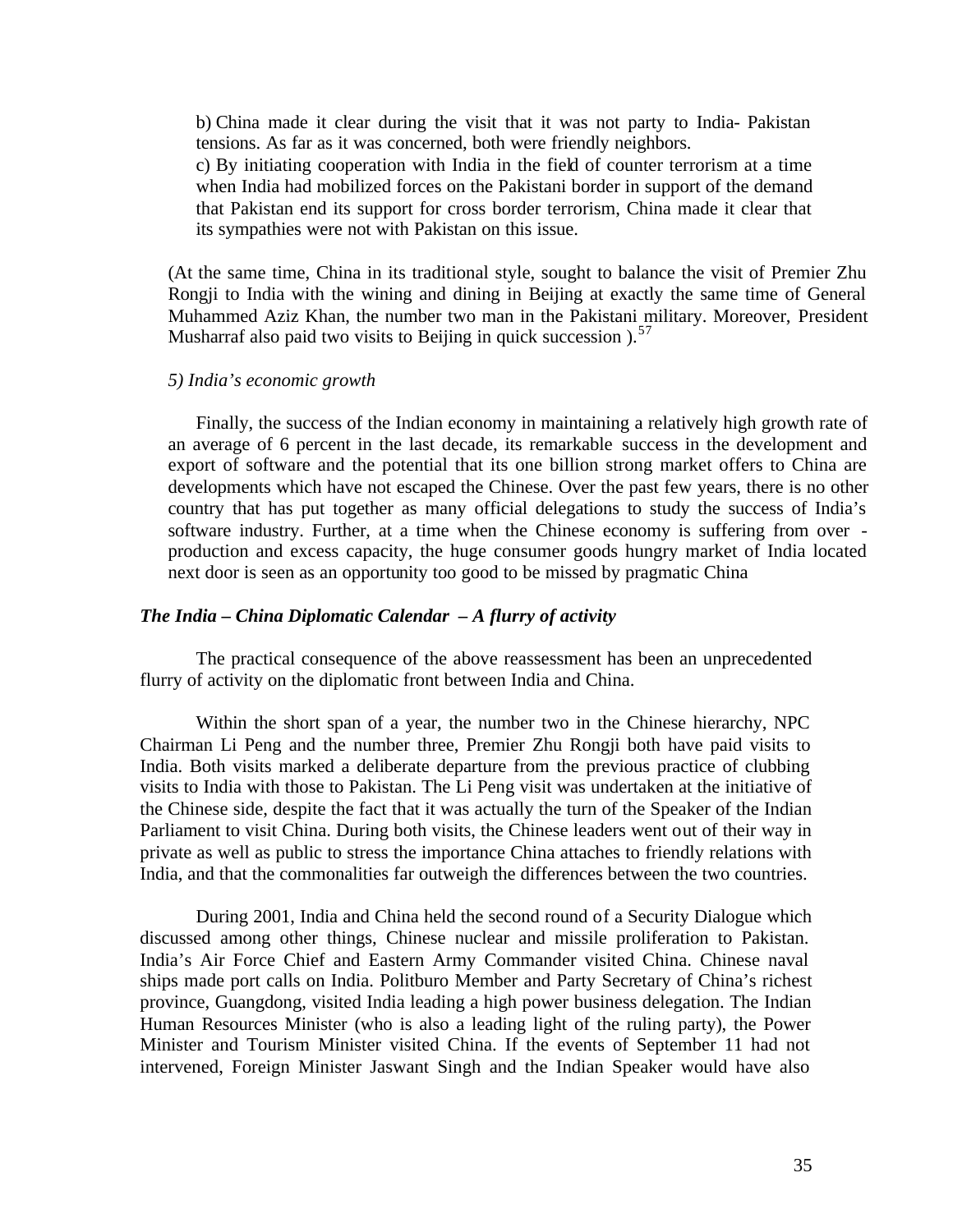visited China last year. Now it is likely that these visits will take place in the coming months. A return visit to China by Prime Minister Vajpayee is also on the cards for 2002.

# *A Hot Peace?*

Does the above reflect nothing but a 'hot peace', i.e., a situation where relations appear from the outside to be friendly and peaceful but in reality, conceal entrenched mistrust and efforts to subvert and undermine each other. Critics of China in India as well as outside point out that so far China's emphasis has been exclusively on improving the atmospherics of the relationship. Differences between India and China on what can be described as 'core issues' remain exactly where they were, with China showing little inclination to shift from entrenched old positions. It is also argued that China is seeking to lull India into complacency through these atmospherics, even as it takes steps to encircle India using Pakistan, Myanmar and other countries of South Asia.<sup>58</sup>

# *Core Differences – Critical yardstick for measuring progress in the relationship*

Clearly, as far as India is concerned, an improvement in atmospherics and the exchange of high level visits is in itself not enough. Progress on key issues of difference in the bilateral relationship will remain the critical test of a genuine and qualitative improvement. However, the reassessment by China of the importance of India and its effort to step up bilateral contacts is a most welcome change. India has therefore responded positively to these overtures and reciprocated in full measure.

At the same time, India has sought to press China to move forward on issues such as:

- China's refusal to formally recognize the me rger of Sikkim with India in 1975.
- The need to end Chinese proliferation of nuclear and missile technology, as well as materials and equipment, to Pakistan.
- Implementation of the decision taken in 1993 through treaty to clarify and confirm the Line of Actual Control (seen by India as the most important Confidence Building Measure between the two countries).
- Support for India's candidature to the UN Security Council.

Thus, while the India-China relationship has shown a trend of improvement, core differences remain unresolved and, as a result, strong undercurrents of mistrust and suspicion persist between the two countries.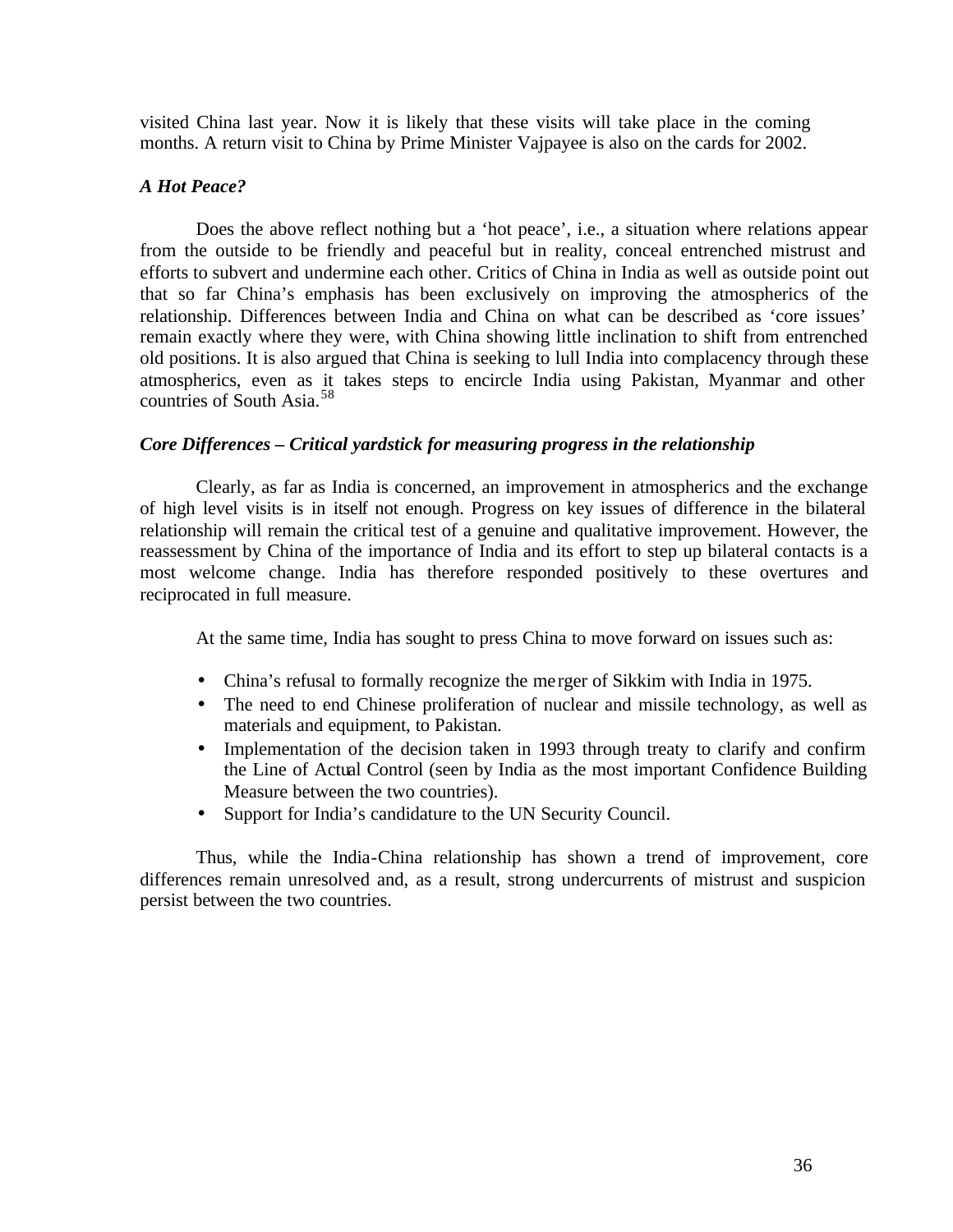# **Indian Perceptions of the U.S. – China Relationship**

A brief word may be in order on how India views U.S.-China relations. India has always seen close U.S. – China relations with misgiving and feared that they might adversely affect her interests. This is because there is a history of the United States and China colluding against India, and such collusion has in the past seriously undermined India's security. Some of these prior instances are:

#### *1. 1971 India – Pakistan War for the liberation of Bangladesh*

Over 30 years have passed since the 1971 India – Pakistan War for the liberation of Bangladesh. However, the U.S. action of sending the Seventh Fleet into the Bay of Bengal to threaten India as well as the U.S.- China collusion of the period remain seared in Indian memories. In India's perception, the 1971 war was imposed on her. She was responding to a situation created as a result of a military dictator in Pakistan refusing to accept the popular mandate of the people in the first ever free elections in the country, a consequent nationalist uprising in then East Pakistan, a genocide by Pakistani forces and a flow of over 10 million refugees into India. In the United States, there was amongst public opinion and in the Congress, significant sympathy and support for India. However, the then U.S. Secretary of State, Henry Kissinger, ignored these sentiments and instead saw Indian action as an effort to "*punish Pakistan for being a friend of China and a friend of the U.S."*<sup>59</sup> Calling upon the Chinese to join hands with the United States in seeking the *"maximum intimidation of Indians,*" <sup>60</sup> he went to the extent of encouraging China to open a second front with India and provided the assurance that the United States would checkmate the Soviets if they sought to involve themselves in the crisis. To quote Kissinger's words to the then Chinese Ambassador to the U.N. Huang Hua, "The President wants you to know that it's of course up to the People's Republic to decide its own course of action in this situation, but if the People's Republic *were to consider the situation on the Indian subcontinent a threat to its security, and if it took measures to protect its security, the U.S. would oppose the efforts of others to interfere with the People's*  **Republic**<sup>".61</sup> As back up to the above encouragement, the U.S. was prepared to even provide the Chinese with satellite pictures on the disposition of Soviet forces<sup>62</sup>. It also kept China in the picture on the veiled threats it was issuing to the Soviets, the movement of the U.S. Seventh Fleet into the Indian Ocean, and U.S. efforts to encourage middle eastern governments to provide American arms to Pakistan (in violation of U.S. laws).<sup>63</sup> According to William Burr, the editor of the Kissinger Transcripts:

- "With the U.S. public generally supporting India and the cause of Bangladeshi independence, Nixon and Kissinger secretly and deceptively tilted policy towards Pakistan, in part because of President Yahya Khan's important role in facilitating communications with Beijing during 1970 and 1971."
- "Moreover, Nixon and Kissinger saw India as a Soviet proxy and believed incorrectly that Indian Prime Minister Indira Gandhi aimed to destroy West Pakistan in order to humiliate the government that had helped to forge U.S. – China relations".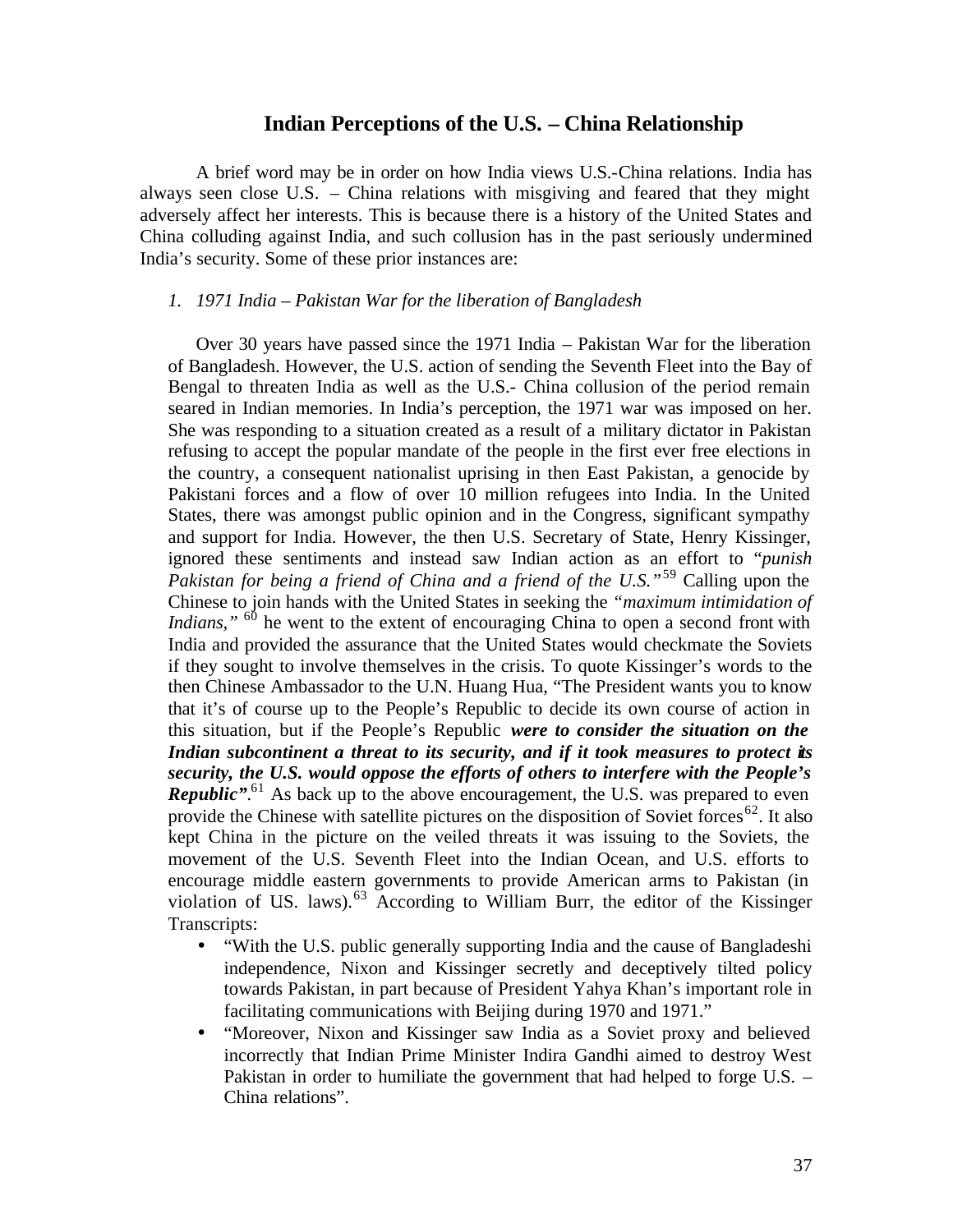• "Nixon and Kissinger sought to demonstrate their reliability to the Chinese as a prelude to Nixon's talks with Zhou and Mao." <sup>64</sup>

Today blame for much of the above is rightly cast on the Kissinger – Nixon duo. Nevertheless, it remains in the Indian mind as a classic example of the extent to which a U.S. Administration might go to sacrifice the interests of India at the altar of perceived larger interests with China, even when there was within the United States significant resistance to such policies. Not to mention that the then leadership of the United States had no qualms whatsoever in throwing its principles and commitment to democracy to the winds while ganging up with communist China and military-run Pakistan against democratic India.

Some of China's views on India and the 1971 war as recorded in the Kissinger Transcripts also deserve mention.<sup>65</sup> Huang Hua is reported in the above records as describing Indian action as "the creation of a new edition of Manchukuo -- Bangladesh<sup>" 66</sup> and "this is a step to encircle China"<sup>67</sup> It is also recorded that in a conversation between Kissinger and Prime Minister Zhou Enlai, the latter describes sympathies in the U.S. Congress towards India as reflection of "the national character of the Americans to be taken in by those who seem kind and mild".<sup>68</sup> Similarly, in an exchange between Chairman Mao Zedong and Kissinger, Chairman Mao describes Indian philosophy as "just a bunch of empty words." He goes on to mock Gandhi for spinning "his own wool and drinking goat's milk" and "inducing the Indian people to non-resistance." In Chairman's Mao's words, "India did not win independence. If it did not attach itself to Britain, it attaches itself to the Soviet Union."<sup>69</sup>

# *2. India's quest for nuclear deterrence*

This is an issue which has in the past brought the United States and China together against India, though the motivations for the two countries have been different. China's concern has been the threat to its security from India's nuclear program. For the United States, its non–proliferation policies were the reason. Most invidious for India in this regard was the Joint Communiqué issued by the United States and China during President Clinton's visit to Beijing in June 1998, condemning Indian nuclear tests.<sup>70</sup> Public opinion within India was strongly critical of the United States for its failure to recognize the complexity of India's security environment, as well as its apparent willingness to confer upon China an oversight role in South Asia. Indian opinion was equally critical of China for its double standard in being unwilling to accept in India's case the very same reasons China had articulated when it developed its bomb in 1964. China was more than happy to play along with the United States and attempt to take the moral high ground vis-à-vis India in 1998. In fact, it even kept up its hostility towards India on this score much after other P-5 members had come to terms with the reality of India's weapons, and sought to lead the charge against India in international forums.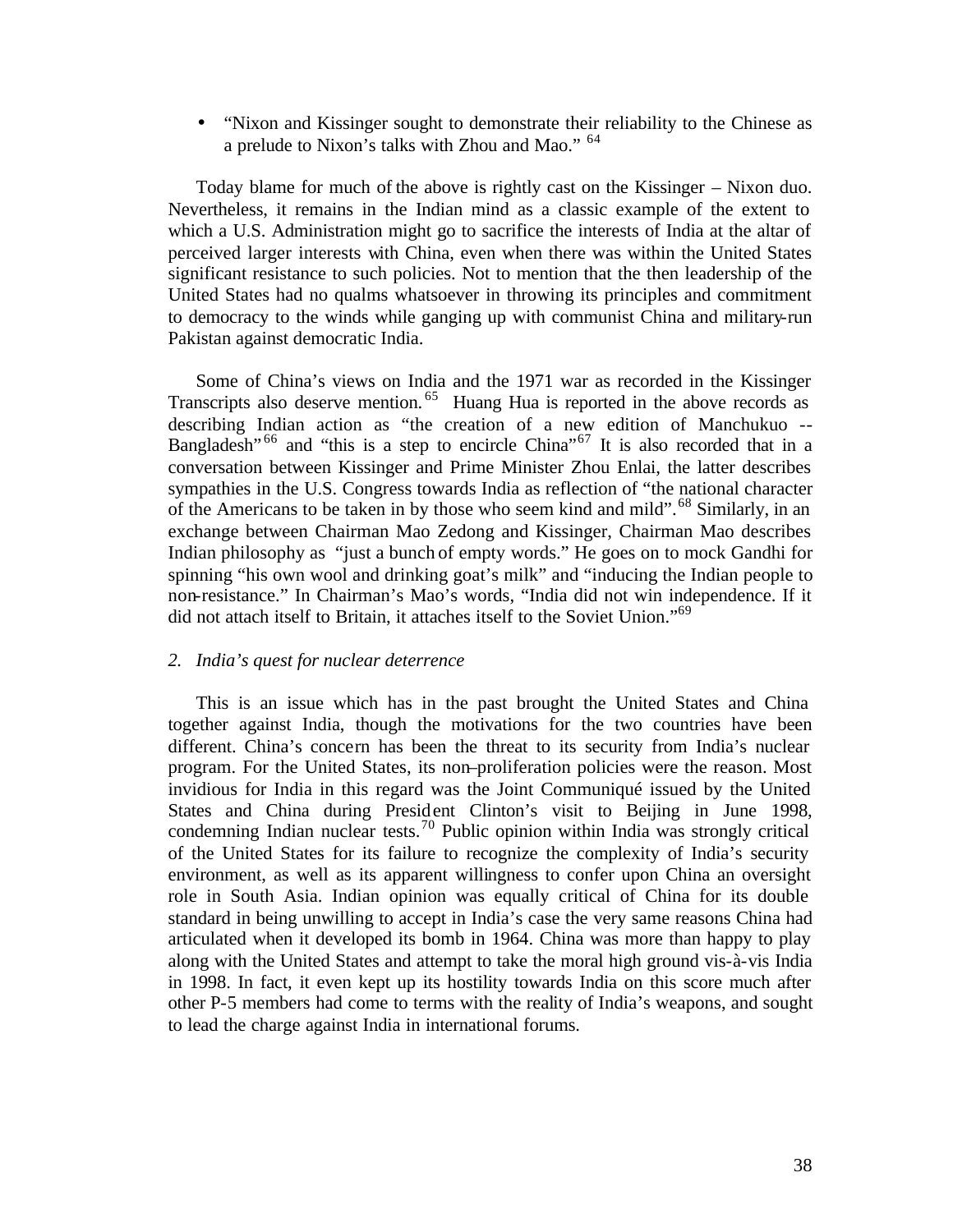#### *3. Chinese nuclear and missile proliferation to Pakistan*

In India's perception, the United States was guilty by omission of ignoring China's actions in actively building up Pakistan's nuclear deterrent against India through the eighties, because both China and Pakistan were U.S. allies in fighting the Soviet Union in Afghanistan. For India, this was yet another instance of India's security being undermined because the United States perceived its interests vis-à-vis Pakistan and China as more important. (More recently, however, the United States has significantly stepped up pressure on China to end its proliferation to Pakistan and made Chinese missile proliferation an important part of the overall U.S.-China bilateral agenda).

In short, there persists within India the impression that both when U.S. – China relations are at their height and when they are in decline, both countries try to find common cause by "ganging–up" against India. The recent improvement in India's relations with the United States as well as China reduces the cause for such concern on India's part. India, however, is likely to remain watchful of the U.S. - China relationship, especially in view of its "roller –coaster" nature.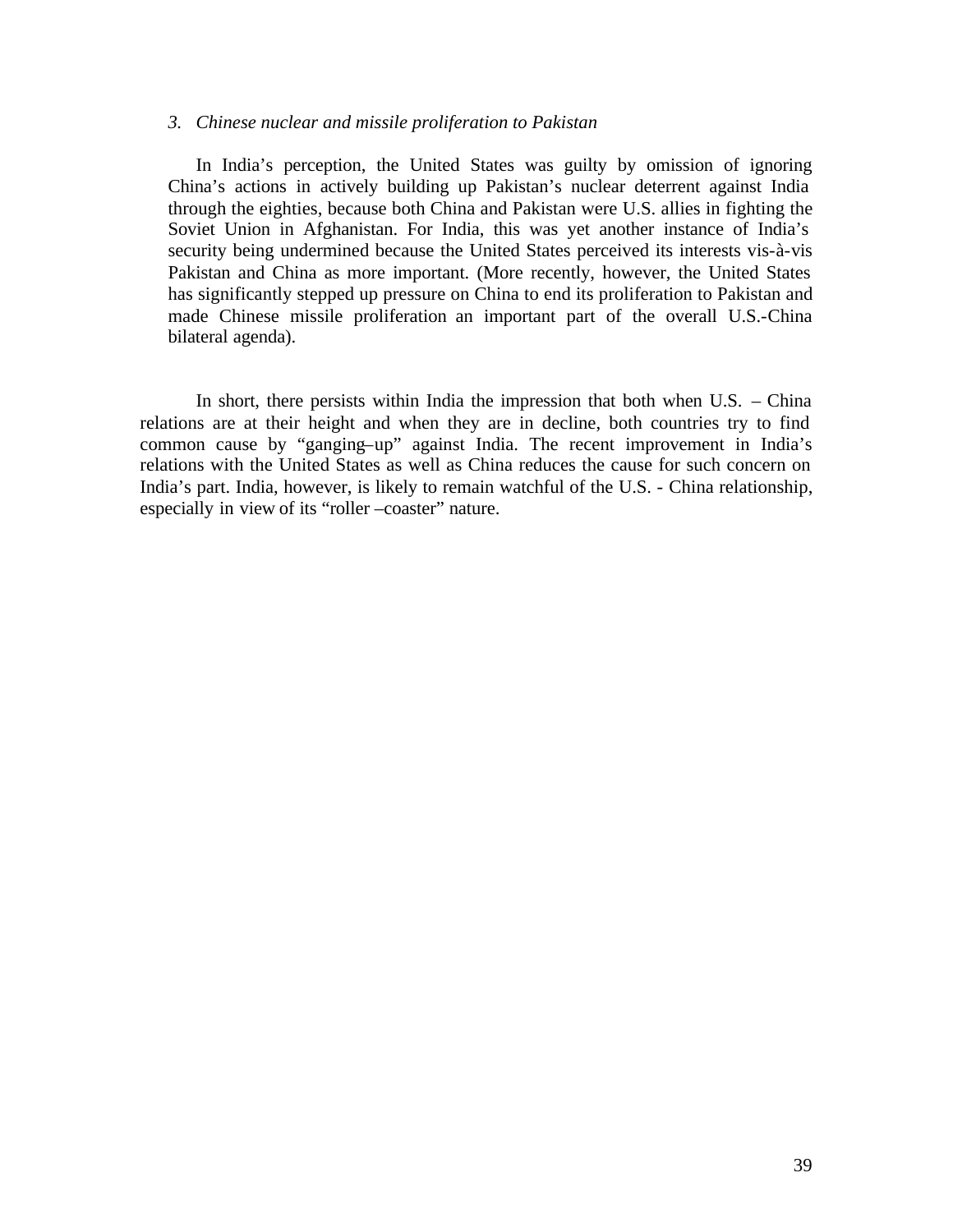# **Conclusion**

To sum up, India – U.S relations have moved from "estrangement" to "convergence". India – China relations are on a definite path of improvement. There do, however, remain major differences between India and China, which still need to be resolved. U.S – China relations have a strong economic underpinning, and the United States will continue to engage China. However, the relationship is likely to remain fragile because of the intractable nature of the differences between the two sides over issues such as Taiwan, human rights, and missile defense, as well as fears on both sides of a looming structural conflict.

# *India - U.S. Alliance Unlikely*

Based on the analysis above, it can be contended that a formal alliance between the United States and India against Beijing is unlikely and does not suit the interests of either. The following factors lend substance to this argument:

- 1. The United States and India both have substantive interests vis-à-vis China. For India, geography itself mandates friendly relations with China. As a close neighbor, India cannot afford to have a hostile and resentful China on its borders. It has therefore little to gain by entering into an anti – China alliance.
- 2. It is unlikely that the United States will seek to actively alienate China, which is a major power in the world. The United States is aware that a hostile China could detrimentally affect U.S. interests in many ways. It would also not like to jeopardize its substantive economic interests in China.
- 3. India U.S. relations stand on their own and do not require a China card to sustain them. The relationship is driven by shared values, congruence of interests across a range of issues and growing strategic, economic, and cultural and personal bonds between the two countries.
- 4. The United States is unlikely to be willing to underwrite the costs of guaranteeing Indian security. It would also be foolish for India to entrust her security to a superpower with global interests. For the United States, India and her concerns will always remain only one among many factors that go into policy making towards China and other issues.
- 5. If at all India and the United States should have entered into an alliance, it was during the India – China conflict of 1962. At that time, India asked for and obtained arms and equipment from the United States. However, for a variety of reasons, the relationship did not get translated into a formal alliance.  $71$ There is much less reason to initiate such an alliance now.
- 6. As a developing country, India's priority is economic development. It needs to conserve all its energy and strength to address the challenges of economic and social development within the country. Attaining higher rates of economic growth and sustaining them for a decade or more on the Chinese model will bring better dividends for India than an alliance with the United States.
- 7. India has always attached the highest value to maintaining the independence of her foreign policy making and sovereignty. It is extremely unlikely that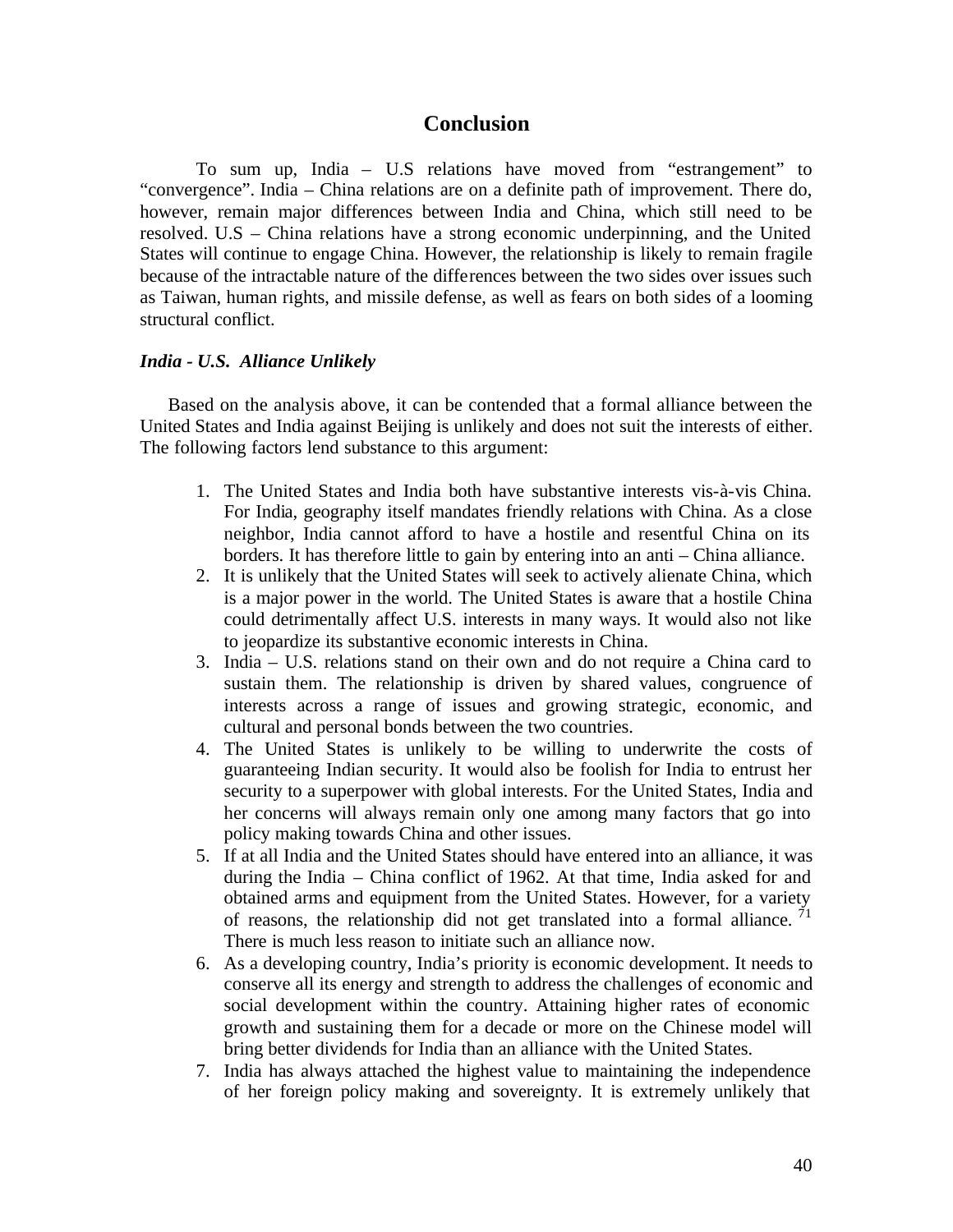India will sacrifice that independence now that it is much stronger economically, militarily and politically.

- 8. India has in the past consistently avoided becoming part of a U.S. or western agenda towards China. For example, even after the border conflict of 1962, India continued to support China's membership to the UN in place of Taiwan. Similarly, India has never raised the issue of Tibet or human rights in China in the U.N. and other international forums. It has also consistently voted in support of China within the U.N. Commission on Human Rights.<sup>72</sup>
- *9.* Both within the United States and India, there are significant sections of opinion that believe that China is a "threat' to the interests of the two countries. Both countries also have sections of opinion that advocate close engagement. This debate is essentially inconclusive and its results will depend to a large extent on China's policies and actions in the future.

#### *A Soft Balance of Power System*

Rather than a formal India – U.S alliance against Beijing as is feared within China, the coming years will in all probability see the emergence of a 'soft' balance of power system between the three countries.

A classical balance of power system envisages an international order wherein two nations join together to contain a rising power that threatens to disrupt the status quo (e.g. the United States and India against China or the United States and China against India) or when the weaker countries band together to contain the hegemon or the most powerful nation (e.g. India and China against the United States).

A soft balance of power system involving three countries can be envisaged as one in which each country tries to be the balancer, promoting its own interests by building relations with both countries, even as it engages in selective collaboration with one or the other on an issue by issue basis. In such a system, none of the countries would enter into any formal alliances with the others. Each country tries to expand relations with the other two countries on the basis of shared interests. At the same time, where interests converge and two countries find themselves on the same side, they do not hesitate to work together to advance their common interests vis-à-vis the third.

In the India-China-U.S. context, this would mean that the general trend would be one where each of the three maneuvers for maximum diplomatic gain for themselves vis-à-vis the other two powers. All three would maintain good relations with the others and not enter into any alliance or entente with each other. However, India and the United States will collaborate on issues where they share common interests vis-à-vis China, for example, on Chinese missile and nuclear proliferation to Pakistan. Similarly, India and China, as emerging powers and the largest developing countries in the world, might join hands on issues where they have interests in common, for example, on environmental issues, and on the building of a multi–polar world. India and China may proceed to initiate a trilateral dialogue with Russia on various global issues with a view to identifying common ground between the three countries. The United States and China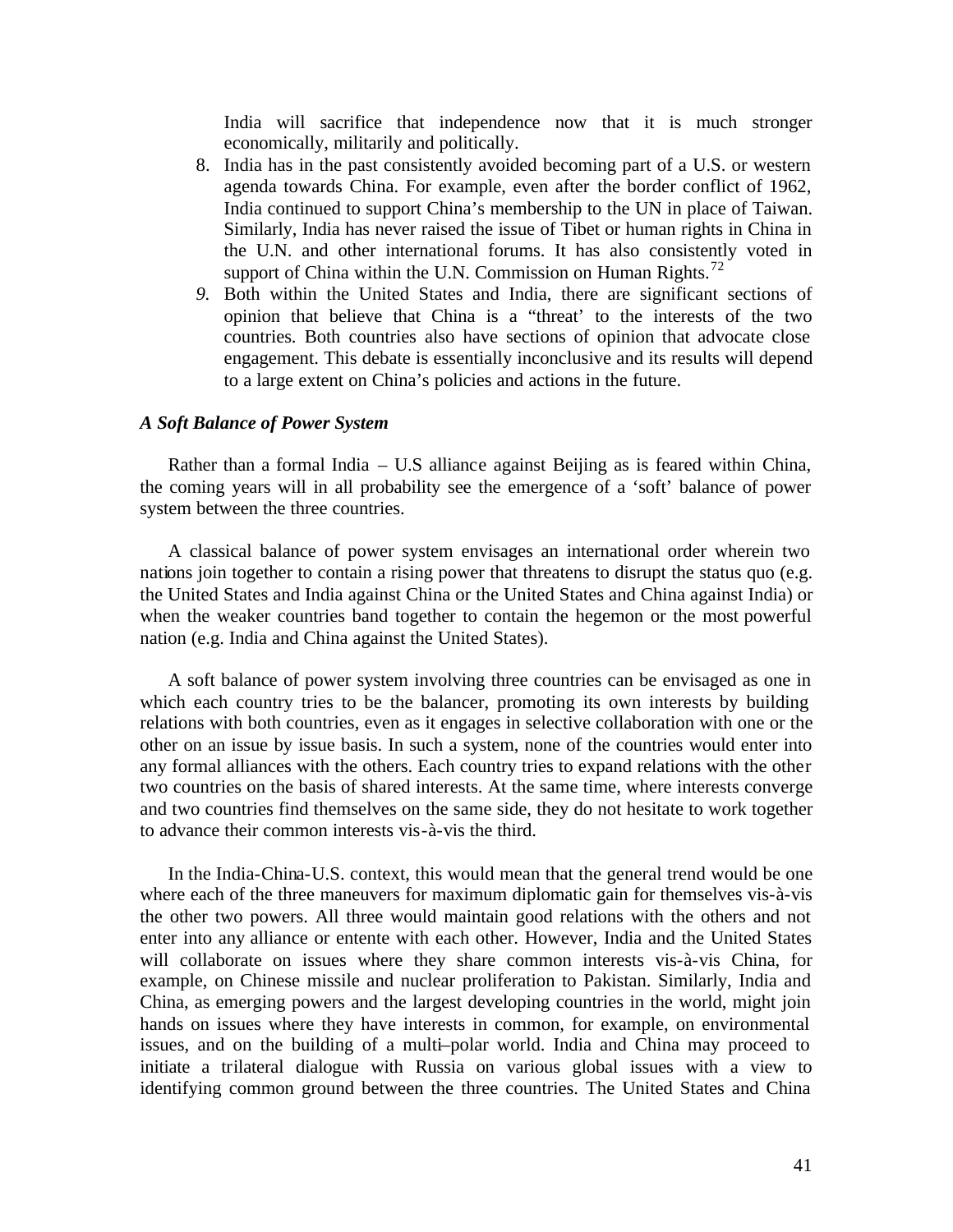have cooperated in the past on issues pertaining to India – Pakistan relations and can be expected to continue to do so. A conflict between India and Pakistan might see them join hands once again against India as has happened in the past.

In the above context, two points need to be made. Firstly, this system is unlikely to be a static one. Based on the evolving international situation and the state of bilateral relations between the three countries, the system can change from a "soft" system to a "hard" system of formal alliances, or a "concert" where all three countries share common interests and seek to advance these through joint and coordinated action. Secondly, based on the current situation where India - U.S. relations are improving at a much faster pace than China's relations with the other two countries, the key determinant of such a change will be China's policies and actions.

For example, any hostile action by China might be the catalyst which moves the system from a "soft" to a "hard" balance of power system, in which the United States and India enter into a formal alliance against China. In contrast, a willingness on the part of China to be a positive factor with regard to Pakistan, to end nuclear and missile proliferation and to work with India and the United States in leading Pakistan onto the path of turning into a moderate Islamic society (which is also in China's interests) might well be the motivating force for the initiation of a concert between the three countries.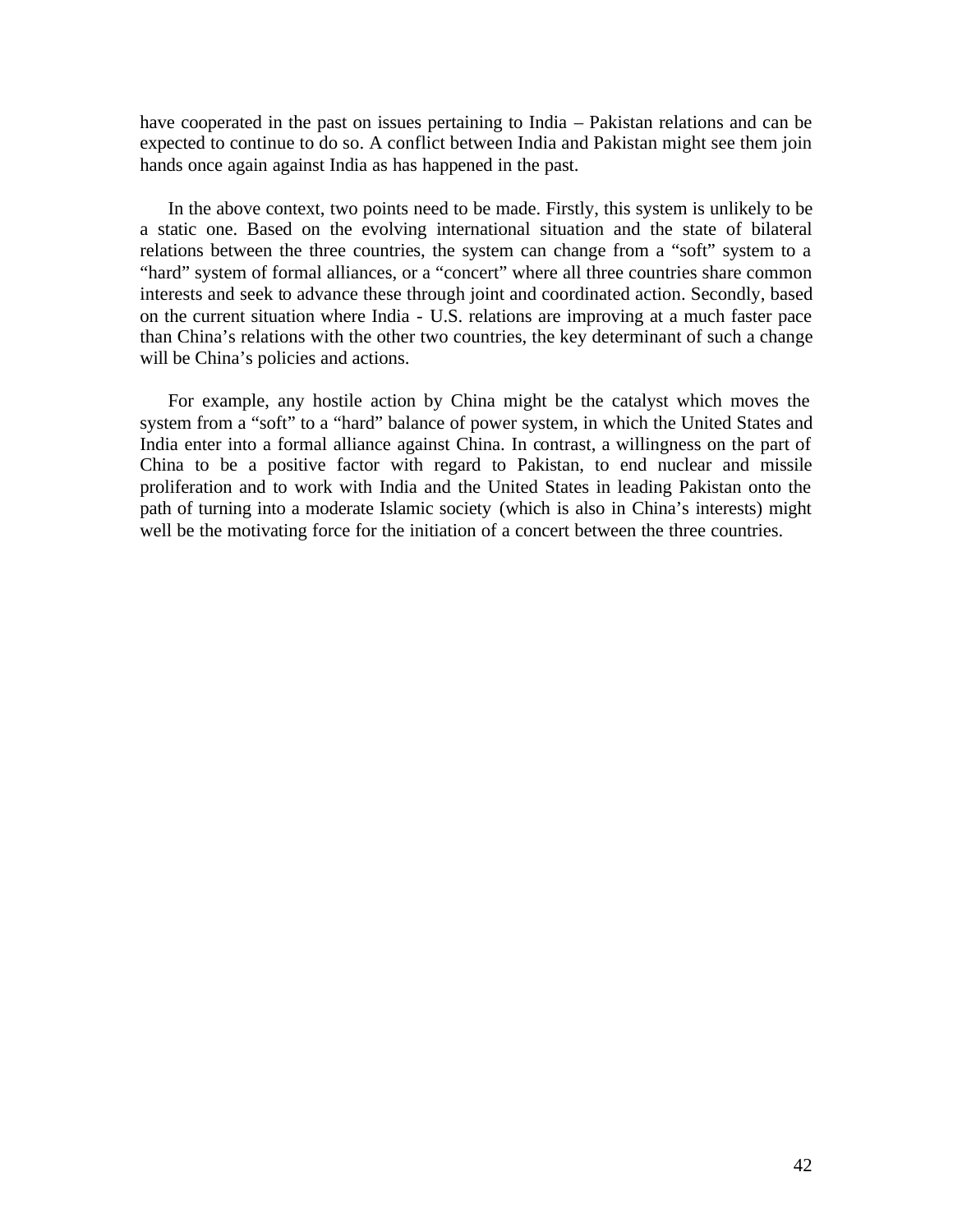# **Recommendations for a 'Virtuous Cycle'**

The India–China–U.S. triangle is thus poised at an interesting juncture. The arguments above make it evident that none of the three countries actively seek rivalry or confrontation. They all have an interest in maintaining good relations with one another.

Under these circumstances, India should avoid perceiving the triangular relationship purely in terms of balance of power. Its goal should be to work towards the initiation of a virtuous cycle of improving relations with both the United States and China. The following recommendations are therefore addressed to India with a view to encourage such an outcome:

#### *1. Focus on the economy and governance*

Today India is at a point where her goal of great power status is no longer a distant dream; it is a concrete and achievable target. Today, India enjoys unprecedented space and room for diplomatic maneuver. Its relations with the United States are at an all time high, and those with China on a definite path of improvement. India's objective should therefore be to consolidate these gains and improve her attractiveness as a partner to both the United States and China, by forging strong economic foundations to these relationships.

The key to the above task lies in jump-starting domestic economic growth and improving the quality of governance within the country. India needs to urgently focus all its energy on the task of economic development. It needs to prioritize infrastructure building within the country, create a business friendly environment and address the pressing issues of poverty and illiteracy. Doing so will not only enable India raise the quality of life of its people but also provide her with the economic wherewithal for great power status. Today, economic development and growth are not just a domestic imperative but also a foreign policy and security priority. India must also recognize that existing systems of governance within the country must be revamped and redesigned so as to permit the emergence of continuity, accountability, specialization, initiative and efficiency if any of her goals in the diplomatic or domestic fields are to materialize. The remarkable economic and social transformation China has accomplished in the last two decades provides proof that India too can achieve the same. Contrary to popular notions, India's democracy and its commitment to a free and open society are not obstacles in this path. What is needed are forward looking policies in economic reform and governance, combined with the political will to push them through in the face of opposition from vested interests. <sup>73</sup>

# *2. Strengthen relations with the United States on all fronts and encourage the United States to sustain its engagement with South Asia.*

India's relations with the United States have improved dramatically. But, this improvement is only few years old and started from a low base, considering fifty years of difficult relations. There are also several uncertainties in the relationship which would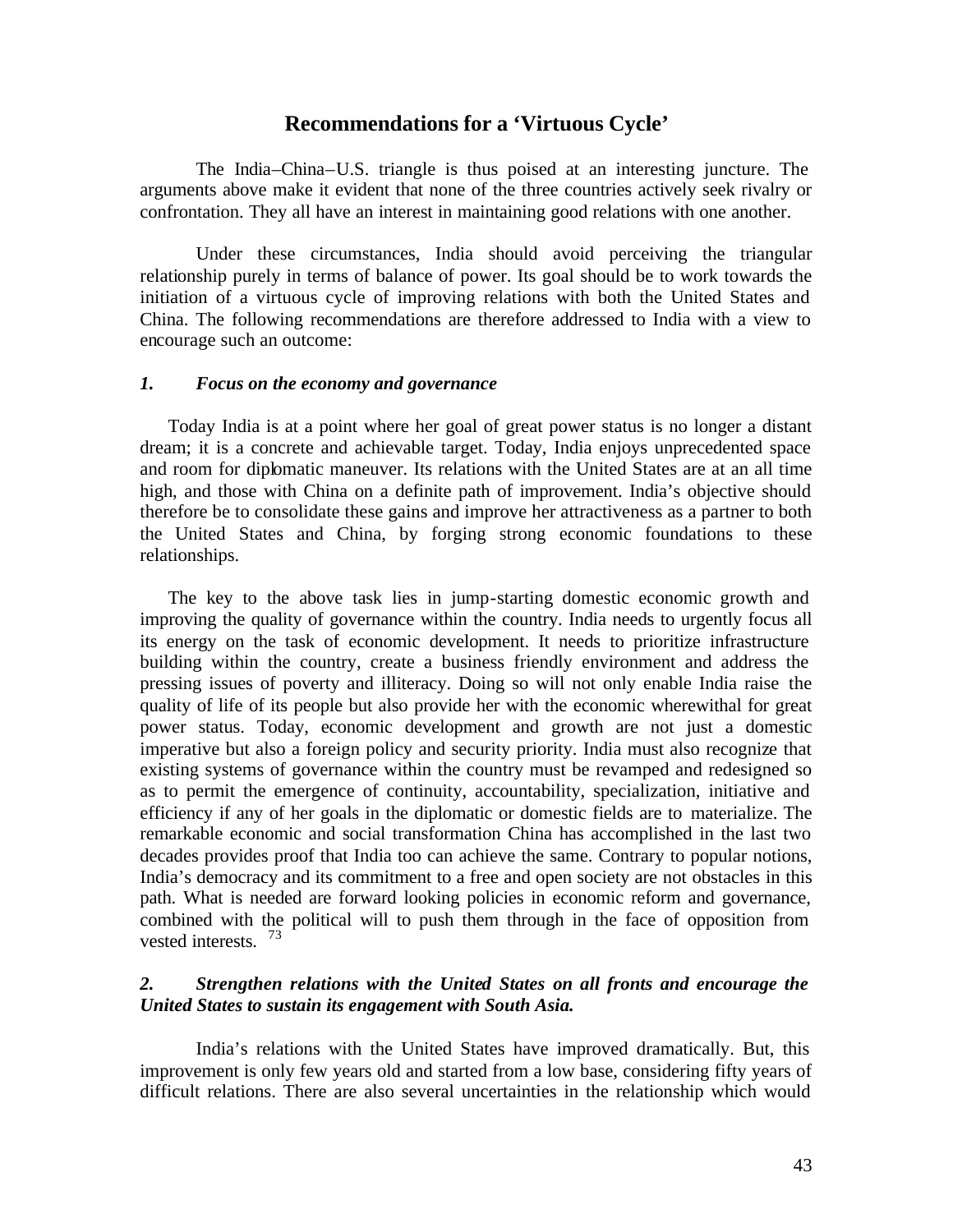require deft handling by both sides if they are not to result in a set back for the relationship as a whole. Overall, India needs to shed remaining hesitations and move full steam ahead in forging a strong, close and wide ranging relationship with the United States. The United States too, needs to get rid of its ambivalence towards India, the tendency to view the relationship purely within a South Asian framework, and see her as a partner in Asia and the world.

India must also encourage the United States to sustain its engagement with South Asia. A relationship with India offers the United States an opportunity to combine principles with national interests. India deserves to be a priority in U.S. foreign policy, both by virtue of being the largest democracy in the world and a society which shares common values, as well as because it is a rising power in Asia and potentially a useful partner in confronting the formidable challenges that a complex and turbulent region pose. India is not a threat to the security of the United States in any manner, and the possibility of any major conflict of interests between the two countries is unlikely. To the contrary, the two countries stand shoulder to shoulder in the war against terrorism. Similarly, the United States also needs to sustain and strengthen its present engagement with Pakistan. The forces, which attacked the United States on September 11, have their roots in Pakistan. These forces continue to target the United States and there remains a clear and present threat of more such attacks in the future. It is directly in the interests of the United States to ensure that Pakistan is led away from the path of support for militancy and terror. The United States has declared that any nation that continues to harbor or support terrorism will be regarded by the United States as a hostile regime<sup>74</sup>. President Bush has said, "so long as terrorist camps operate, so long as na tions harbor terrorists, freedom is at risk. If terror camps are left intact and terror states left unchecked, the sense of security would be false and temporary."<sup>75</sup> These statements apply to Pakistan more than to any other country. Just as in the case of India, both the interests and principles of the United States demand that it sustains its engagement with Pakistan, and leads it away from supporting militancy and terrorism.

# *3. Reassure China and at the same time, continue to press her to make speedy progress in addressing core bilateral differences.*

India needs to continue to attach the highest importance to her relations with China. It must expand its diplomatic as well as economic engagement with China, especially at senior levels of Government. Among other things, these exchanges should be used to reassure China that improving India – U.S. relations are not aimed at it, and that India – China relations stand on their own. India has never been, and will never be, part of anyone else's agenda against China.

At the same time, India needs to continue to press China to make speedy progress in addressing core issues of difference in bilateral relations. India must point out that it is China's failure to address these issues which has resulted in fears of a "China threat" being articulated by some sections of opinion within India. China needs to place these issues on the top of its agenda and address them with a sense of urgency. While Chinese leaders have repeatedly asserted China's willingness to strengthen friendship with India,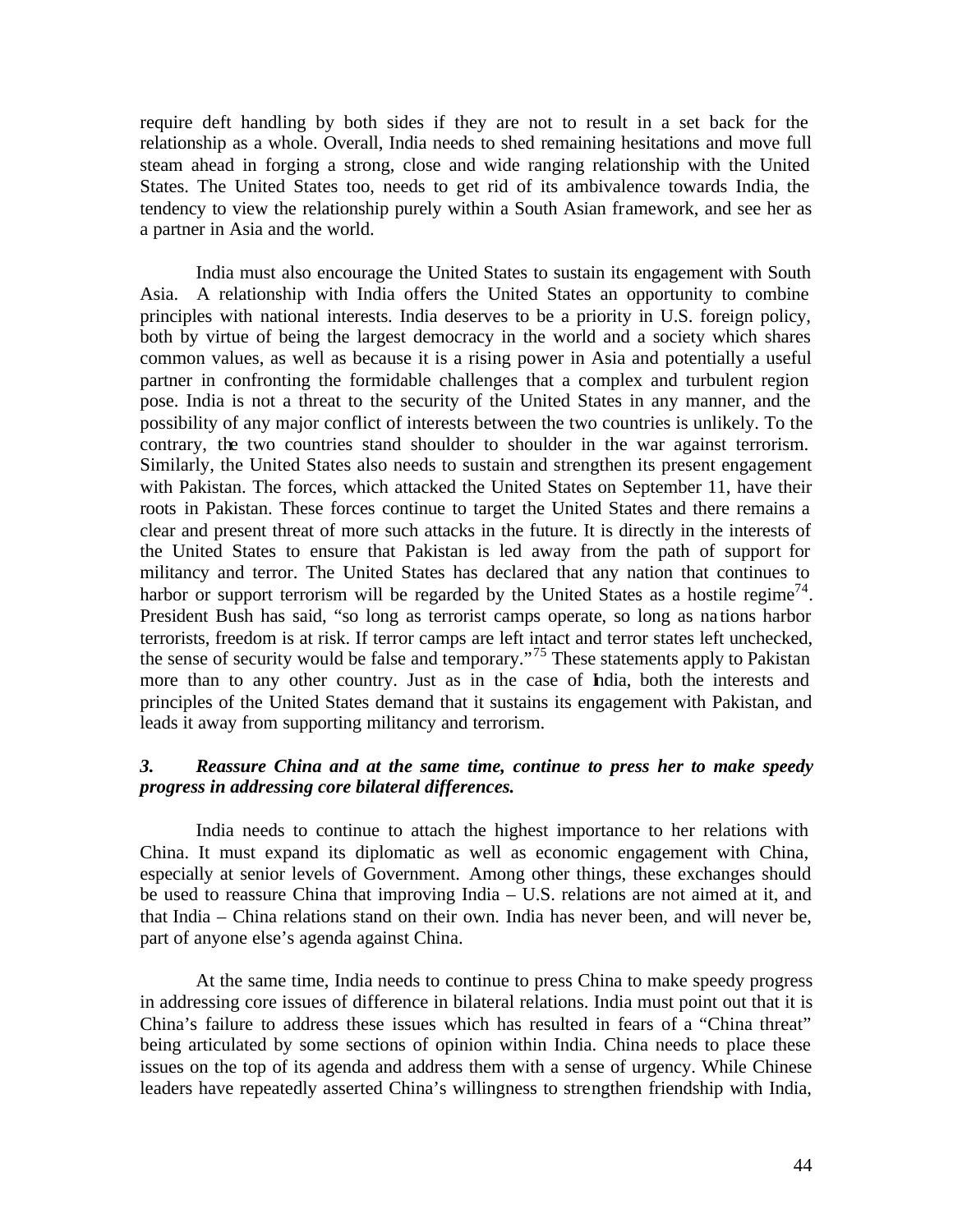statements alone will not suffice to build trust and confidence. In the ultimate analysis, the people of India will judge China on the basis of its actions. If China continues to build-up Pakistan as a counter-balance to India, persists in transferring nuclear and missile technology, refuses to recognize the reality of Sikkim's integration with India after 27 years, and drags its feet on the implementation of important confidence building measures, such as arriving at a mutually agreed Line of Control, it is only natural that suspicions will persist in India with regard to China's long term intentions. While there is logic in the Chinese perception that India and China are both natural allies in the pursuit of a multi-polar world, India will also have to ask itself whether the actions of China contribute to the emergence of India as one of the poles in a multi-polar world, or whether China is seeking to contain and limit India.

 $\overline{a}$ 

<sup>&</sup>lt;sup>1</sup>The concept of "strategic frontiers" (as different from geographical boundaries) has been best articulated by India's Foreign Minister, Jaswant Singh, in his book Defending India, Macmillan Publishers, 1999

 $2^{2}$  This is not to discount the importance of Russia and Japan, who will be the other two powers who will significantly influence the course of events in Asia. However, for the purpose of this study, focus is being restricted to India, China and the United States.

 $3$  The author is indebted to Prof. T.V. Paul of McGill University, Montreal, for having coined this term. <sup>4</sup> See discussion in the chapter on Roosevelt in Dennis Kux's India and the United States: Estranged Democracies. National Defense University Press Publications, 1992

<sup>5</sup> The United States was also motivated by the very practical need to obtain the full support of the Indian people in the war effort. However, because of the U.S. need to accord priority to the war effort, British intransigence and disappointment over the Indian national movement's failure to declare support to the allies (in the absence of a clear guarantee that India would attain freedom), U.S. efforts remained unsuccessful.

<sup>&</sup>lt;sup>6</sup> See citation from B. Shiva Rao, Framing of India's Constitution, Vol. II, contained in Para 8 of the tenth to fourteenth report submitted by India to the Committee on Elimination of Racial Discrimination. (http://www.unhchr.ch/tbs/doc.nsf/c12563e7005d936d4125611e00445ea9/a035833a480e45148025655300

<sup>37</sup>bf7e) India was among the few developing countries that participated in the drafting of the UDHR in 1947/48 by the newly established UN Commission on Human Rights. Its representative, Dr. Hansa Mehta, along with Eleanor Roosevelt (who chaired the Commission), were the only women involved in the drafting process.

<sup>&</sup>lt;sup>7</sup> Dennis Kux, India and the United States: Estranged Democracies, Pg XVIII

<sup>8</sup> *New York Times* report of June 10, 1956, cited in Dennis Kux, India and the U.S.: Estranged Democracies, pg. 128

<sup>&</sup>lt;sup>9</sup> Text of Sino – U.S. Joint Presidential statement on South Asia at http://www.chinaembassy.org/eng/7098.html

http://www.cnn.com/WORLD/asiapcf/9906/16/india.pakistan.02/index.html#1

<sup>&</sup>lt;sup>11</sup> President Jimmy Carter visited India in 1978.

 $12$  Opening statement by President Clinton in the Joint Press Conference held in Delhi, March 21, 2000. Full text available in *Visit of the U.S. President to India*; publication issued by External Publicity Division, Ministry of External Affairs, Government of India.

<sup>&</sup>lt;sup>13</sup> India was identified by the Clinton Administration as one of the ten big energy markets in the world as well.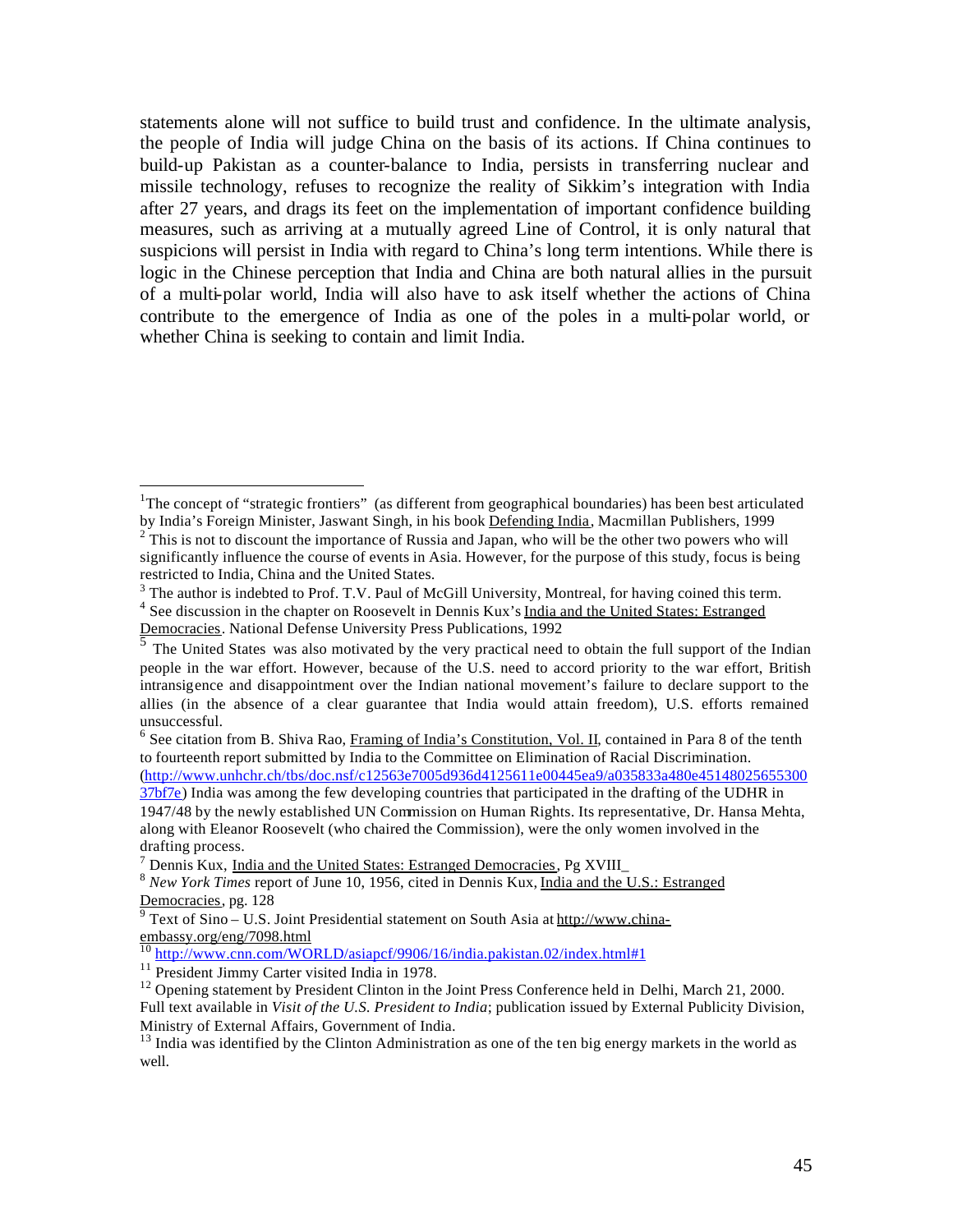<sup>14</sup> See *Unfinished Passage: India, Indian Americans and the U.S. Congress* by Robert Hathaway in the *Washington Quarterly*, Spring 2001(24:2 pp. 21-34) for an excellent article on the growing role played by the Indian American community in U.S. politics.

<sup>15</sup> Remarks by U.S. President Bush and Prime Minister Vajpayee at the White House, November 9, 2001 available at http://www.indianembassy.org/indusrel/2001/vajpayee\_bush\_nov\_9\_01.htm

<sup>16</sup> http://www.forisb.org/CE-019.html

 $\overline{a}$ 

<sup>17</sup> "*Kidnapped reporter is dead*", *Washington Post*, February 22, 2002

 $18 \text{ Joint statement}$  issued after Third Meeting of the India – U.S. Defense Policy Group available at http://meadev.nic.in/speeches/def-jtstmt-indo-us.htm

<sup>19</sup> *The Tribune*, February 4, 2002 (http://www.tribuneindia.com/2002/20020204/main5.htm)

<sup>20</sup> Press Statement on the Working Group meeting at

http://www.indianembassy.org/press\_release/2002/jan/22.htm

<sup>21</sup> "No organization will be allowed to indulge in terrorism in the name of Kashmir", President Musharraf's statement available at http://www.forisb.org/CE-019.html

 $\frac{22 \text{ http://news.bbc.co.uk/hi/english/world/americas/newsid} \times 1743000/1743326 \cdot \text{stm}}{1743000/1743326 \cdot \text{stm}}$ 

 $^{23}$  In April 1999, India discovered that Pakistani infiltrators had occupied strategic mountaintops in the Kargil District of the Indian side of the Line of Control (LOC). India responded with a powerful assault to re-take the heights, resulting in a conflict which lasted for almost 3 months, until international pressure forced Pakistan to withdraw the infiltrators.

<sup>24</sup> http://www.cnn.com/WORLD/asiapcf/9907/04/kashmir.04/

<sup>25</sup> http://timesofindia.indiatimes.com/articleshow.asp?art\_id=1048998&sType=1

<sup>26</sup>http://www.cnn.com/2002/WORLD/asiapcf/south/01/15/pakistan.powell/index.html and

http://timesofindia.indiatimes.com/articleshow.asp?art\_id=1040140&sType=1

 $^{27}$  www.whitehouse.gov/news/releases/2002/01

<sup>28</sup> *"Fears prompt U.S. to beef up nuclear terror detection"*, Washington Post, March 3, 2002

<sup>29</sup> *"Pakistani Scientist who met Bin laden."* Ibid

<sup>30</sup> *"Kidnapped reporter is dead", Washington Post*. February 22, 2002

<sup>31</sup> Article by India based reporter Qian Feng "*Behind the warming up of India – U.S. relations"*; FBIS – CHI-2001-0514 May 14, 2001.

<sup>32</sup> Article titled *" Warming India- U.S. relations"*; author's own translation

<sup>33</sup> *"U.S. – India Alliance to be influential"*, English language China Daily June 25, 2001

<sup>34</sup> FBIS –CHI-2001-0605

<sup>35</sup> Article by Zhang Wenmu, pgs 43-52, *Journal of Strategy and Management*; author's own translation

<sup>36</sup> Article by Fu Xiaoqiang, Banyue tan No. 10, 2001; Author's own translation

<sup>37</sup> Author's own translation

<sup>38</sup> Author's own translation

 $39$  A U.S. EP 3 navy patrol aircraft, while on a surveillance mission over the South China Sea, collided with a Chinese fighter jet on April 1, 2001. The Chinese jet crashed into the sea, killing the pilot, while the U.S. plane was forced to make an emergency landing in the Hainan province of China. This incident resulted in a major row between the United States and China.

<sup>40</sup> http://www.chinacommercial.org/

<sup>41</sup> Articulated by Professor Henry Harding of George Washington University, in conversation with the author on October 22, 2001.

<sup>42</sup> See *"Struggle for Mastery in Asia",* by Aaron L. Friedberg in *Commentary*, November 2000

<sup>43</sup> John J Mearsheimer, <u>The Tragedy of Great Power Politics</u>, W.W. Norton and Co. Inc. 2001

<sup>44</sup> See Michael D. Swaine and Ashley J. Tellis, Interpreting China's Grand Strategy, Rand 2000

<sup>45</sup> "*Beauty and the Beast: Chinese perceptions of the U.S.",* by Wang Jisi. *The Washington Quarterly*, March 22, 2001.

 $46$  Ibid. Also see Xinhua report quoting President Jiang Zemin as having said in an address on January 14, 2000, "the intense strategic plot by the U.S. led western countries to westernize and split-up China, is employing every stratagem…to influence us". Cited in BBC summary of world broadcasts, April 8, 2000. <sup>47</sup> See an excellent article, *"A House United: Beijing's view of Washington"* by Paul Heer in *Foreign*

*Affairs*, July/August 2000. He argues that Chinese leaders may argue about how best to deal with Washington, but they all agree on the nature of the challenge.